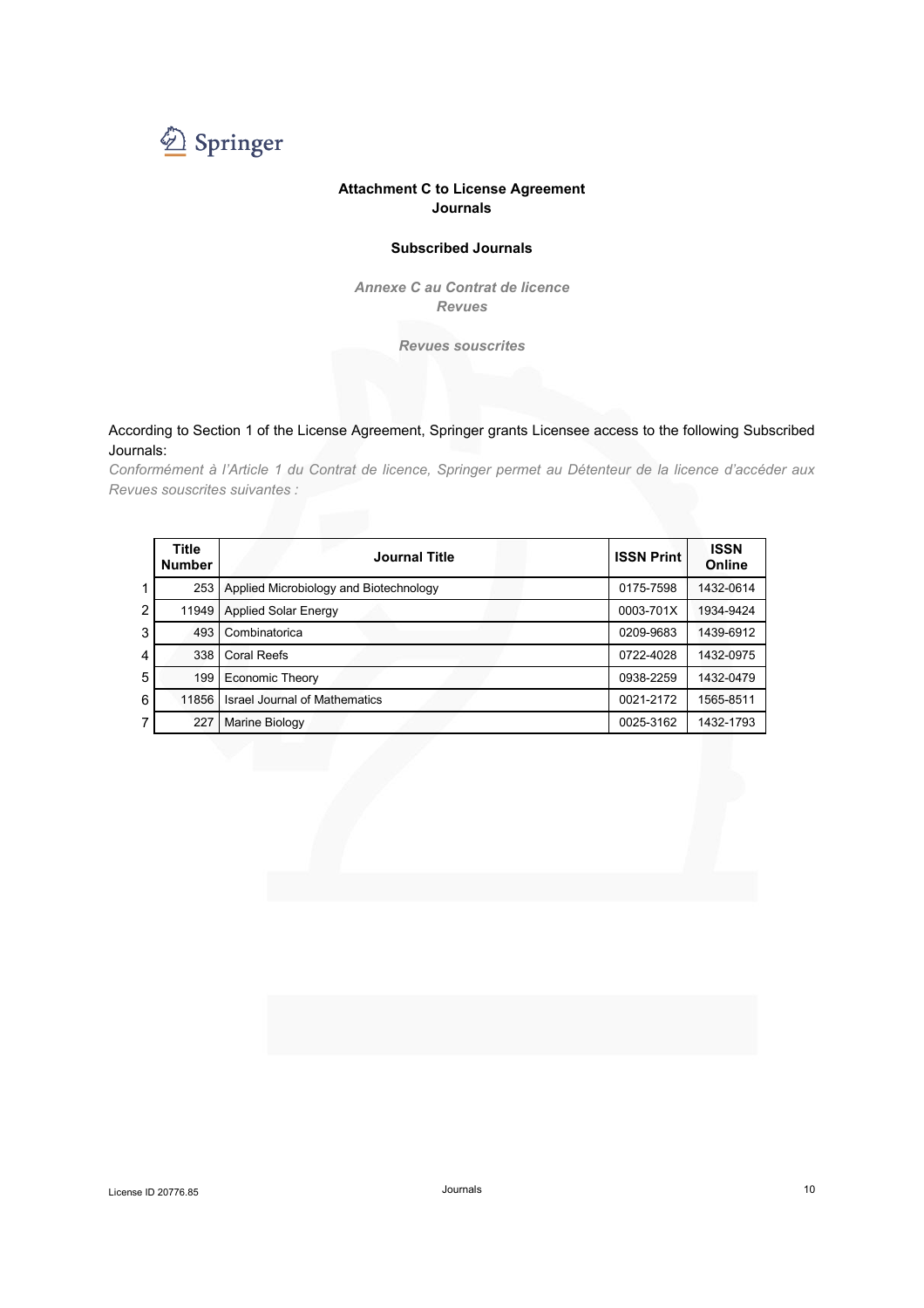

#### **Attachment D to License Agreement Journals**

*Annexe D au Contrat de licence Revues Revues non-souscrites* 

According to Section 1 of the License Agreement, Springer grants Licensee access to the following Non-Subscribed Journals:

*Conformément à l'Article 1 du Contrat de licence, Springer permet au Détenteur de la licence d'accéder aux Revues non-souscrites suivantes :* 

|    | <b>Title</b><br><b>Number</b> | <b>Journal Title</b>                                                              | <b>ISSN Print</b> | <b>ISSN</b><br>Online | <b>Remarks</b>                  |
|----|-------------------------------|-----------------------------------------------------------------------------------|-------------------|-----------------------|---------------------------------|
| 1  | 10288                         | 4OR                                                                               | 1619-4500         | 1614-2411             |                                 |
| 2  | 261                           | <b>Abdominal Radiology</b>                                                        | 0942-8925         | 1432-0509             |                                 |
| 3  | 769                           | <b>Accreditation and Quality Assurance</b>                                        | 0949-1775         | 1432-0517             |                                 |
| 4  | 11441                         | <b>Acoustical Physics</b>                                                         | 1063-7710         | 1562-6865             |                                 |
| 5  | 10440                         | Acta Applicandae Mathematicae                                                     | 0167-8019         | 1572-9036             |                                 |
| 6  | 10441                         | Acta Biotheoretica                                                                | 0001-5342         | 1572-8358             |                                 |
| 7  | 592                           | Acta Diabetologica                                                                | 0940-5429         | 1432-5233             |                                 |
| 8  | 10190                         | Acta Endoscopica                                                                  |                   | 1958-5454             | Lavoisier:<br>only year<br>2016 |
| 9  | 10211                         | acta ethologica                                                                   | 0873-9749         | 1437-9546             |                                 |
| 10 | 11440                         | Acta Geotechnica                                                                  | 1861-1125         | 1861-1133             |                                 |
| 11 | 236                           | Acta Informatica                                                                  | 0001-5903         | 1432-0525             |                                 |
| 12 | 11511                         | Acta Mathematica                                                                  | 0001-5962         | 1871-2509             |                                 |
| 13 | 10474                         | Acta Mathematica Hungarica                                                        | 0236-5294         | 1588-2632             |                                 |
| 14 | 10114                         | Acta Mathematica Sinica, English Series                                           | 1439-8516         | 1439-7617             |                                 |
| 15 | 10255                         | Acta Mathematicae Applicatae Sinica, English Series                               | 0168-9673         | 1618-3932             |                                 |
| 16 | 707                           | Acta Mechanica                                                                    | 0001-5970         | 1619-6937             |                                 |
| 17 | 10409                         | Acta Mechanica Sinica                                                             | 0567-7718         | 1614-3116             |                                 |
| 18 | 701                           | Acta Neurochirurgica                                                              | 0001-6268         | 0942-0940             |                                 |
| 19 | 401                           | Acta Neuropathologica                                                             | 0001-6322         | 1432-0533             |                                 |
| 20 | 10488                         | Administration and Policy in Mental Health and Mental Health<br>Services Research | 0894-587X         | 1573-3289             |                                 |
| 21 | 10450                         | Adsorption                                                                        | 0929-5607         | 1572-8757             |                                 |
| 22 | 6                             | Advances in Applied Clifford Algebras                                             | 0188-7009         | 1661-4909             |                                 |
| 23 | 376                           | Advances in Atmospheric Sciences                                                  | 0256-1530         | 1861-9533             |                                 |
| 24 | 10444                         | Advances in Computational Mathematics                                             | 1019-7168         | 1572-9044             |                                 |
| 25 | 10459                         | Advances in Health Sciences Education                                             | 1382-4996         | 1573-1677             |                                 |
| 26 | 10                            | Aequationes mathematicae                                                          | 0001-9054         | 1420-8903             |                                 |
| 27 | 10453                         | Aerobiologia                                                                      | 0393-5965         | 1573-3025             |                                 |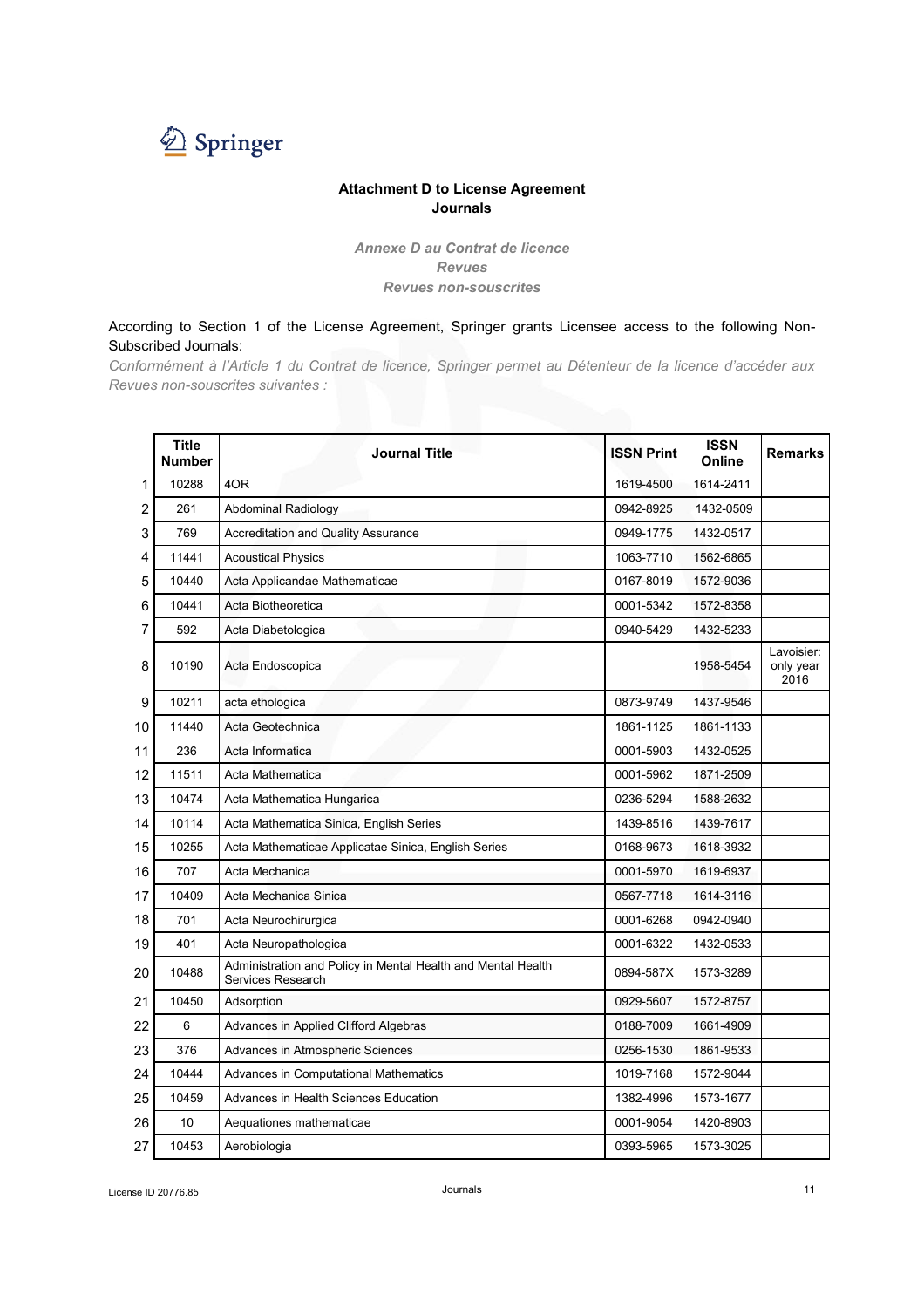

| 28 | 266   | Aesthetic Plastic Surgery                                      | 0364-216X | 1432-5241 |  |
|----|-------|----------------------------------------------------------------|-----------|-----------|--|
| 29 | 10437 | African Archaeological Review                                  | 0263-0338 | 1572-9842 |  |
| 30 | 11357 | AGE                                                            | 0161-9152 | 1574-4647 |  |
| 31 | 10460 | Agriculture and Human Values                                   | 0889-048X | 1572-8366 |  |
| 32 | 10457 | <b>Agroforestry Systems</b>                                    | 0167-4366 | 1572-9680 |  |
| 33 | 146   | AI & SOCIETY                                                   | 0951-5666 | 1435-5655 |  |
| 34 | 10461 | AIDS and Behavior                                              | 1090-7165 | 1573-3254 |  |
| 35 | 10469 | Algebra and Logic                                              | 0002-5232 | 1573-8302 |  |
| 36 | 12    | Algebra universalis                                            | 0002-5240 | 1420-8911 |  |
| 37 | 10468 | Algebras and Representation Theory                             | 1386-923X | 1572-9079 |  |
| 38 | 453   | Algorithmica                                                   | 0178-4617 | 1432-0541 |  |
| 39 | 35    | Alpine Botany                                                  | 1664-2201 | 1664-221X |  |
| 40 | 10465 | American Journal of Dance Therapy                              | 0146-3721 | 1573-3262 |  |
| 41 | 726   | Amino Acids                                                    | 0939-4451 | 1438-2199 |  |
| 42 | 10470 | Analog Integrated Circuits and Signal Processing               | 0925-1030 | 1573-1979 |  |
| 43 | 10476 | Analysis Mathematica                                           | 0133-3852 | 1588-273X |  |
| 44 | 216   | Analytical and Bioanalytical Chemistry                         | 1618-2642 | 1618-2650 |  |
| 45 | 10456 | Angiogenesis                                                   | 0969-6970 | 1573-7209 |  |
| 46 | 10071 | <b>Animal Cognition</b>                                        | 1435-9448 | 1435-9456 |  |
| 47 | 23    | Annales Henri Poincaré                                         | 1424-0637 | 1424-0661 |  |
| 48 | 10231 | Annali di Matematica Pura ed Applicata (1923 -)                | 0373-3114 | 1618-1891 |  |
| 49 | 10439 | Annals of Biomedical Engineering                               |           | 1573-9686 |  |
| 50 | 26    | <b>Annals of Combinatorics</b>                                 | 0218-0006 | 0219-3094 |  |
| 51 | 10436 | <b>Annals of Finance</b>                                       | 1614-2446 | 1614-2454 |  |
| 52 | 10455 | Annals of Global Analysis and Geometry                         | 0232-704X | 1572-9060 |  |
| 53 | 277   | Annals of Hematology                                           | 0939-5555 | 1432-0584 |  |
| 54 | 10472 | Annals of Mathematics and Artificial Intelligence              | 1012-2443 | 1573-7470 |  |
| 55 | 10479 | Annals of Operations Research                                  | 0254-5330 | 1572-9338 |  |
| 56 | 10434 | Annals of Surgical Oncology                                    | 1068-9265 | 1534-4681 |  |
| 57 | 10463 | Annals of the Institute of Statistical Mathematics             | 0020-3157 | 1572-9052 |  |
| 58 | 10482 | Antonie van Leeuwenhoek                                        | 0003-6072 | 1572-9699 |  |
| 59 | 10495 | Apoptosis                                                      | 1360-8185 | 1573-675X |  |
| 60 | 200   | Applicable Algebra in Engineering, Communication and Computing | 0938-1279 | 1432-0622 |  |
| 61 | 10492 | Applications of Mathematics                                    | 0862-7940 | 1572-9109 |  |
| 62 | 10438 | Applied Biochemistry and Microbiology                          | 0003-6838 | 1608-3024 |  |
| 63 | 10485 | <b>Applied Categorical Structures</b>                          | 0927-2852 | 1572-9095 |  |
| 64 | 10443 | <b>Applied Composite Materials</b>                             | 0929-189X | 1573-4897 |  |
| 65 | 12518 | <b>Applied Geomatics</b>                                       | 1866-9298 | 1866-928X |  |
| 66 | 10489 | Applied Intelligence                                           | 0924-669X | 1573-7497 |  |
| 67 | 723   | Applied Magnetic Resonance                                     | 0937-9347 | 1613-7507 |  |
| 68 | 245   | Applied Mathematics & Optimization                             | 0095-4616 | 1432-0606 |  |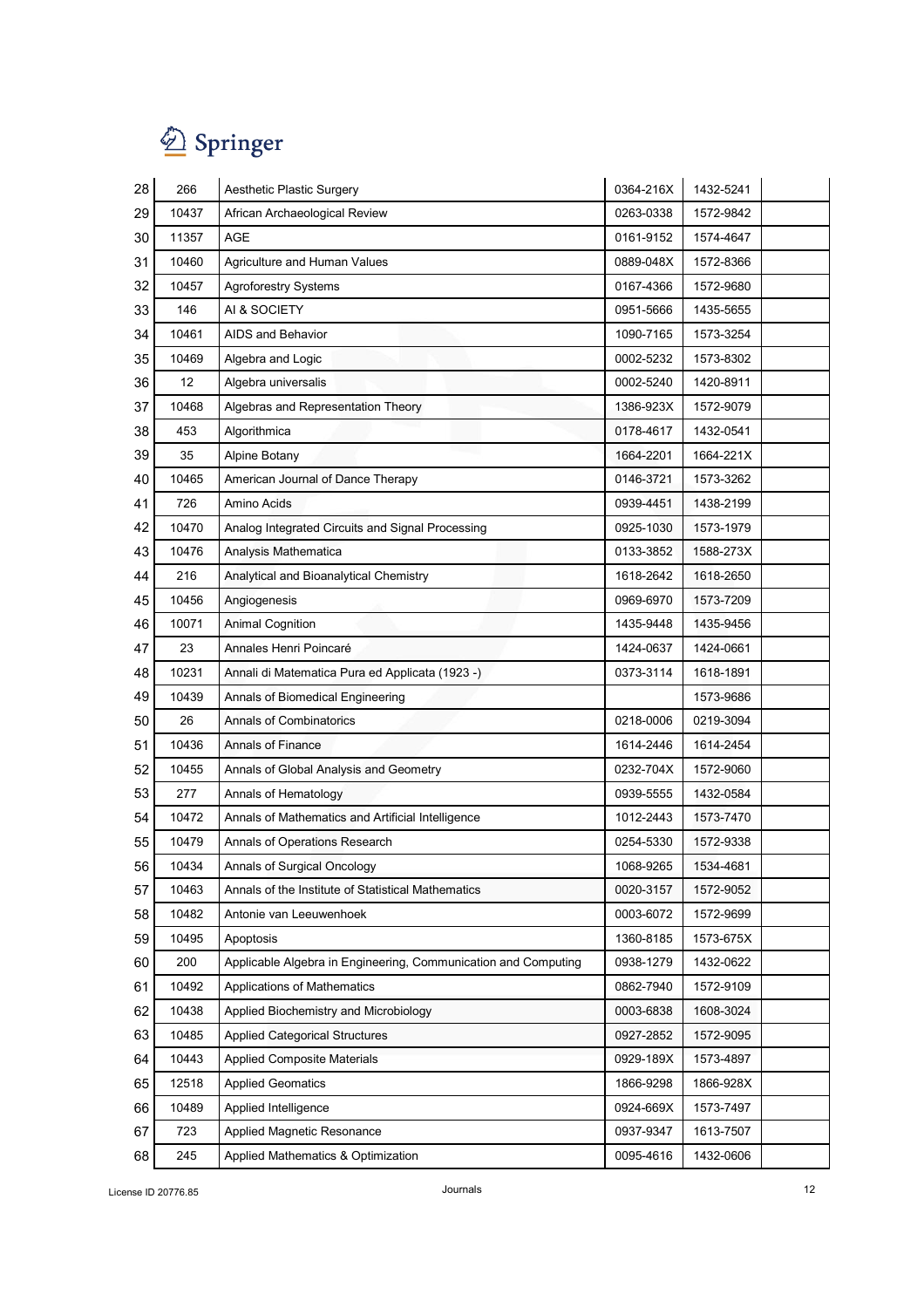| 69  | 10483 | Applied Mathematics and Mechanics                      | 0253-4827 | 1573-2754 |  |
|-----|-------|--------------------------------------------------------|-----------|-----------|--|
| 70  | 339   | <b>Applied Physics A</b>                               | 0947-8396 | 1432-0630 |  |
| 71  | 340   | <b>Applied Physics B</b>                               | 0946-2171 | 1432-0649 |  |
| 72  | 10484 | Applied Psychophysiology and Biofeedback               | 1090-0586 | 1573-3270 |  |
| 73  | 11482 | Applied Research in Quality of Life                    | 1871-2584 | 1871-2576 |  |
| 74  | 10499 | Aquaculture International                              | 0967-6120 | 1573-143X |  |
| 75  | 10452 | <b>Aquatic Ecology</b>                                 | 1386-2588 | 1573-5125 |  |
| 76  | 10498 | <b>Aquatic Geochemistry</b>                            | 1380-6165 | 1573-1421 |  |
| 77  | 27    | <b>Aquatic Sciences</b>                                | 1015-1621 | 1420-9055 |  |
| 78  | 12520 | Archaeological and Anthropological Sciences            | 1866-9557 | 1866-9565 |  |
| 79  | 13    | Archiv der Mathematik                                  | 0003-889X | 1420-8938 |  |
| 80  | 10502 | <b>Archival Science</b>                                | 1389-0166 | 1573-7519 |  |
| 81  | 407   | Archive for History of Exact Sciences                  | 0003-9519 | 1432-0657 |  |
| 82  | 153   | Archive for Mathematical Logic                         | 0933-5846 | 1432-0665 |  |
| 83  | 205   | Archive for Rational Mechanics and Analysis            | 0003-9527 | 1432-0673 |  |
| 84  | 419   | Archive of Applied Mechanics                           | 0939-1533 | 1432-0681 |  |
| 85  | 403   | Archives of Dermatological Research                    |           | 1432-069X |  |
| 86  | 244   | Archives of Environmental Contamination and Toxicology | 0090-4341 | 1432-0703 |  |
| 87  | 404   | Archives of Gynecology and Obstetrics                  |           | 1432-0711 |  |
| 88  | 203   | Archives of Microbiology                               | 0302-8933 | 1432-072X |  |
| 89  | 402   | Archives of Orthopaedic and Trauma Surgery             | 0936-8051 | 1434-3916 |  |
| 90  | 11657 | Archives of Osteoporosis                               |           | 1862-3514 |  |
| 91  | 10508 | <b>Archives of Sexual Behavior</b>                     | 0004-0002 | 1573-2800 |  |
| 92  | 204   | Archives of Toxicology                                 | 0340-5761 | 1432-0738 |  |
| 93  | 705   | Archives of Virology                                   | 0304-8608 | 1432-8798 |  |
| 94  | 737   | Archives of Women's Mental Health                      | 1434-1816 | 1435-1102 |  |
| 95  | 5     | Archivum Immunologiae et Therapiae Experimentalis      | 0004-069X | 1661-4917 |  |
| 96  | 10503 | Argumentation                                          | 0920-427X | 1572-8374 |  |
| 97  | 11512 | Arkiv för Matematik                                    | 0004-2080 | 1871-2487 |  |
| 98  | 142   | Arthroskopie                                           | 0933-7946 | 1434-3924 |  |
| 99  | 10506 | Artificial Intelligence and Law                        | 0924-8463 | 1572-8382 |  |
| 100 | 10462 | Artificial Intelligence Review                         | 0269-2821 | 1573-7462 |  |
| 101 | 10015 | Artificial Life and Robotics                           | 1433-5298 | 1614-7456 |  |
| 102 | 10308 | Asia Europe Journal                                    | 1610-2932 | 1612-1031 |  |
| 103 | 10490 | Asia Pacific Journal of Management                     | 0217-4561 | 1572-9958 |  |
| 104 | 11417 | Asian Journal of Criminology                           | 1871-0131 | 1871-014X |  |
| 105 | 10690 | Asia-Pacific Financial Markets                         | 1387-2834 | 1573-6946 |  |
| 106 | 10182 | AStA Advances in Statistical Analysis                  | 1863-8171 | 1863-818X |  |
| 107 | 11443 | <b>Astronomy Letters</b>                               | 1063-7737 | 1562-6873 |  |
| 108 | 11444 | Astronomy Reports                                      | 1063-7729 | 1562-6881 |  |
| 109 | 10511 | Astrophysics                                           | 0571-7256 | 1573-8191 |  |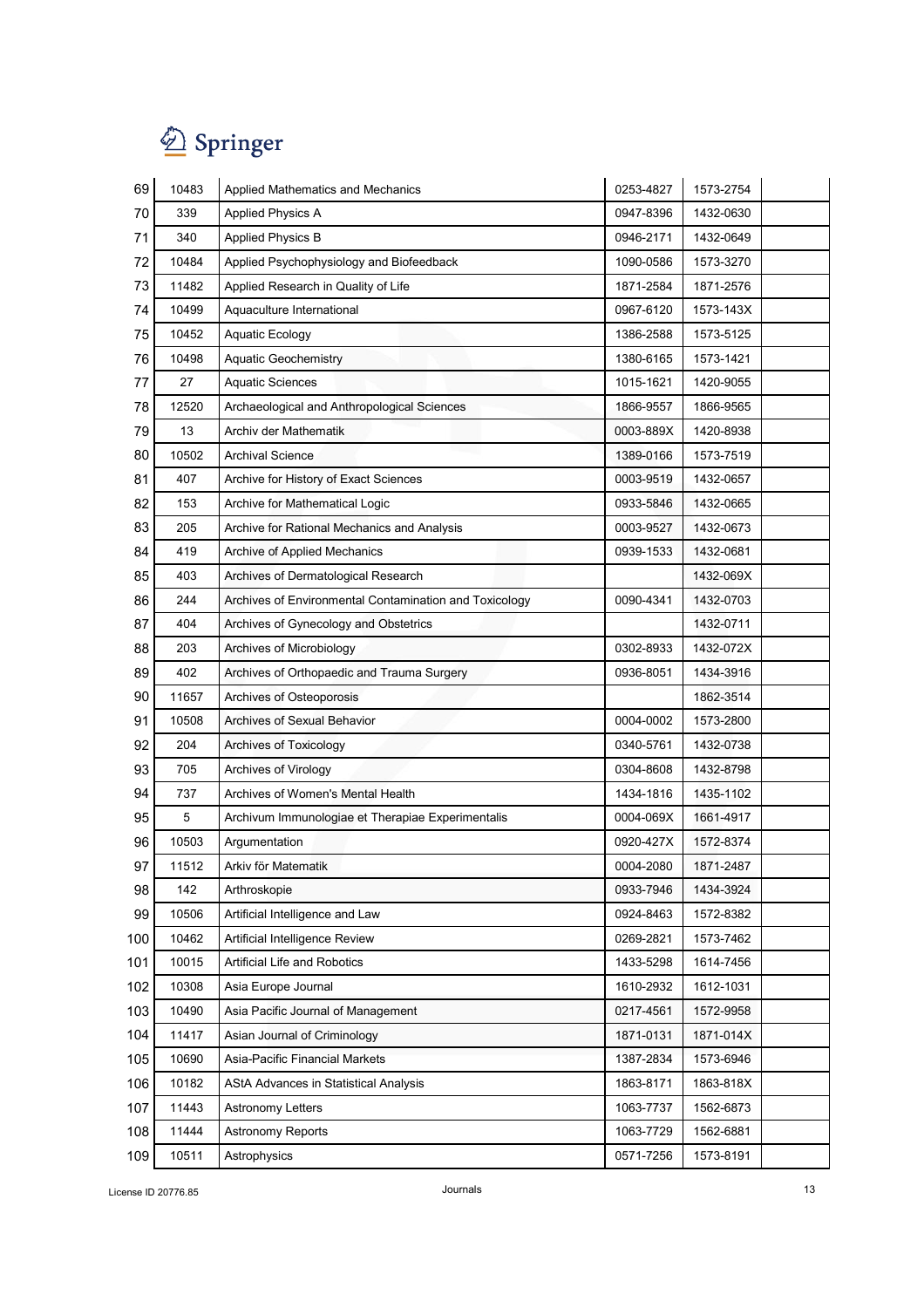

| 110 | 10509 | Astrophysics and Space Science                      | 0004-640X | 1572-946X |
|-----|-------|-----------------------------------------------------|-----------|-----------|
| 111 | 11293 | <b>Atlantic Economic Journal</b>                    | 0197-4254 | 1573-9678 |
| 112 | 10512 | <b>Atomic Energy</b>                                | 1063-4258 | 1573-8205 |
| 113 | 10515 | <b>Automated Software Engineering</b>               | 0928-8910 | 1573-7535 |
| 114 | 10513 | Automation and Remote Control                       | 0005-1179 | 1608-3032 |
| 115 | 10458 | Autonomous Agents and Multi-Agent Systems           | 1387-2532 | 1573-7454 |
| 116 | 10514 | Autonomous Robots                                   | 0929-5593 | 1573-7527 |
| 117 | 10516 | Axiomathes                                          |           | 1572-8390 |
| 118 | 395   | Basic Research in Cardiology                        | 0300-8428 | 1435-1803 |
| 119 | 10519 | <b>Behavior Genetics</b>                            | 0001-8244 | 1573-3297 |
| 120 | 265   | <b>Behavioral Ecology and Sociobiology</b>          | 0340-5443 | 1432-0762 |
| 121 | 501   | BHM Berg- und Hüttenmännische Monatshefte           | 0005-8912 | 1613-7531 |
| 122 | 10528 | <b>Biochemical Genetics</b>                         | 0006-2928 | 1573-4927 |
| 123 | 10541 | <b>Biochemistry (Moscow)</b>                        | 0006-2979 | 1608-3040 |
| 124 | 10526 | <b>BioControl</b>                                   | 1386-6141 | 1573-8248 |
| 125 | 10532 | Biodegradation                                      | 0923-9820 | 1572-9729 |
| 126 | 10531 | <b>Biodiversity and Conservation</b>                | 0960-3115 | 1572-9710 |
| 127 | 10533 | Biogeochemistry                                     | 0168-2563 | 1573-515X |
| 128 | 10522 | Biogerontology                                      | 1389-5729 | 1573-6768 |
| 129 | 10535 | Biologia Plantarum                                  | 0006-3134 | 1573-8264 |
| 130 | 422   | <b>Biological Cybernetics</b>                       | 0340-1200 | 1432-0770 |
| 131 | 10530 | <b>Biological Invasions</b>                         | 1387-3547 | 1573-1464 |
| 132 | 10539 | Biology & Philosophy                                | 0169-3867 | 1572-8404 |
| 133 | 374   | Biology and Fertility of Soils                      | 0178-2762 | 1432-0789 |
| 134 | 10525 | <b>Biology Bulletin</b>                             | 1062-3590 | 1608-3059 |
| 135 | 10237 | Biomechanics and Modeling in Mechanobiology         | 1617-7959 | 1617-7940 |
| 136 | 10527 | <b>Biomedical Engineering</b>                       | 0006-3398 | 1573-8256 |
| 137 | 10544 | <b>Biomedical Microdevices</b>                      | 1387-2176 | 1572-8781 |
| 138 | 10534 | <b>BioMetals</b>                                    | 0966-0844 | 1572-8773 |
| 139 | 11439 | <b>Biophysics</b>                                   | 0006-3509 | 1555-6654 |
| 140 | 449   | Bioprocess and Biosystems Engineering               | 1615-7591 | 1615-7605 |
| 141 | 12268 | BIOspektrum                                         | 0947-0867 | 1868-6249 |
| 142 | 10529 | <b>Biotechnology Letters</b>                        | 0141-5492 | 1573-6776 |
| 143 | 10543 | <b>BIT Numerical Mathematics</b>                    | 0006-3835 | 1572-9125 |
| 144 | 10546 | Boundary-Layer Meteorology                          | 0006-8314 | 1573-1472 |
| 145 | 429   | <b>Brain Structure and Function</b>                 | 1863-2653 | 1863-2661 |
| 146 | 10548 | Brain Topography                                    | 0896-0267 | 1573-6792 |
| 147 | 10014 | <b>Brain Tumor Pathology</b>                        | 1433-7398 | 1861-387X |
| 148 | 10549 | Breast Cancer Research and Treatment                | 0167-6806 | 1573-7217 |
| 149 | 10518 | <b>Bulletin of Earthquake Engineering</b>           | 1570-761X | 1573-1456 |
| 150 | 10064 | Bulletin of Engineering Geology and the Environment | 1435-9529 | 1435-9537 |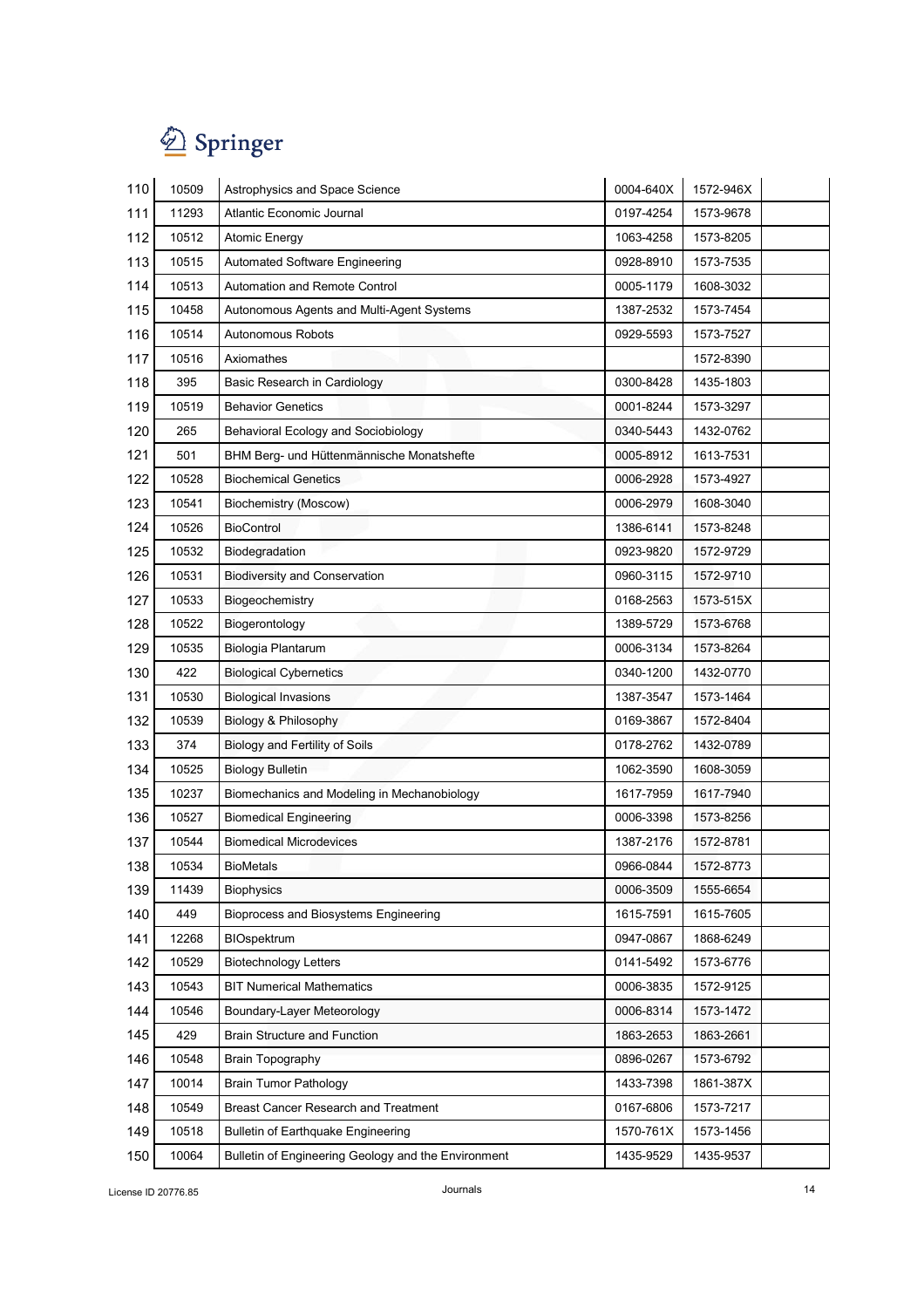| 151 | 128   | Bulletin of Environmental Contamination and Toxicology            | 0007-4861 | 1432-0800 |  |
|-----|-------|-------------------------------------------------------------------|-----------|-----------|--|
| 152 | 10517 | Bulletin of Experimental Biology and Medicine                     | 0007-4888 | 1573-8221 |  |
| 153 | 11538 | <b>Bulletin of Mathematical Biology</b>                           | 0092-8240 | 1522-9602 |  |
| 154 | 574   | Bulletin of the Brazilian Mathematical Society, New Series        | 1678-7544 | 1678-7714 |  |
| 155 | 445   | <b>Bulletin of Volcanology</b>                                    |           | 1432-0819 |  |
| 156 | 103   | Bundesgesundheitsblatt - Gesundheitsforschung - Gesundheitsschutz | 1436-9990 | 1437-1588 |  |
| 157 | 223   | Calcified Tissue International                                    |           | 1432-0827 |  |
| 158 | 10092 | Calcolo                                                           | 0008-0624 | 1126-5434 |  |
| 159 | 526   | Calculus of Variations and Partial Differential Equations         | 0944-2669 | 1432-0835 |  |
| 160 | 10555 | <b>Cancer and Metastasis Reviews</b>                              | 0167-7659 | 1573-7233 |  |
| 161 | 10552 | Cancer Causes & Control                                           | 0957-5243 | 1573-7225 |  |
| 162 | 280   | Cancer Chemotherapy and Pharmacology                              | 0344-5704 | 1432-0843 |  |
| 163 | 262   | Cancer Immunology, Immunotherapy                                  | 0340-7004 | 1432-0851 |  |
| 164 | 270   | CardioVascular and Interventional Radiology                       | 0174-1551 | 1432-086X |  |
| 165 | 10557 | Cardiovascular Drugs and Therapy                                  | 0920-3206 | 1573-7241 |  |
| 166 | 10562 | <b>Catalysis Letters</b>                                          | 1011-372X | 1572-879X |  |
| 167 | 10563 | Catalysis Surveys from Asia                                       | 1571-1013 | 1574-9266 |  |
| 168 | 10569 | Celestial Mechanics and Dynamical Astronomy                       | 0923-2958 | 1572-9478 |  |
| 169 | 10561 | Cell and Tissue Banking                                           | 1389-9333 | 1573-6814 |  |
| 170 | 441   | Cell and Tissue Research                                          | 0302-766X | 1432-0878 |  |
| 171 | 10565 | Cell Biology and Toxicology                                       | 0742-2091 | 1573-6822 |  |
| 172 | 18    | <b>Cellular and Molecular Life Sciences</b>                       | 1420-682X | 1420-9071 |  |
| 173 | 10571 | Cellular and Molecular Neurobiology                               | 0272-4340 | 1573-6830 |  |
| 174 | 10570 | Cellulose                                                         | 0969-0239 | 1572-882X |  |
| 175 | 10100 | Central European Journal of Operations Research                   | 1435-246X | 1613-9178 |  |
| 176 | 10556 | Chemical and Petroleum Engineering                                | 0009-2355 | 1573-8329 |  |
| 177 | 10553 | Chemistry and Technology of Fuels and Oils                        | 0009-3092 | 1573-8310 |  |
| 178 | 10593 | Chemistry of Heterocyclic Compounds                               | 0009-3122 | 1573-8353 |  |
| 179 | 10600 | Chemistry of Natural Compounds                                    | 0009-3130 | 1573-8388 |  |
| 180 | 49    | Chemoecology                                                      |           | 1423-0445 |  |
| 181 | 10566 | Child & Youth Care Forum                                          | 1053-1890 | 1573-3319 |  |
| 182 | 10560 | Child and Adolescent Social Work Journal                          | 0738-0151 | 1573-2797 |  |
| 183 | 10578 | Child Psychiatry & Human Development                              | 0009-398X | 1573-3327 |  |
| 184 | 10583 | Children's Literature in Education                                | 0045-6713 | 1573-1693 |  |
| 185 | 381   | Child's Nervous System                                            | 0256-7040 | 1433-0350 |  |
| 186 | 11401 | Chinese Annals of Mathematics, Series B                           | 0252-9599 | 1860-6261 |  |
| 187 | 10337 | Chromatographia                                                   | 0009-5893 | 1612-1112 |  |
| 188 | 412   | Chromosoma                                                        | 0009-5915 | 1432-0886 |  |
| 189 | 10577 | Chromosome Research                                               | 0967-3849 | 1573-6849 |  |
| 190 | 34    | Circuits, Systems, and Signal Processing                          | 0278-081X | 1531-5878 |  |
| 191 | 10098 | Clean Technologies and Environmental Policy                       | 1618-954X | 1618-9558 |  |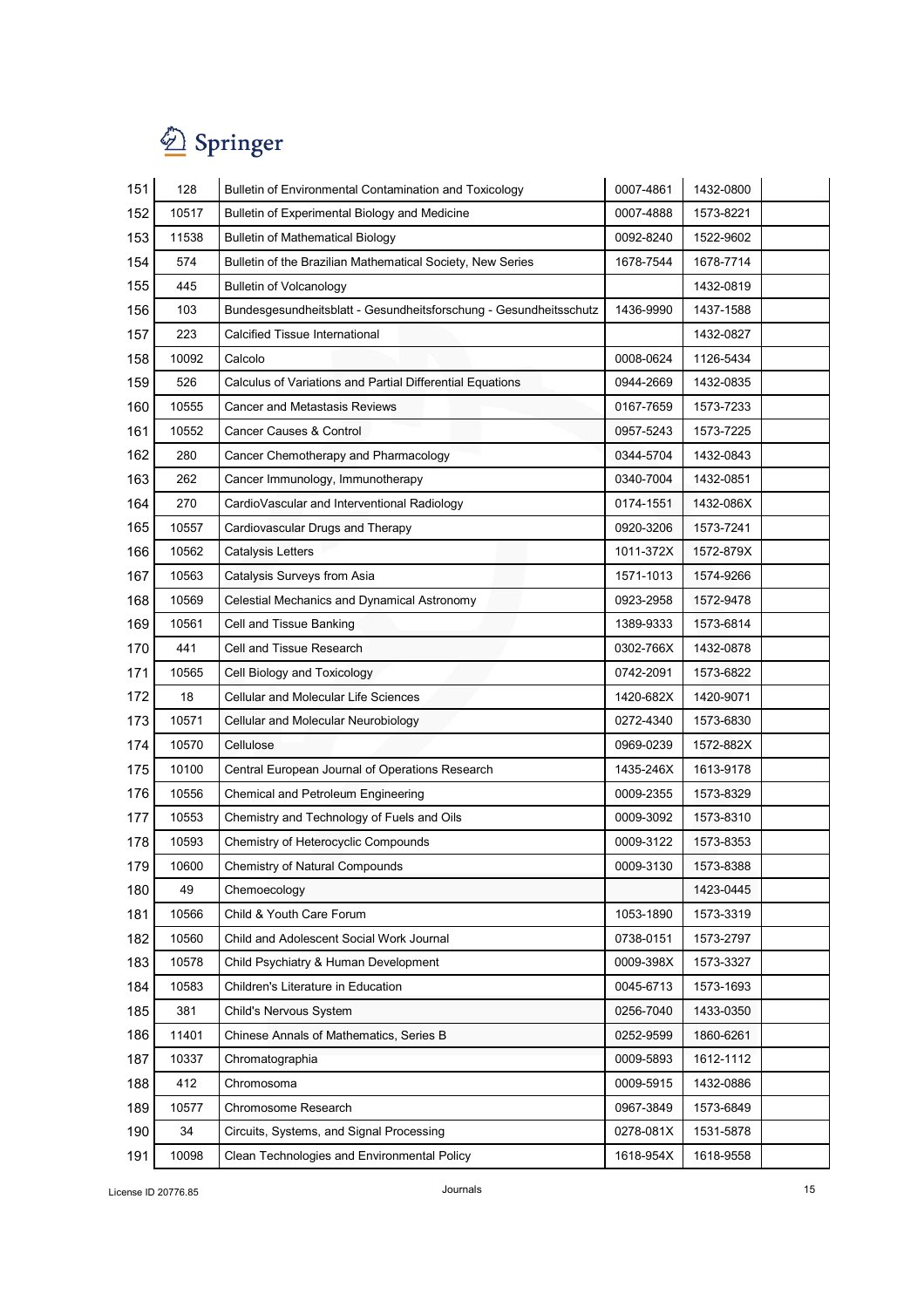

| 192 | 382   | <b>Climate Dynamics</b>                            | 0930-7575 | 1432-0894 |
|-----|-------|----------------------------------------------------|-----------|-----------|
| 193 | 10584 | <b>Climatic Change</b>                             | 0165-0009 | 1573-1480 |
| 194 | 10585 | Clinical & Experimental Metastasis                 | 0262-0898 | 1573-7276 |
| 195 | 10238 | Clinical and Experimental Medicine                 |           | 1591-9528 |
| 196 | 10157 | Clinical and Experimental Nephrology               | 1342-1751 | 1437-7799 |
| 197 | 10286 | Clinical Autonomic Research                        | 0959-9851 | 1619-1560 |
| 198 | 10567 | Clinical Child and Family Psychology Review        | 1096-4037 | 1573-2827 |
| 199 | 62    | Clinical Neuroradiology                            | 1869-1439 | 1869-1447 |
| 200 | 784   | <b>Clinical Oral Investigations</b>                | 1432-6981 | 1436-3771 |
| 201 | 392   | Clinical Research in Cardiology                    | 1861-0684 | 1861-0692 |
| 202 | 10067 | <b>Clinical Rheumatology</b>                       | 0770-3198 | 1434-9949 |
| 203 | 10615 | <b>Clinical Social Work Journal</b>                | 0091-1674 | 1573-3343 |
| 204 | 10586 | <b>Cluster Computing</b>                           | 1386-7857 | 1573-7543 |
| 205 | 10111 | Cognition, Technology & Work                       | 1435-5558 | 1435-5566 |
| 206 | 10339 | <b>Cognitive Processing</b>                        | 1612-4782 | 1612-4790 |
| 207 | 10608 | Cognitive Therapy and Research                     | 0147-5916 | 1573-2819 |
| 208 | 396   | Colloid and Polymer Science                        | 0303-402X | 1435-1536 |
| 209 | 10595 | Colloid Journal                                    | 1061-933X | 1608-3067 |
| 210 | 53    | coloproctology                                     | 0174-2442 | 1615-6730 |
| 211 | 10573 | Combustion, Explosion, and Shock Waves             | 0010-5082 | 1573-8345 |
| 212 | 220   | Communications in Mathematical Physics             | 0010-3616 | 1432-0916 |
| 213 | 10597 | Community Mental Health Journal                    | 0010-3853 | 1573-2789 |
| 214 | 580   | <b>Comparative Clinical Pathology</b>              |           | 1618-565X |
| 215 | 10588 | Computational and Mathematical Organization Theory | 1381-298X | 1572-9346 |
| 216 | 37    | computational complexity                           | 1016-3328 | 1420-8954 |
| 217 | 10614 | <b>Computational Economics</b>                     | 0927-7099 | 1572-9974 |
| 218 | 10596 | <b>Computational Geosciences</b>                   | 1420-0597 | 1573-1499 |
| 219 | 10287 | <b>Computational Management Science</b>            | 1619-697X | 1619-6988 |
| 220 | 11470 | Computational Mathematics and Mathematical Physics | 0965-5425 | 1555-6662 |
| 221 | 10598 | <b>Computational Mathematics and Modeling</b>      | 1046-283X | 1573-837X |
| 222 | 466   | <b>Computational Mechanics</b>                     | 0178-7675 | 1432-0924 |
| 223 | 10589 | Computational Optimization and Applications        | 0926-6003 | 1573-2894 |
| 224 | 180   | <b>Computational Statistics</b>                    | 0943-4062 | 1613-9658 |
| 225 | 450   | Computer Science - Research and Development        | 1865-2034 | 1865-2042 |
| 226 | 10606 | Computer Supported Cooperative Work (CSCW)         | 0925-9724 | 1573-7551 |
| 227 | 607   | Computing                                          | 0010-485X | 1436-5057 |
| 228 | 791   | Computing and Visualization in Science             | 1432-9360 | 1433-0369 |
| 229 | 10592 | <b>Conservation Genetics</b>                       | 1566-0621 | 1572-9737 |
| 230 | 10602 | <b>Constitutional Political Economy</b>            | 1043-4062 | 1572-9966 |
| 231 | 10601 | Constraints                                        | 1383-7133 | 1572-9354 |
| 232 | 365   | Constructive Approximation                         | 0176-4276 | 1432-0940 |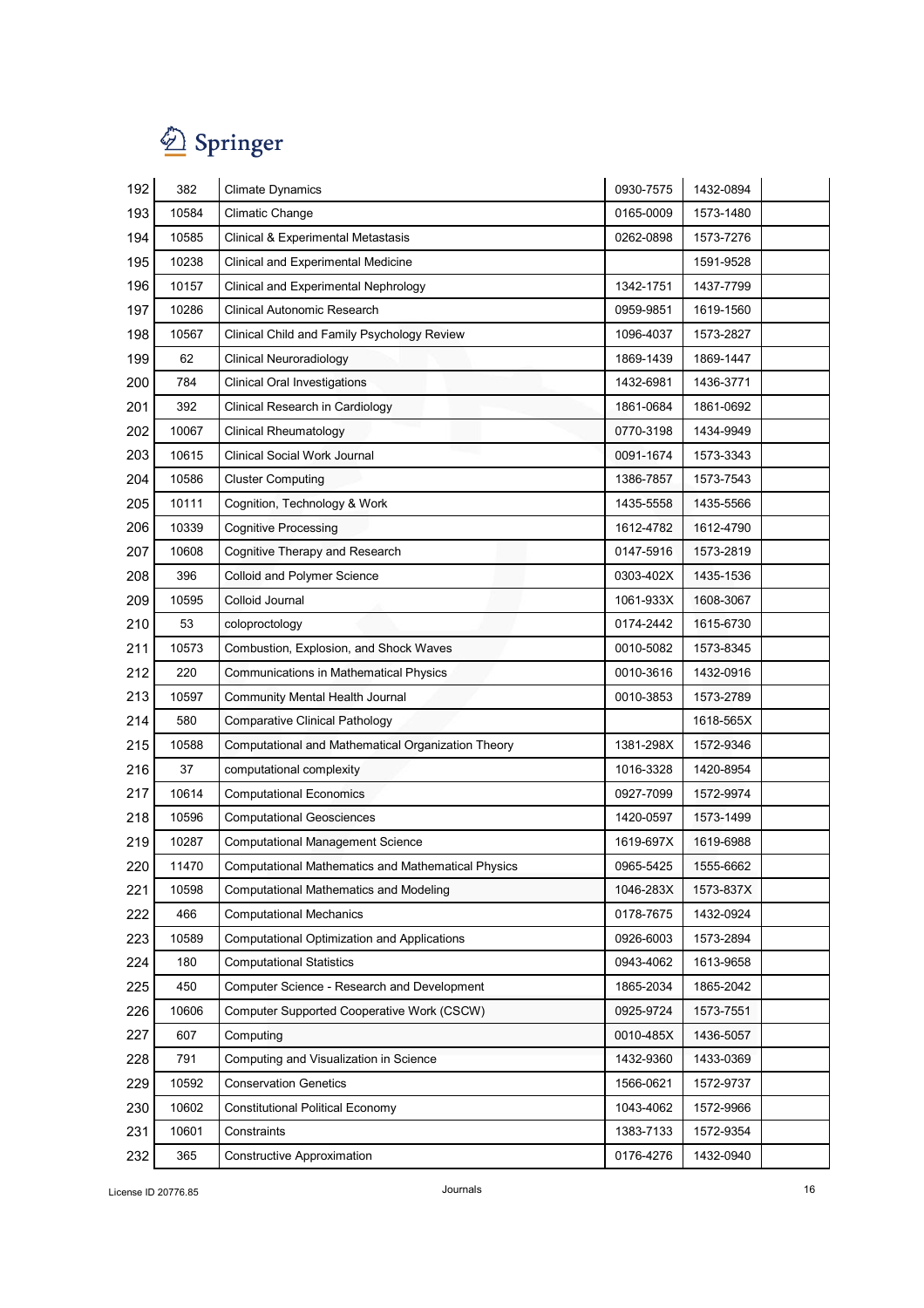

| 233 | 10591 | Contemporary Family Therapy                  | 0892-2764 | 1573-3335 |
|-----|-------|----------------------------------------------|-----------|-----------|
| 234 | 11007 | Continental Philosophy Review                | 1387-2842 | 1573-1103 |
| 235 | 161   | Continuum Mechanics and Thermodynamics       | 0935-1175 | 1432-0959 |
| 236 | 410   | Contributions to Mineralogy and Petrology    | 0010-7999 | 1432-0967 |
| 237 | 10604 | Cosmic Research                              | 0010-9525 | 1608-3075 |
| 238 | 10611 | Crime, Law and Social Change                 | 0925-4994 | 1573-0751 |
| 239 | 10609 | <b>Criminal Law Forum</b>                    | 1046-8374 | 1572-9850 |
| 240 | 10612 | <b>Critical Criminology</b>                  | 1205-8629 | 1572-9877 |
| 241 | 11445 | <b>Crystallography Reports</b>               | 1063-7745 | 1562-689X |
| 242 | 11422 | <b>Cultural Studies of Science Education</b> |           | 1871-1510 |
| 243 | 11013 | Culture, Medicine, and Psychiatry            | 0165-005X | 1573-076X |
| 244 | 294   | <b>Current Genetics</b>                      | 0172-8083 | 1432-0983 |
| 245 | 284   | <b>Current Microbiology</b>                  | 0343-8651 | 1432-0991 |
| 246 | 12178 | Current Reviews in Musculoskeletal Medicine  |           | 1935-9748 |
| 247 | 10559 | <b>Cybernetics and Systems Analysis</b>      | 1060-0396 | 1573-8337 |
| 248 | 10616 | Cytotechnology                               | 0920-9069 | 1573-0778 |
| 249 | 10587 | Czechoslovak Mathematical Journal            | 0011-4642 | 1572-9141 |
| 250 | 10618 | Data Mining and Knowledge Discovery          | 1384-5810 | 1573-756X |
| 251 | 10645 | De Economist                                 | 0013-063X | 1572-9982 |
| 252 | 10203 | Decisions in Economics and Finance           | 1593-8883 | 1129-6569 |
| 253 | 101   | Der Anaesthesist                             | 0003-2417 | 1432-055X |
| 254 | 104   | Der Chirurg                                  | 0009-4722 | 1433-0385 |
| 255 | 11428 | Der Diabetologe                              | 1860-9716 | 1860-9724 |
| 256 | 12614 | Der Freie Zahnarzt                           | 0340-1766 | 2190-3824 |
| 257 | 11377 | Der Gastroenterologe                         | 1861-9681 | 1861-969X |
| 258 | 129   | Der Gynäkologe                               | 0017-5994 | 1433-0393 |
| 259 | 105   | Der Hautarzt                                 | 0017-8470 | 1432-1173 |
| 260 | 108   | Der Internist                                | 0020-9554 | 1432-1289 |
| 261 | 13279 | der junge zahnarzt                           | 1869-5744 | 1869-5752 |
| 262 | 11560 | Der Nephrologe                               | 1862-040X | 1862-0418 |
| 263 | 115   | Der Nervenarzt                               | 0028-2804 | 1433-0407 |
| 264 | 761   | Der Onkologe                                 | 0947-8965 | 1433-0415 |
| 265 | 347   | Der Ophthalmologe                            | 0941-293X | 1433-0423 |
| 266 | 132   | Der Orthopäde                                | 0085-4530 | 1433-0431 |
| 267 | 292   | Der Pathologe                                | 0172-8113 | 1432-1963 |
| 268 | 10405 | Der Pneumologe                               | 1613-5636 | 1613-6055 |
| 269 | 117   | Der Radiologe                                | 0033-832X | 1432-2102 |
| 270 | 482   | Der Schmerz                                  | 0932-433X | 1432-2129 |
| 271 | 113   | Der Unfallchirurg                            | 0177-5537 | 1433-044X |
| 272 | 120   | Der Urologe                                  | 0340-2592 | 1433-0563 |
| 273 | 10617 | Design Automation for Embedded Systems       | 0929-5585 | 1572-8080 |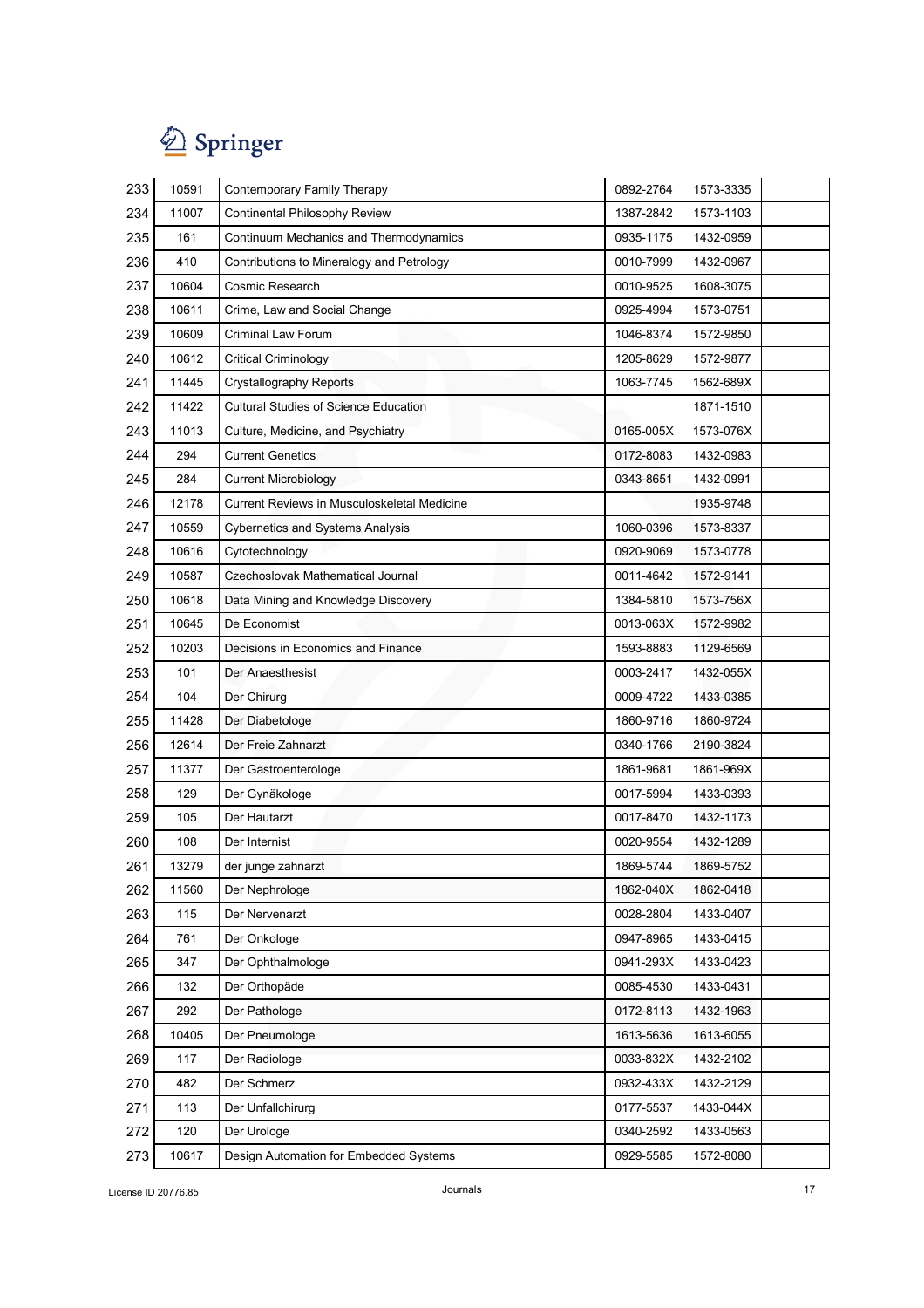

| 274 | 10623 | Designs, Codes and Cryptography                       | 0925-1022 | 1573-7586 |
|-----|-------|-------------------------------------------------------|-----------|-----------|
| 275 | 427   | Development Genes and Evolution                       | 0949-944X | 1432-041X |
| 276 | 125   | Diabetologia                                          | 0012-186X | 1432-0428 |
| 277 | 10624 | Dialectical Anthropology                              | 0304-4092 | 1573-0786 |
| 278 | 10625 | <b>Differential Equations</b>                         | 0012-2661 | 1608-3083 |
| 279 | 10620 | Digestive Diseases and Sciences                       | 0163-2116 | 1573-2568 |
| 280 | 454   | Discrete & Computational Geometry                     | 0179-5376 | 1432-0444 |
| 281 | 10626 | Discrete Event Dynamic Systems                        | 0924-6703 | 1573-7594 |
| 282 | 10619 | Distributed and Parallel Databases                    | 0926-8782 | 1573-7578 |
| 283 | 446   | <b>Distributed Computing</b>                          | 0178-2770 | 1432-0452 |
| 284 | 10633 | Documenta Ophthalmologica                             | 0012-4486 | 1573-2622 |
| 285 | 10628 | Doklady Biochemistry and Biophysics                   | 1607-6729 | 1608-3091 |
| 286 | 10630 | <b>Doklady Biological Sciences</b>                    | 0012-4966 | 1608-3105 |
| 287 | 10631 | Doklady Chemistry                                     | 0012-5008 | 1608-3113 |
| 288 | 11471 | Doklady Earth Sciences                                | 1028-334X | 1531-8354 |
| 289 | 11472 | <b>Doklady Mathematics</b>                            | 1064-5624 | 1531-8362 |
| 290 | 10634 | Doklady Physical Chemistry                            | 0012-5016 | 1608-3121 |
| 291 | 11446 | <b>Doklady Physics</b>                                | 1028-3358 | 1562-6903 |
| 292 | 455   | Dysphagia                                             | 0179-051X | 1432-0460 |
| 293 | 502   | e & i Elektrotechnik und Informationstechnik          | 0932-383X | 1613-7620 |
| 294 | 10643 | Early Childhood Education Journal                     | 1082-3301 | 1573-1707 |
| 295 | 11038 | Earth, Moon, and Planets                              | 0167-9295 | 1573-0794 |
| 296 | 10393 | EcoHealth                                             | 1612-9202 | 1612-9210 |
| 297 | 11284 | <b>Ecological Research</b>                            | 0912-3814 | 1440-1703 |
| 298 | 10644 | <b>Economic Change and Restructuring</b>              | 1573-9414 | 1574-0277 |
| 299 | 10101 | <b>Economics of Governance</b>                        | 1435-6104 | 1435-8131 |
| 300 | 10021 | Ecosystems                                            | 1432-9840 | 1435-0629 |
| 301 | 10646 | Ecotoxicology                                         | 0963-9292 | 1573-3017 |
| 302 | 10639 | <b>Education and Information Technologies</b>         | 1360-2357 | 1573-7608 |
| 303 | 11092 | Educational Assessment, Evaluation and Accountability | 1874-8597 | 1874-8600 |
| 304 | 10648 | <b>Educational Psychology Review</b>                  | 1040-726X | 1573-336X |
| 305 | 10671 | <b>Educational Research for Policy and Practice</b>   | 1570-2081 | 1573-1723 |
| 306 | 10649 | <b>Educational Studies in Mathematics</b>             | 0013-1954 | 1573-0816 |
| 307 | 11423 | Educational Technology Research and Development       | 1042-1629 | 1556-6501 |
| 308 | 202   | <b>Electrical Engineering</b>                         | 0948-7921 | 1432-0487 |
| 309 | 10660 | Electronic Commerce Research                          | 1389-5753 | 1572-9362 |
| 310 | 10140 | <b>Emergency Radiology</b>                            | 1070-3004 | 1438-1435 |
| 311 | 10663 | Empirica                                              | 0340-8744 | 1573-6911 |
| 312 | 181   | <b>Empirical Economics</b>                            | 0377-7332 | 1435-8921 |
| 313 | 10664 | <b>Empirical Software Engineering</b>                 | 1382-3256 | 1573-7616 |
| 314 | 10672 | Employee Responsibilities and Rights Journal          | 0892-7545 | 1573-3378 |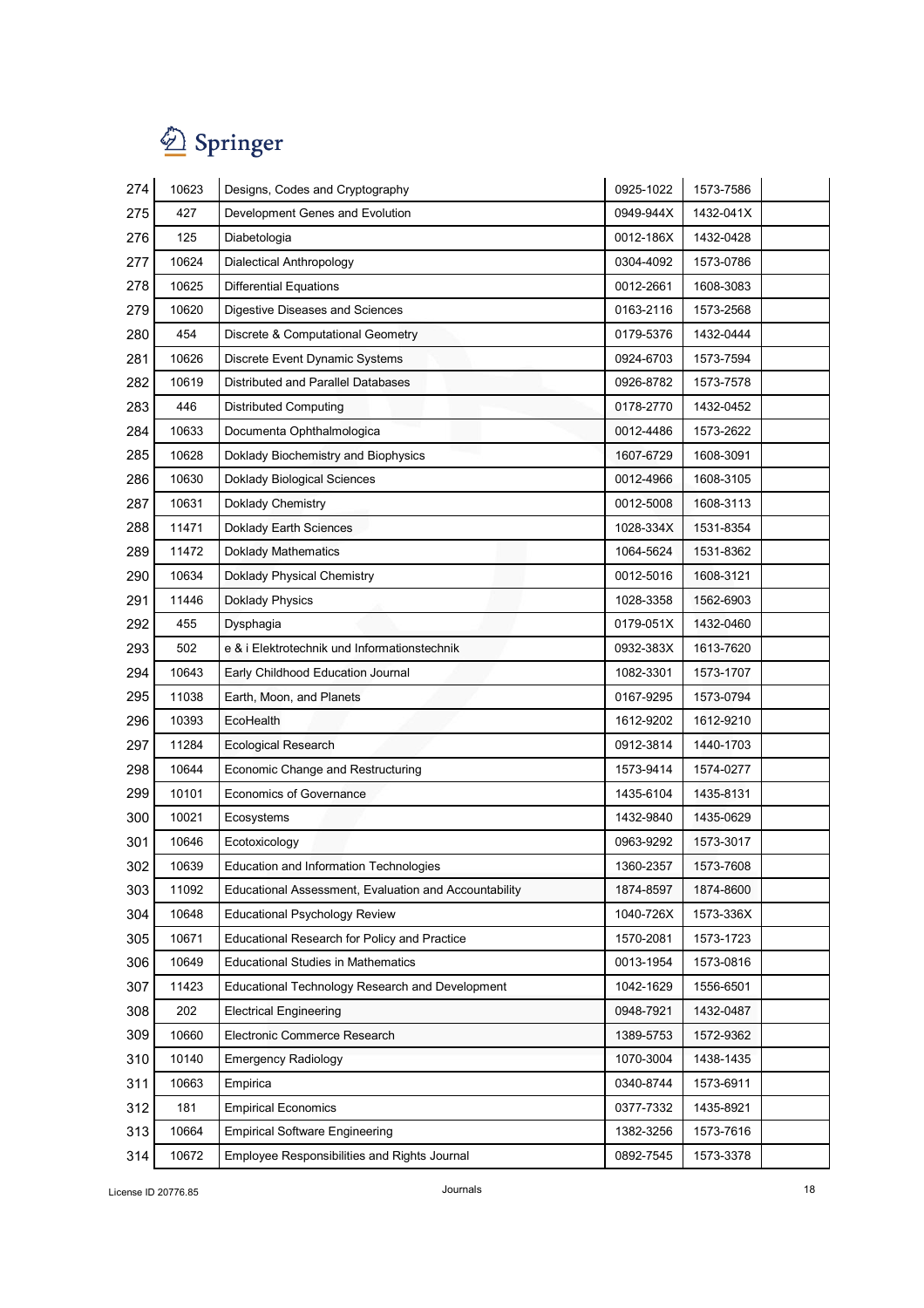| 315 | 366   | <b>Engineering with Computers</b>                               | 0177-0667 | 1435-5663 |
|-----|-------|-----------------------------------------------------------------|-----------|-----------|
| 316 | 11474 | <b>Entomological Review</b>                                     | 0013-8738 | 1555-6689 |
| 317 | 10669 | <b>Environment Systems and Decisions</b>                        | 2194-5403 | 2194-5411 |
| 318 | 10668 | Environment, Development and Sustainability                     | 1387-585X | 1573-2975 |
| 319 | 10651 | <b>Environmental and Ecological Statistics</b>                  | 1352-8505 | 1573-3009 |
| 320 | 10640 | <b>Environmental and Resource Economics</b>                     | 0924-6460 | 1573-1502 |
| 321 | 10641 | Environmental Biology of Fishes                                 | 0378-1909 | 1573-5133 |
| 322 | 10311 | <b>Environmental Chemistry Letters</b>                          | 1610-3653 | 1610-3661 |
| 323 | 12665 | <b>Environmental Earth Sciences</b>                             | 1866-6280 | 1866-6299 |
| 324 | 10018 | <b>Environmental Economics and Policy Studies</b>               | 1432-847X | 1867-383X |
| 325 | 10652 | <b>Environmental Fluid Mechanics</b>                            | 1567-7419 | 1573-1510 |
| 326 | 10653 | Environmental Geochemistry and Health                           | 0269-4042 | 1573-2983 |
| 327 | 267   | <b>Environmental Management</b>                                 | 0364-152X | 1432-1009 |
| 328 | 10666 | Environmental Modeling & Assessment                             | 1420-2026 | 1573-2967 |
| 329 | 10661 | Environmental Monitoring and Assessment                         | 0167-6369 | 1573-2959 |
| 330 | 10670 | Erkenntnis                                                      | 0165-0106 | 1572-8420 |
| 331 | 10341 | Erwerbs-Obstbau                                                 | 0014-0309 | 1439-0302 |
| 332 | 10388 | Esophagus                                                       | 1612-9059 | 1612-9067 |
| 333 | 10677 | <b>Ethical Theory and Moral Practice</b>                        | 1386-2820 | 1572-8447 |
| 334 | 10676 | Ethics and Information Technology                               | 1388-1957 | 1572-8439 |
| 335 | 481   | Ethik in der Medizin                                            | 0935-7335 | 1437-1618 |
| 336 | 10681 | Euphytica                                                       | 0014-2336 | 1573-5060 |
| 337 | 11475 | Eurasian Soil Science                                           | 1064-2293 | 1556-195X |
| 338 | 13385 | European Actuarial Journal                                      | 2190-9733 | 2190-9741 |
| 339 | 405   | European Archives of Oto-Rhino-Laryngology                      | 0937-4477 | 1434-4726 |
| 340 | 406   | European Archives of Psychiatry and Clinical Neuroscience       | 0940-1334 | 1433-8491 |
| 341 | 249   | European Biophysics Journal                                     | 0175-7571 | 1432-1017 |
| 342 | 787   | European Child & Adolescent Psychiatry                          | 1018-8827 | 1435-165X |
| 343 | 217   | European Food Research and Technology                           | 1438-2377 | 1438-2385 |
| 344 | 10433 | European Journal of Ageing                                      | 1613-9372 | 1613-9380 |
| 345 | 421   | European Journal of Applied Physiology                          | 1439-6319 | 1439-6327 |
| 346 | 10096 | European Journal of Clinical Microbiology & Infectious Diseases | 0934-9723 | 1435-4373 |
| 347 | 228   | European Journal of Clinical Pharmacology                       | 0031-6970 | 1432-1041 |
| 348 | 10654 | European Journal of Epidemiology                                | 0393-2990 | 1573-7284 |
| 349 | 10342 | European Journal of Forest Research                             | 1612-4669 | 1612-4677 |
| 350 | 10657 | European Journal of Law and Economics                           | 0929-1261 | 1572-9990 |
| 351 | 259   | European Journal of Nuclear Medicine and Molecular Imaging      | 1619-7070 | 1619-7089 |
| 352 | 394   | European Journal of Nutrition                                   | 1436-6207 | 1436-6215 |
| 353 | 590   | European Journal of Orthopaedic Surgery & Traumatology          |           | 1432-1068 |
| 354 | 431   | European Journal of Pediatrics                                  | 0340-6199 | 1432-1076 |
| 355 | 10658 | European Journal of Plant Pathology                             | 0929-1873 | 1573-8469 |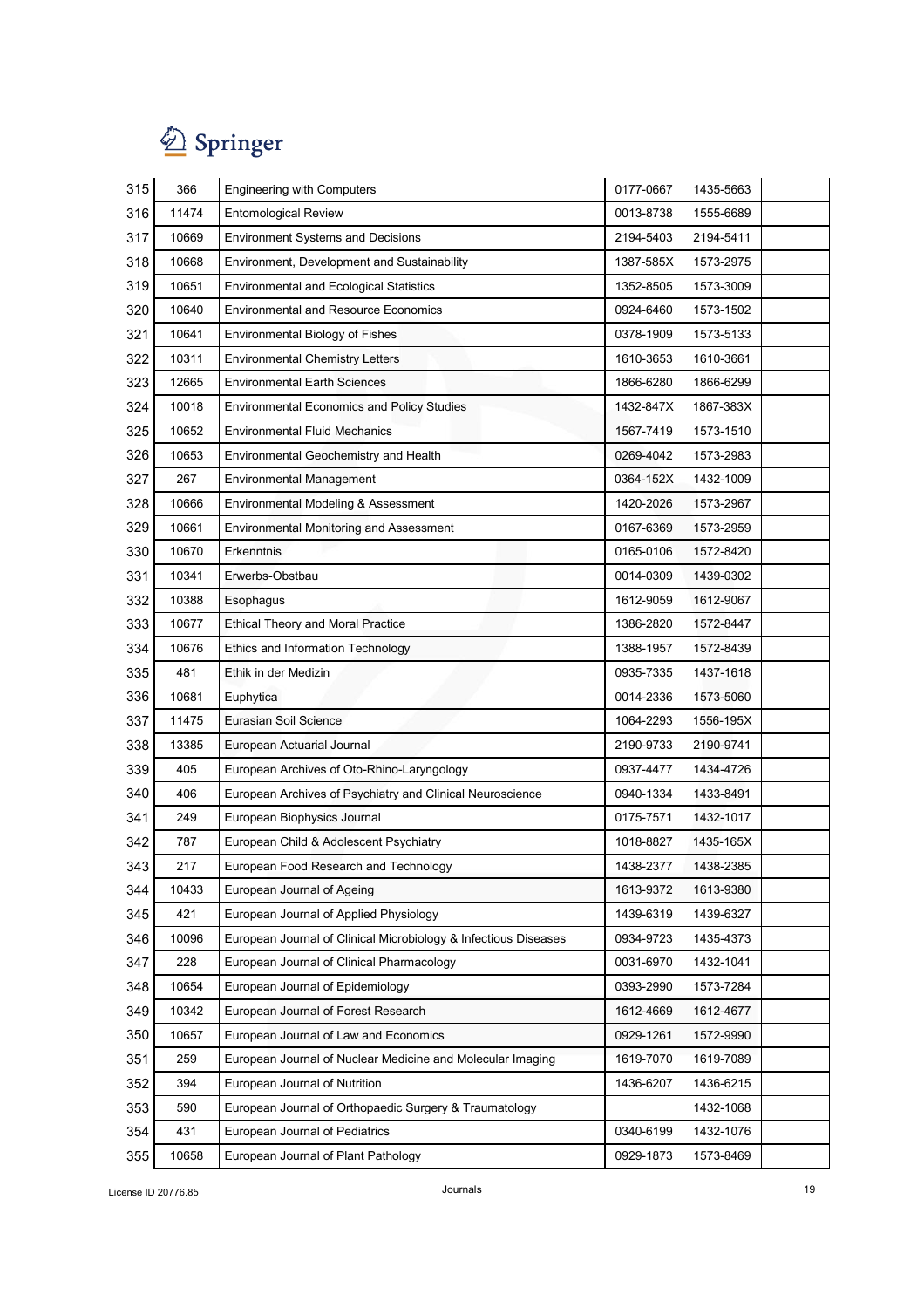| 356 | 238   | European Journal of Plastic Surgery              | 0930-343X | 1435-0130 |
|-----|-------|--------------------------------------------------|-----------|-----------|
| 357 | 10680 | European Journal of Population                   | 0168-6577 | 1572-9885 |
| 358 | 68    | European Journal of Trauma and Emergency Surgery | 1863-9933 | 1863-9941 |
| 359 | 10344 | European Journal of Wildlife Research            | 1612-4642 | 1439-0574 |
| 360 | 107   | European Journal of Wood and Wood Products       | 0018-3768 | 1436-736X |
| 361 | 10610 | European Journal on Criminal Policy and Research | 0928-1371 | 1572-9869 |
| 362 | 330   | European Radiology                               | 0938-7994 | 1432-1084 |
| 363 | 586   | European Spine Journal                           | 0940-6719 | 1432-0932 |
| 364 | 10353 | European Surgery                                 | 1682-8631 | 1682-4016 |
| 365 | 10682 | <b>Evolutionary Ecology</b>                      | 0269-7653 | 1573-8477 |
| 366 | 10493 | <b>Experimental and Applied Acarology</b>        | 0168-8162 | 1572-9702 |
| 367 | 10686 | <b>Experimental Astronomy</b>                    | 0922-6435 | 1572-9508 |
| 368 | 221   | <b>Experimental Brain Research</b>               | 0014-4819 | 1432-1106 |
| 369 | 10683 | <b>Experimental Economics</b>                    | 1386-4157 | 1573-6938 |
| 370 | 11340 | <b>Experimental Mechanics</b>                    | 0014-4851 | 1741-2765 |
| 371 | 348   | <b>Experiments in Fluids</b>                     | 0723-4864 | 1432-1114 |
| 372 | 10687 | <b>Extremes</b>                                  | 1386-1999 | 1572-915X |
| 373 | 792   | Extremophiles                                    | 1431-0651 | 1433-4909 |
| 374 | 10347 | Facies                                           | 0172-9179 | 1612-4820 |
| 375 | 10689 | <b>Familial Cancer</b>                           | 1389-9600 | 1573-7292 |
| 376 | 10691 | <b>Feminist Legal Studies</b>                    | 0966-3622 | 1572-8455 |
| 377 | 601   | Few-Body Systems                                 | 0177-7963 | 1432-5411 |
| 378 | 10692 | <b>Fibre Chemistry</b>                           | 0015-0541 | 1573-8493 |
| 379 | 780   | <b>Finance and Stochastics</b>                   | 0949-2984 | 1432-1122 |
| 380 | 11408 | Financial Markets and Portfolio Management       | 1934-4554 | 2373-8529 |
| 381 | 10694 | Fire Technology                                  | 0015-2684 | 1572-8099 |
| 382 | 10695 | Fish Physiology and Biochemistry                 | 0920-1742 | 1573-5168 |
| 383 | 10696 | Flexible Services and Manufacturing Journal      | 1936-6582 | 1936-6590 |
| 384 | 10494 | Flow, Turbulence and Combustion                  | 1386-6184 | 1573-1987 |
| 385 | 10697 | <b>Fluid Dynamics</b>                            | 0015-4628 | 1573-8507 |
| 386 | 11483 | Food Biophysics                                  | 1557-1858 | 1557-1866 |
| 387 | 11419 | Forensic Toxicology                              | 1860-8965 | 1860-8973 |
| 388 | 165   | Formal Aspects of Computing                      | 0934-5043 | 1433-299X |
| 389 | 10703 | Formal Methods in System Design                  | 0925-9856 | 1572-8102 |
| 390 | 10010 | Forschung im Ingenieurwesen                      | 0015-7899 | 1434-0860 |
| 391 | 12312 | Forum                                            | 0947-0255 | 2190-9784 |
| 392 | 451   | Forum der Psychoanalyse                          | 0178-7667 | 1437-0751 |
| 393 | 10698 | Foundations of Chemistry                         | 1386-4238 | 1572-8463 |
| 394 | 10208 | Foundations of Computational Mathematics         | 1615-3375 | 1615-3383 |
| 395 | 10701 | Foundations of Physics                           | 0015-9018 | 1572-9516 |
| 396 | 10699 | Foundations of Science                           | 1233-1821 | 1572-8471 |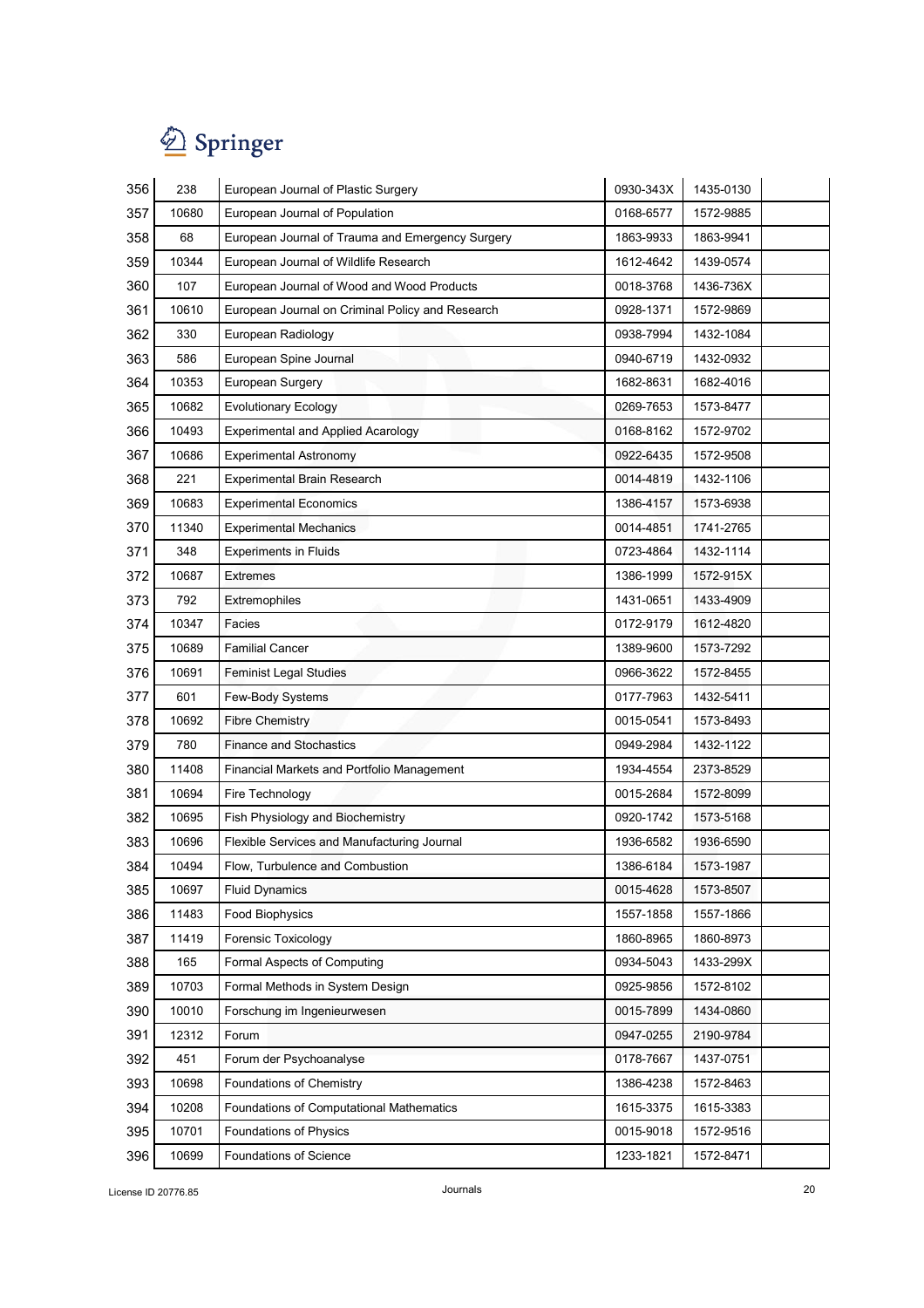

| 397 | 11515 | Frontiers in Biology                                         | 1674-7984 | 1674-7992 |  |
|-----|-------|--------------------------------------------------------------|-----------|-----------|--|
| 398 | 11464 | Frontiers of Mathematics in China                            | 1673-3452 | 1673-3576 |  |
| 399 | 11465 | Frontiers of Mechanical Engineering                          | 2095-0233 | 2095-0241 |  |
| 400 | 11467 | Frontiers of Physics                                         | 2095-0462 | 2095-0470 |  |
| 401 | 10142 | Functional & Integrative Genomics                            |           | 1438-7948 |  |
| 402 | 10688 | Functional Analysis and Its Applications                     | 0016-2663 | 1573-8485 |  |
| 403 | 10700 | Fuzzy Optimization and Decision Making                       | 1568-4539 | 1573-2908 |  |
| 404 | 10120 | Gastric Cancer                                               | 1436-3291 | 1436-3305 |  |
| 405 | 772   | Gefässchirurgie                                              | 0948-7034 | 1434-3932 |  |
| 406 | 10714 | General Relativity and Gravitation                           | 0001-7701 | 1572-9532 |  |
| 407 | 10710 | Genetic Programming and Evolvable Machines                   | 1389-2576 | 1573-7632 |  |
| 408 | 10722 | Genetic Resources and Crop Evolution                         | 0925-9864 | 1573-5109 |  |
| 409 | 10709 | Genetica                                                     | 0016-6707 | 1573-6857 |  |
| 410 | 11476 | Geochemistry International                                   | 0016-7029 | 1556-1968 |  |
| 411 | 10707 | GeoInformatica                                               | 1384-6175 | 1573-7624 |  |
| 412 | 10708 | GeoJournal                                                   | 0343-2521 | 1572-9893 |  |
| 413 | 11477 | Geology of Ore Deposits                                      | 1075-7015 | 1555-6476 |  |
| 414 | 11478 | Geomagnetism and Aeronomy                                    | 0016-7932 | 1555-645X |  |
| 415 | 367   | <b>Geo-Marine Letters</b>                                    | 0276-0460 | 1432-1157 |  |
| 416 | 10711 | Geometriae Dedicata                                          | 0046-5755 | 1572-9168 |  |
| 417 | 39    | Geometric and Functional Analysis                            | 1016-443X | 1420-8970 |  |
| 418 | 10706 | Geotechnical and Geological Engineering                      | 0960-3182 | 1573-1529 |  |
| 419 | 11479 | Geotectonics                                                 | 0016-8521 | 1556-1976 |  |
| 420 | 10343 | Gesunde Pflanzen                                             | 0367-4223 | 1439-0345 |  |
| 421 | 10717 | <b>Glass and Ceramics</b>                                    | 0361-7610 | 1573-8515 |  |
| 422 | 10720 | Glass Physics and Chemistry                                  | 1087-6596 | 1608-313X |  |
| 423 | 10719 | Glycoconjugate Journal                                       | 0282-0080 | 1573-4986 |  |
| 424 | 10291 | <b>GPS Solutions</b>                                         | 1080-5370 | 1521-1886 |  |
| 425 | 417   | Graefe's Archive for Clinical and Experimental Ophthalmology | 0721-832X | 1435-702X |  |
| 426 | 10035 | <b>Granular Matter</b>                                       | 1434-5021 | 1434-7636 |  |
| 427 | 373   | <b>Graphs and Combinatorics</b>                              | 0911-0119 | 1435-5914 |  |
| 428 | 10726 | Group Decision and Negotiation                               | 0926-2644 | 1572-9907 |  |
| 429 | 767   | Grundwasser                                                  | 1430-483X | 1432-1165 |  |
| 430 | 10304 | Gynäkologische Endokrinologie                                | 1610-2894 | 1610-2908 |  |
| 431 | 10397 | <b>Gynecological Surgery</b>                                 | 1613-2076 | 1613-2084 |  |
| 432 | 10728 | <b>Health Care Analysis</b>                                  | 1065-3058 | 1573-3394 |  |
| 433 | 10729 | Health Care Management Science                               | 1386-9620 | 1572-9389 |  |
| 434 | 10742 | Health Services and Outcomes Research Methodology            | 1387-3741 | 1572-9400 |  |
| 435 | 380   | <b>Heart and Vessels</b>                                     | 0910-8327 | 1615-2573 |  |
| 436 | 10741 | <b>Heart Failure Reviews</b>                                 | 1382-4147 | 1573-7322 |  |
| 437 | 231   | Heat and Mass Transfer                                       | 0947-7411 | 1432-1181 |  |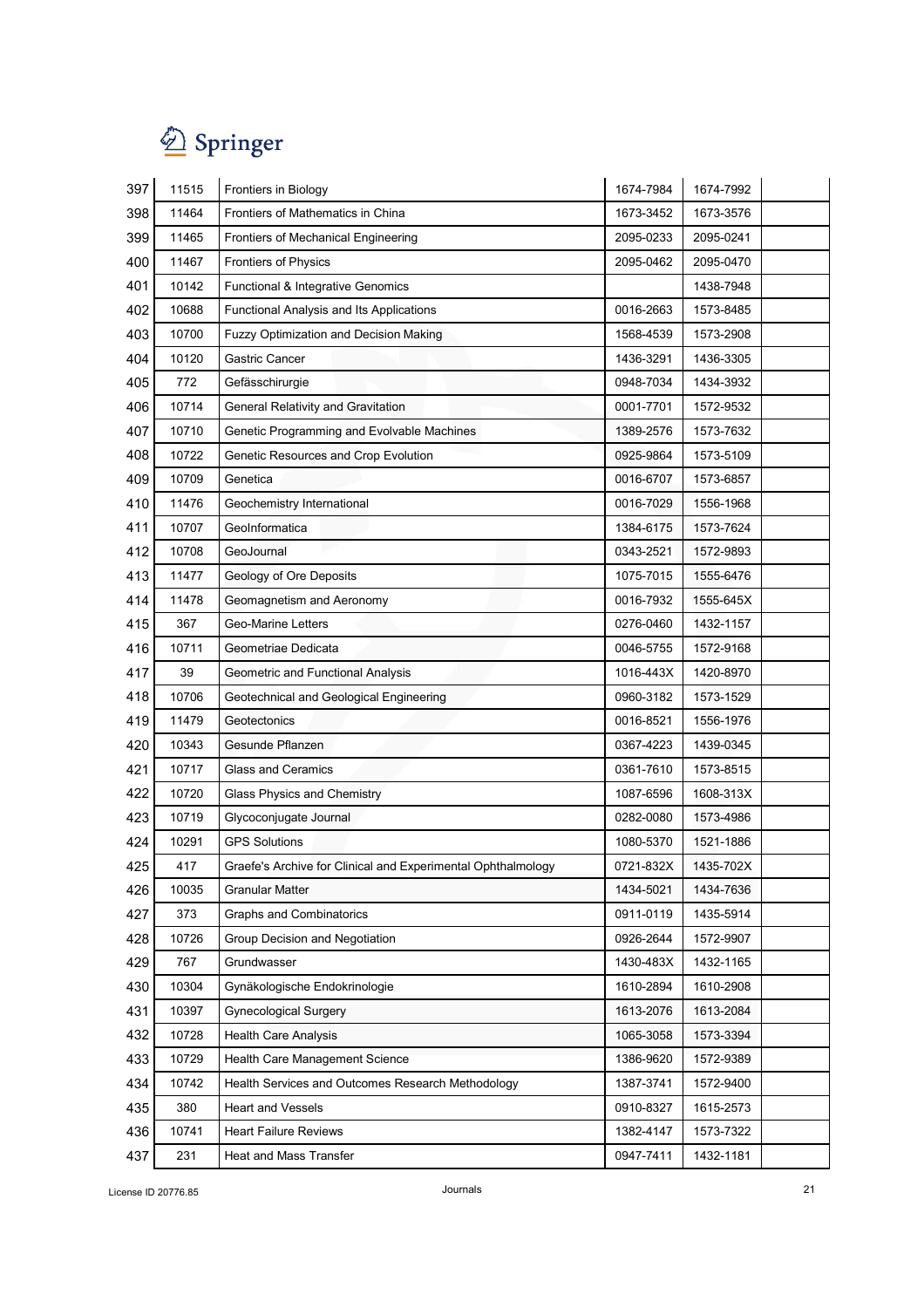

| 438 | 10730 | <b>HEC Forum</b>                                | 0956-2737 | 1572-8498 |
|-----|-------|-------------------------------------------------|-----------|-----------|
| 439 | 58    | Heilberufe                                      | 0017-9604 | 1867-1535 |
| 440 | 11480 | Herald of the Russian Academy of Sciences       | 1019-3316 | 1555-6492 |
| 441 | 10029 | Hernia                                          | 1265-4906 | 1248-9204 |
| 442 | 59    | Herz                                            | 0340-9937 | 1615-6692 |
| 443 | 399   | Herzschrittmachertherapie + Elektrophysiologie  | 0938-7412 | 1435-1544 |
| 444 | 10733 | <b>High Energy Chemistry</b>                    | 0018-1439 | 1608-3148 |
| 445 | 10740 | High Temperature                                | 0018-151X | 1608-3156 |
| 446 | 10734 | <b>Higher Education</b>                         | 0018-1560 | 1573-174X |
| 447 | 418   | Histochemistry and Cell Biology                 | 0948-6143 | 1432-119X |
| 448 | 106   | <b>HNO</b>                                      | 0017-6192 | 1433-0458 |
| 449 | 11420 | HSS Journal ®                                   | 1556-3316 | 1556-3324 |
| 450 | 10745 | Human Ecology                                   | 0300-7839 | 1572-9915 |
| 451 | 439   | <b>Human Genetics</b>                           | 0340-6717 | 1432-1203 |
| 452 | 10747 | Human Physiology                                | 0362-1197 | 1608-3164 |
| 453 | 10746 | <b>Human Studies</b>                            | 0163-8548 | 1572-851X |
| 454 | 10743 | <b>Husserl Studies</b>                          | 0167-9848 | 1572-8501 |
| 455 | 10750 | Hydrobiologia                                   | 0018-8158 | 1573-5117 |
| 456 | 10040 | Hydrogeology Journal                            | 1431-2174 | 1435-0157 |
| 457 | 10751 | Hyperfine Interactions                          |           | 1572-9540 |
| 458 | 10228 | Ichthyological Research                         | 1341-8998 | 1616-3915 |
| 459 | 251   | Immunogenetics                                  | 0093-7711 | 1432-1211 |
| 460 | 15010 | Infection                                       | 0300-8126 | 1439-0973 |
| 461 | 10753 | Inflammation                                    | 0360-3997 | 1573-2576 |
| 462 | 11    | <b>Inflammation Research</b>                    | 1023-3830 | 1420-908X |
| 463 | 10787 | Inflammopharmacology                            | 0925-4692 | 1568-5608 |
| 464 | 287   | Informatik-Spektrum                             | 0170-6012 | 1432-122X |
| 465 | 10791 | Information Retrieval Journal                   | 1386-4564 | 1573-7659 |
| 466 | 10257 | Information Systems and e-Business Management   | 1617-9846 | 1617-9854 |
| 467 | 10796 | Information Systems Frontiers                   | 1387-3326 | 1572-9419 |
| 468 | 10799 | Information Technology and Management           | 1385-951X | 1573-7667 |
| 469 | 11334 | Innovations in Systems and Software Engineering | 1614-5046 | 1614-5054 |
| 470 | 10755 | Innovative Higher Education                     | 0742-5627 | 1573-1758 |
| 471 | 10789 | Inorganic Materials                             | 0020-1685 | 1608-3172 |
| 472 | 40    | <b>Insectes Sociaux</b>                         | 0020-1812 | 1420-9098 |
| 473 | 11251 | <b>Instructional Science</b>                    | 0020-4277 | 1573-1952 |
| 474 | 10786 | Instruments and Experimental Techniques         | 0020-4412 | 1608-3180 |
| 475 | 20    | Integral Equations and Operator Theory          | 0378-620X | 1420-8989 |
| 476 | 11370 | Intelligent Service Robotics                    |           | 1861-2784 |
| 477 | 134   | Intensive Care Medicine                         | 0342-4642 | 1432-1238 |
| 478 | 10780 | Interchange                                     | 0826-4805 | 1573-1790 |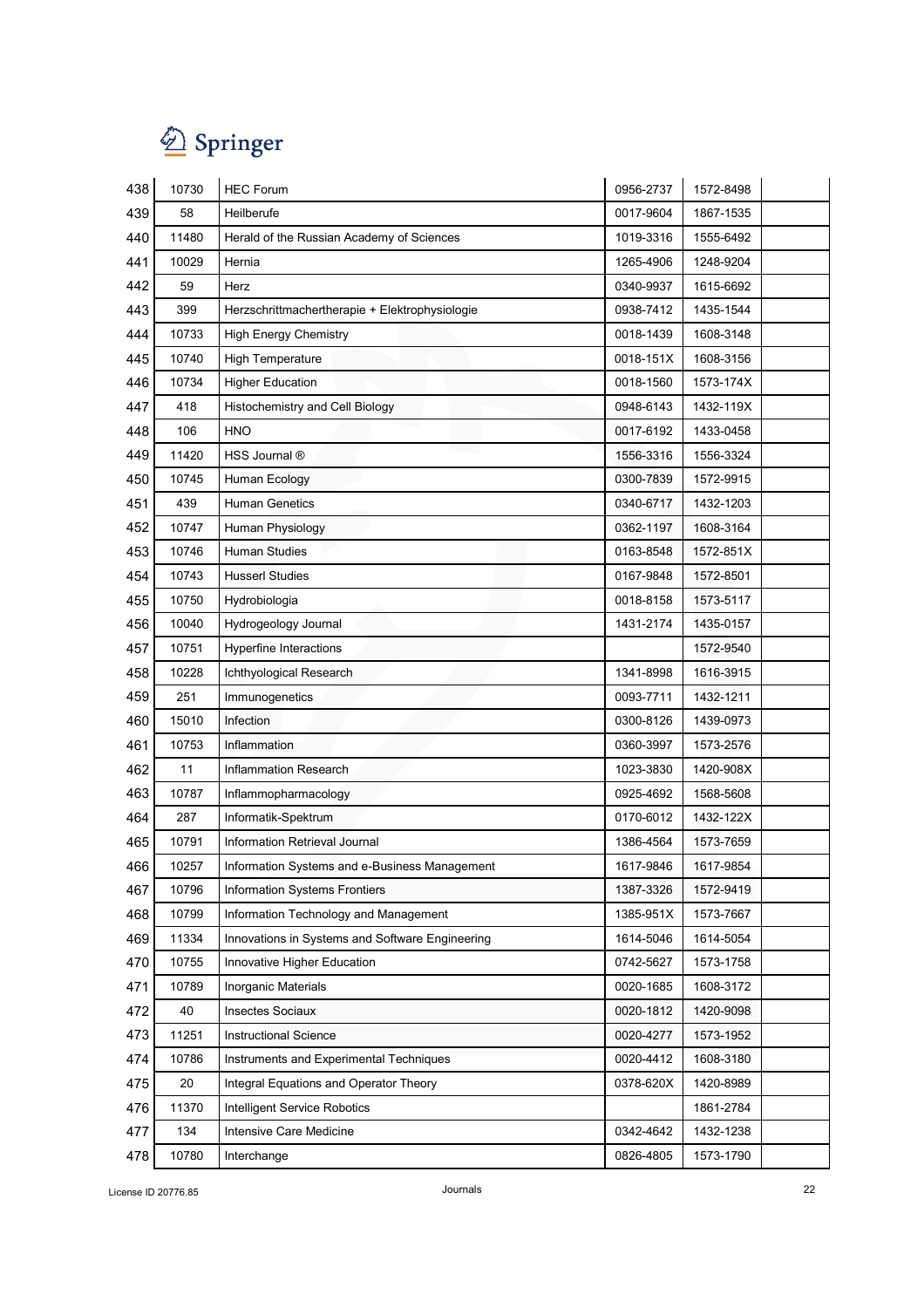

| 479 | 10272 | Intereconomics                                                                                   | 0020-5346 | 1613-964X |  |
|-----|-------|--------------------------------------------------------------------------------------------------|-----------|-----------|--|
| 480 | 11294 | International Advances in Economic Research                                                      | 1083-0898 | 1573-966X |  |
| 481 | 10778 | <b>International Applied Mechanics</b>                                                           | 1063-7095 | 1573-8582 |  |
| 482 | 420   | International Archives of Occupational and Environmental Health                                  | 0340-0131 | 1432-1246 |  |
| 483 | 10368 | International Economics and Economic Policy                                                      | 1612-4804 | 1612-4812 |  |
| 484 | 11365 | International Entrepreneurship and Management Journal                                            | 1554-7191 | 1555-1938 |  |
| 485 | 10784 | International Environmental Agreements: Politics, Law and Economics                              | 1567-9764 | 1573-1553 |  |
| 486 | 10775 | International Journal for Educational and Vocational Guidance                                    | 0251-2513 | 1573-1782 |  |
| 487 | 11153 | International Journal for Philosophy of Religion                                                 | 0020-7047 | 1572-8684 |  |
| 488 | 10447 | International Journal for the Advancement of Counselling                                         | 0165-0653 | 1573-3246 |  |
| 489 | 11196 | International Journal for the Semiotics of Law - Revue internationale<br>de Sémiotique juridique | 0952-8059 | 1572-8722 |  |
| 490 | 484   | International Journal of Biometeorology                                                          | 0020-7128 | 1432-1254 |  |
| 491 | 10147 | International Journal of Clinical Oncology                                                       | 1341-9625 | 1437-7772 |  |
| 492 | 11096 | International Journal of Clinical Pharmacy                                                       | 2210-7703 | 2210-7711 |  |
| 493 | 384   | International Journal of Colorectal Disease                                                      |           | 1432-1262 |  |
| 494 | 11548 | International Journal of Computer Assisted Radiology and Surgery                                 | 1861-6410 | 1861-6429 |  |
| 495 | 11263 | International Journal of Computer Vision                                                         | 0920-5691 | 1573-1405 |  |
| 496 | 11412 | International Journal of Computer-Supported Collaborative Learning                               | 1556-1607 | 1556-1615 |  |
| 497 | 531   | International Journal of Earth Sciences                                                          |           | 1437-3262 |  |
| 498 | 10704 | International Journal of Fracture                                                                | 0376-9429 | 1573-2673 |  |
| 499 | 182   | International Journal of Game Theory                                                             | 0020-7276 | 1432-1270 |  |
| 500 | 10754 | International Journal of Health Economics and Management                                         | 2199-9023 | 2199-9031 |  |
| 501 | 11407 | International Journal of Hindu Studies                                                           | 1022-4556 | 1574-9282 |  |
| 502 | 10761 | International Journal of Historical Archaeology                                                  | 1092-7697 | 1573-7748 |  |
| 503 | 10207 | International Journal of Information Security                                                    | 1615-5262 | 1615-5270 |  |
| 504 | 414   | International Journal of Legal Medicine                                                          | 0937-9827 | 1437-1596 |  |
| 505 | 10999 | International Journal of Mechanics and Materials in Design                                       | 1569-1713 | 1573-8841 |  |
| 506 | 11469 | International Journal of Mental Health and Addiction                                             | 1557-1874 | 1557-1882 |  |
| 507 | 10766 | International Journal of Parallel Programming                                                    | 0885-7458 | 1573-7640 |  |
| 508 | 10989 | International Journal of Peptide Research and Therapeutics                                       |           | 1573-3904 |  |
| 509 | 10767 | International Journal of Politics, Culture, and Society                                          | 0891-4486 | 1573-3416 |  |
| 510 | 10764 | International Journal of Primatology                                                             | 0164-0291 | 1573-8604 |  |
| 511 | 38    | International Journal of Public Health                                                           | 1661-8556 | 1661-8564 |  |
| 512 | 10763 | International Journal of Science and Mathematics Education                                       | 1571-0068 | 1573-1774 |  |
| 513 | 12369 | International Journal of Social Robotics                                                         | 1875-4791 | 1875-4805 |  |
| 514 | 10772 | International Journal of Speech Technology                                                       | 1381-2416 | 1572-8110 |  |
| 515 | 10798 | International Journal of Technology and Design Education                                         | 0957-7572 | 1573-1804 |  |
| 516 | 10773 | International Journal of Theoretical Physics                                                     | 0020-7748 | 1572-9575 |  |
| 517 | 10765 | International Journal of Thermophysics                                                           | 0195-928X | 1572-9567 |  |
| 518 | 10776 | International Journal of Wireless Information Networks                                           | 1068-9605 | 1572-8129 |  |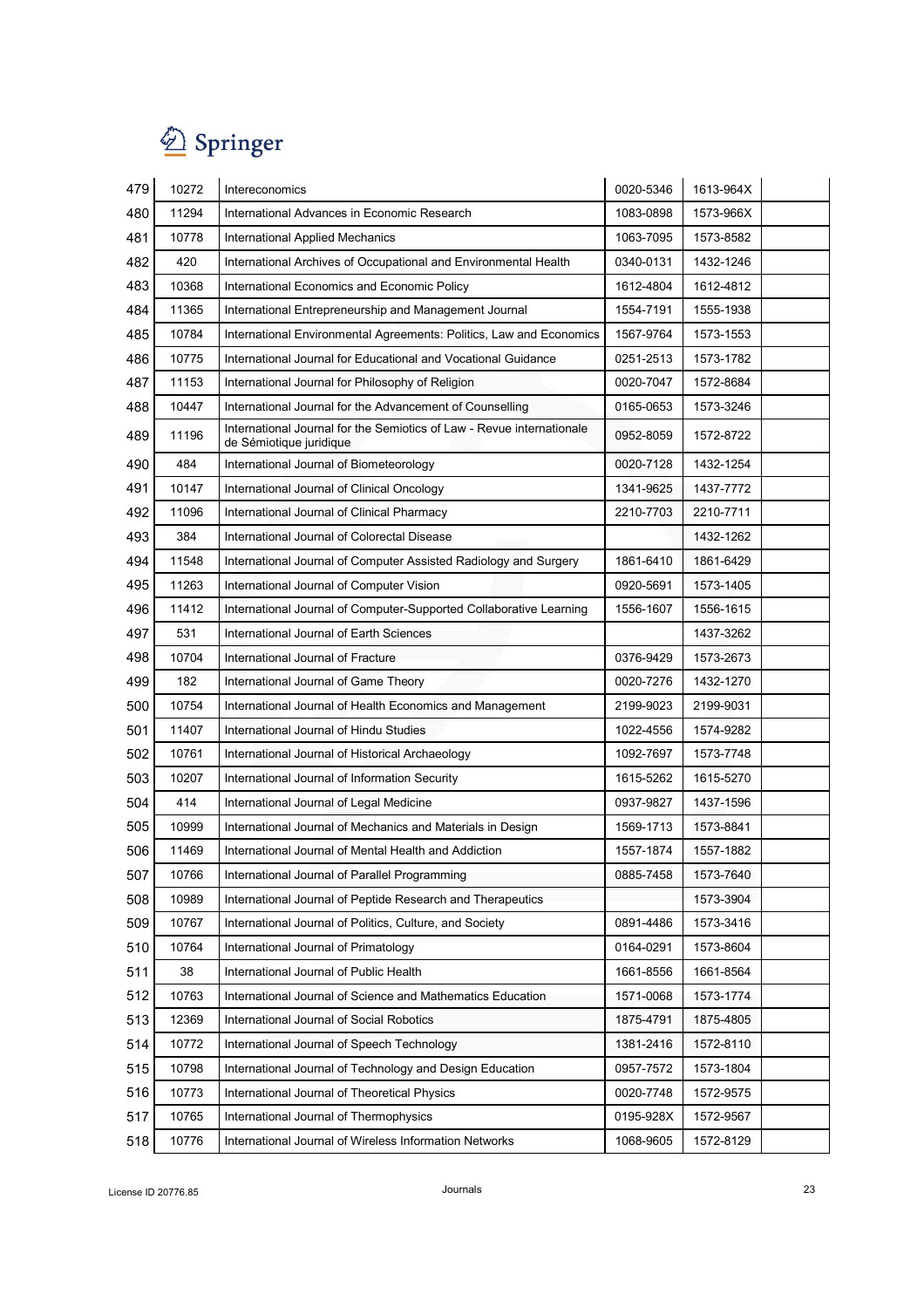| 519 | 799   | International Journal on Digital Libraries                         | 1432-5012 | 1432-1300 |  |
|-----|-------|--------------------------------------------------------------------|-----------|-----------|--|
| 520 | 10032 | International Journal on Document Analysis and Recognition (IJDAR) | 1433-2833 | 1433-2825 |  |
| 521 | 10009 | International Journal on Software Tools for Technology Transfer    | 1433-2779 | 1433-2787 |  |
| 522 | 10792 | International Ophthalmology                                        |           | 1573-2630 |  |
| 523 | 264   | International Orthopaedics                                         | 0341-2695 | 1432-5195 |  |
| 524 | 11159 | International Review of Education                                  | 0020-8566 | 1573-0638 |  |
| 525 | 10797 | International Tax and Public Finance                               | 0927-5940 | 1573-6970 |  |
| 526 | 192   | International Urogynecology Journal                                | 0937-3462 | 1433-3023 |  |
| 527 | 11255 | International Urology and Nephrology                               |           | 1573-2584 |  |
| 528 | 222   | Inventiones mathematicae                                           | 0020-9910 | 1432-1297 |  |
| 529 | 10158 | Invertebrate Neuroscience                                          |           | 1439-1104 |  |
| 530 | 10637 | <b>Investigational New Drugs</b>                                   | 0167-6997 | 1573-0646 |  |
| 531 | 11581 | Ionics                                                             | 0947-7047 | 1862-0760 |  |
| 532 | 271   | <b>Irrigation Science</b>                                          | 0342-7188 | 1432-1319 |  |
| 533 | 11485 | Izvestiya, Atmospheric and Oceanic Physics                         | 0001-4338 | 1555-628X |  |
| 534 | 11486 | Izvestiya, Physics of the Solid Earth                              | 1069-3513 | 1555-6506 |  |
| 535 | 13291 | Jahresbericht der Deutschen Mathematiker-Vereinigung               | 0012-0456 | 1869-7135 |  |
| 536 | 11537 | Japanese Journal of Mathematics                                    | 0289-2316 | 1861-3624 |  |
| 537 | 10384 | Japanese Journal of Ophthalmology                                  | 0021-5155 | 1613-2246 |  |
| 538 | 775   | JBIC Journal of Biological Inorganic Chemistry                     | 0949-8257 | 1432-1327 |  |
| 539 | 11448 | <b>JETP Letters</b>                                                | 0021-3640 | 1090-6487 |  |
| 540 | 10835 | Jewish History                                                     | 0334-701X | 1572-8579 |  |
| 541 | 10838 | Journal for General Philosophy of Science                          | 0925-4560 | 1572-8587 |  |
| 542 | 3     | Journal für Verbraucherschutz und Lebensmittelsicherheit           | 1661-5751 | 1661-5867 |  |
| 543 | 10802 | Journal of Abnormal Child Psychology                               | 0091-0627 | 1573-2835 |  |
| 544 | 10805 | Journal of Academic Ethics                                         | 1570-1727 | 1572-8544 |  |
| 545 | 10804 | Journal of Adult Development                                       | 1068-0667 | 1573-3440 |  |
| 546 | 10806 | Journal of Agricultural and Environmental Ethics                   | 1187-7863 | 1573-322X |  |
| 547 | 10801 | Journal of Algebraic Combinatorics                                 | 0925-9899 | 1572-9192 |  |
| 548 | 10809 | Journal of Analytical Chemistry                                    | 1061-9348 | 1608-3199 |  |
| 549 | 540   | Journal of Anesthesia                                              | 0913-8668 | 1438-8359 |  |
| 550 | 10800 | Journal of Applied Electrochemistry                                | 0021-891X | 1572-8838 |  |
| 551 | 10808 | Journal of Applied Mechanics and Technical Physics                 | 0021-8944 | 1573-8620 |  |
| 552 | 10811 | Journal of Applied Phycology                                       | 0921-8971 | 1573-5176 |  |
| 553 | 10812 | Journal of Applied Spectroscopy                                    | 0021-9037 | 1573-8647 |  |
| 554 | 10816 | Journal of Archaeological Method and Theory                        | 1072-5369 | 1573-7764 |  |
| 555 | 10814 | Journal of Archaeological Research                                 | 1059-0161 | 1573-7756 |  |
| 556 | 10047 | Journal of Artificial Organs                                       | 1434-7229 | 1619-0904 |  |
| 557 | 10815 | Journal of Assisted Reproduction and Genetics                      | 1058-0468 | 1573-7330 |  |
| 558 | 10874 | Journal of Atmospheric Chemistry                                   | 0167-7764 | 1573-0662 |  |
| 559 | 10803 | Journal of Autism and Developmental Disorders                      | 0162-3257 | 1573-3432 |  |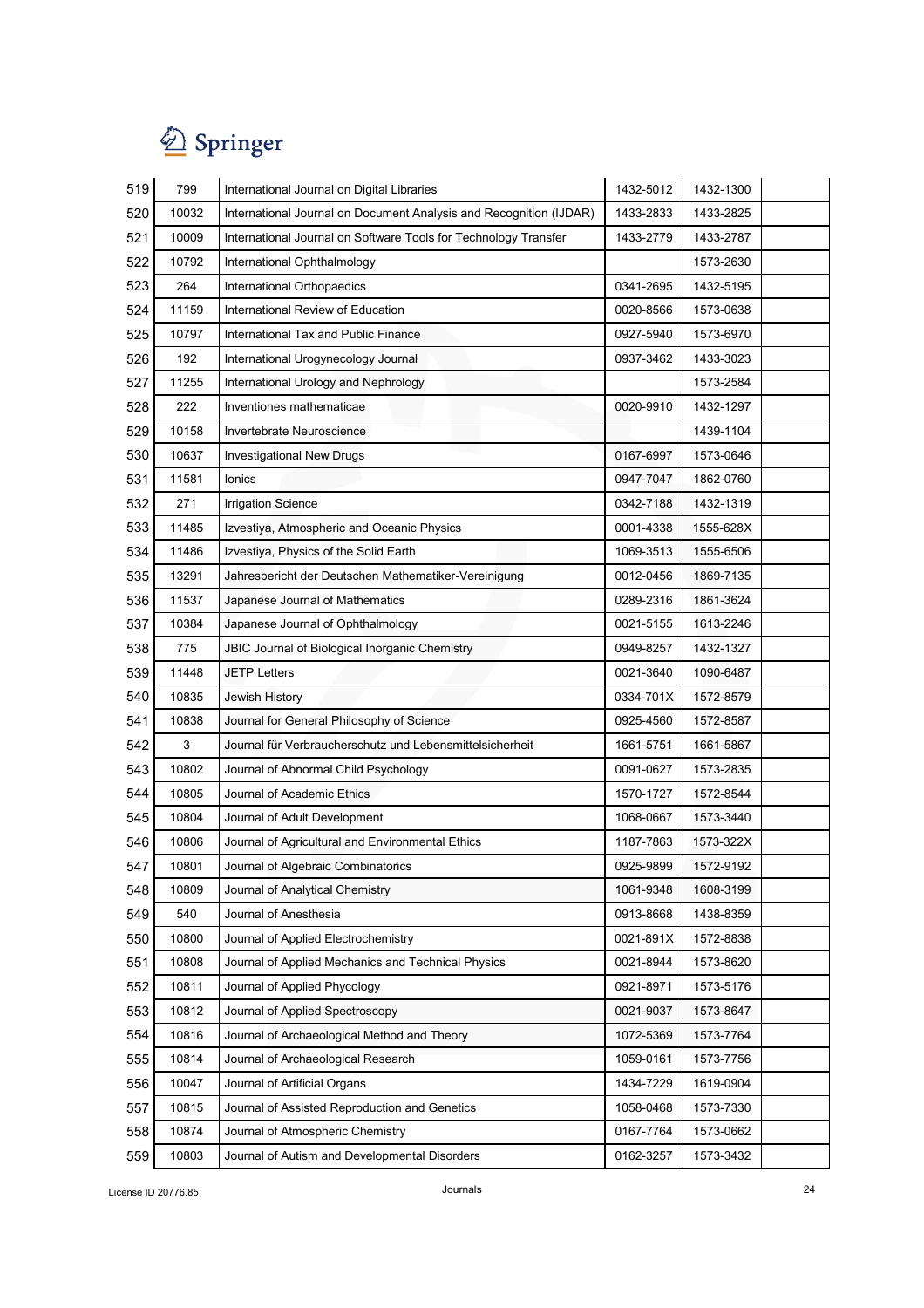| 560 | 10817 | Journal of Automated Reasoning                         | 0168-7433 | 1573-0670 |  |
|-----|-------|--------------------------------------------------------|-----------|-----------|--|
| 561 | 10864 | Journal of Behavioral Education                        | 1053-0819 | 1573-3513 |  |
| 562 | 10865 | Journal of Behavioral Medicine                         | 0160-7715 | 1573-3521 |  |
| 563 | 10818 | Journal of Bioeconomics                                | 1387-6996 | 1573-6989 |  |
| 564 | 10863 | Journal of Bioenergetics and Biomembranes              |           | 1573-6881 |  |
| 565 | 10867 | Journal of Biological Physics                          | 0092-0606 | 1573-0689 |  |
| 566 | 10858 | Journal of Biomolecular NMR                            | 0925-2738 | 1573-5001 |  |
| 567 | 774   | Journal of Bone and Mineral Metabolism                 | 0914-8779 | 1435-5604 |  |
| 568 | 10869 | Journal of Business and Psychology                     | 0889-3268 | 1573-353X |  |
| 569 | 10551 | Journal of Business Ethics                             | 0167-4544 | 1573-0697 |  |
| 570 | 432   | Journal of Cancer Research and Clinical Oncology       | 0171-5216 | 1432-1335 |  |
| 571 | 10870 | Journal of Chemical Crystallography                    | 1074-1542 | 1572-8854 |  |
| 572 | 10886 | Journal of Chemical Ecology                            | 0098-0331 | 1573-1561 |  |
| 573 | 10826 | Journal of Child and Family Studies                    | 1062-1024 | 1573-2843 |  |
| 574 | 11366 | Journal of Chinese Political Science                   | 1080-6954 | 1874-6357 |  |
| 575 | 357   | Journal of Classification                              | 0176-4268 | 1432-1343 |  |
| 576 | 10875 | Journal of Clinical Immunology                         | 0271-9142 | 1573-2592 |  |
| 577 | 10877 | Journal of Clinical Monitoring and Computing           | 1387-1307 | 1573-2614 |  |
| 578 | 10880 | Journal of Clinical Psychology in Medical Settings     | 1068-9583 | 1573-3572 |  |
| 579 | 10876 | Journal of Cluster Science                             |           | 1572-8862 |  |
| 580 | 10878 | Journal of Combinatorial Optimization                  | 1382-6905 | 1573-2886 |  |
| 581 | 11487 | Journal of Communications Technology and Electronics   | 1064-2269 | 1555-6557 |  |
| 582 | 10900 | Journal of Community Health                            | 0094-5145 | 1573-3610 |  |
| 583 | 359   | Journal of Comparative Physiology A                    | 0340-7594 | 1432-1351 |  |
| 584 | 360   | Journal of Comparative Physiology B                    | 0174-1578 | 1432-136X |  |
| 585 | 10825 | Journal of Computational Electronics                   | 1569-8025 | 1572-8137 |  |
| 586 | 10827 | Journal of Computational Neuroscience                  | 0929-5313 | 1573-6873 |  |
| 587 | 11488 | Journal of Computer and Systems Sciences International | 1064-2307 | 1555-6530 |  |
| 588 | 11390 | Journal of Computer Science and Technology             | 1000-9000 | 1860-4749 |  |
| 589 | 11416 | Journal of Computer Virology and Hacking Techniques    |           | 2263-8733 |  |
| 590 | 10822 | Journal of Computer-Aided Molecular Design             | 0920-654X | 1573-4951 |  |
| 591 | 10603 | Journal of Consumer Policy                             | 0168-7034 | 1573-0700 |  |
| 592 | 10879 | Journal of Contemporary Psychotherapy                  | 0022-0116 | 1573-3564 |  |
| 593 | 10823 | Journal of Cross-Cultural Gerontology                  | 0169-3816 | 1573-0719 |  |
| 594 | 145   | Journal of Cryptology                                  | 0933-2790 | 1432-1378 |  |
| 595 | 10824 | Journal of Cultural Economics                          | 0885-2545 | 1573-6997 |  |
| 596 | 10882 | Journal of Developmental and Physical Disabilities     | 1056-263X | 1573-3580 |  |
| 597 | 10278 | Journal of Digital Imaging                             | 0897-1889 | 1618-727X |  |
| 598 | 10883 | Journal of Dynamical and Control Systems               | 1079-2724 | 1573-8698 |  |
| 599 | 10884 | Journal of Dynamics and Differential Equations         | 1040-7294 | 1572-9222 |  |
| 600 | 10831 | Journal of East Asian Linguistics                      | 0925-8558 | 1572-8560 |  |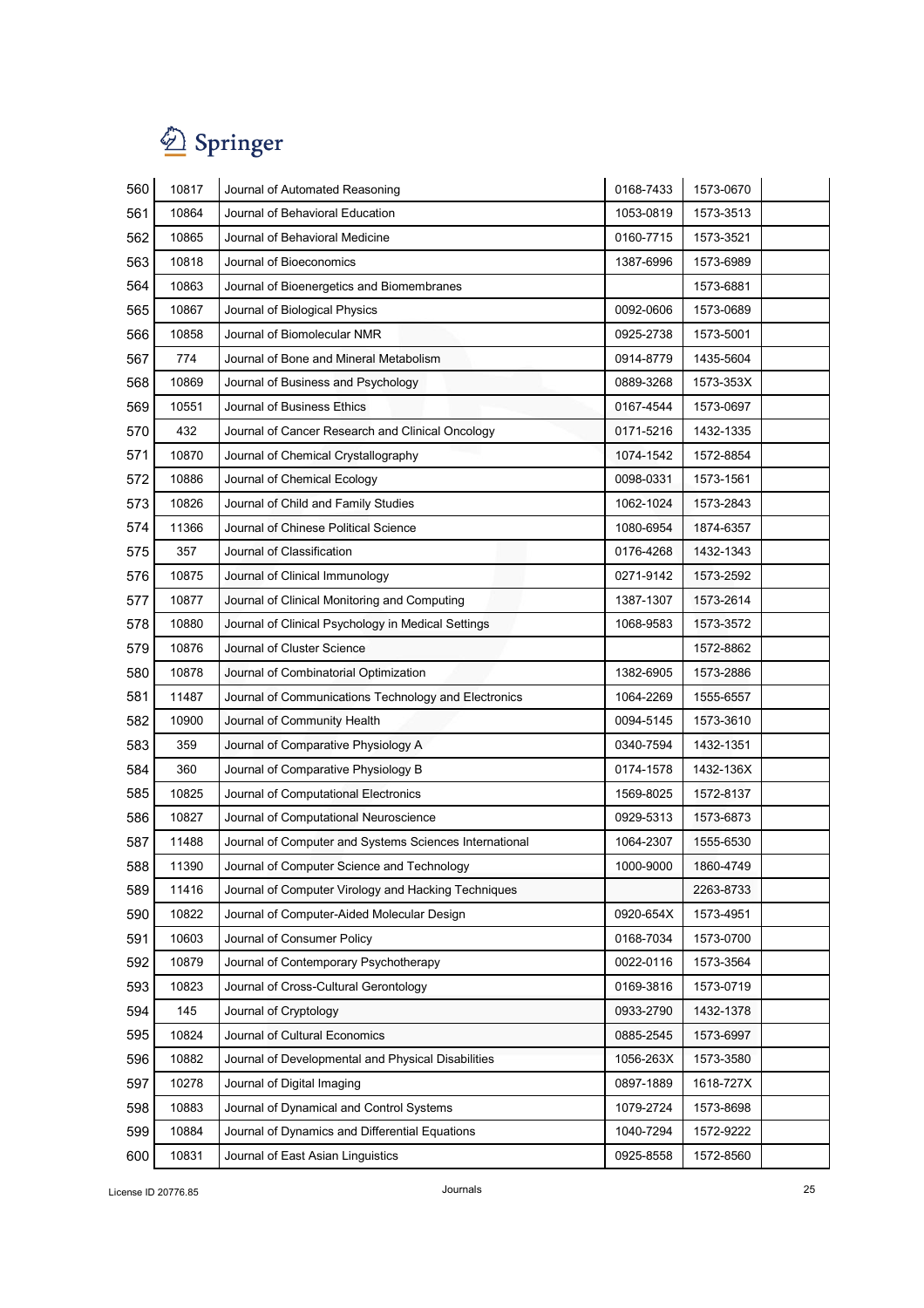| 601 | 10887 | Journal of Economic Growth                               | 1381-4338 | 1573-7020 |
|-----|-------|----------------------------------------------------------|-----------|-----------|
| 602 | 11403 | Journal of Economic Interaction and Coordination         | 1860-711X | 1860-7128 |
| 603 | 712   | Journal of Economics                                     | 0931-8658 | 1617-7134 |
| 604 | 10833 | Journal of Educational Change                            | 1389-2843 | 1573-1812 |
| 605 | 10659 | Journal of Elasticity                                    | 0374-3535 | 1573-2681 |
| 606 | 10832 | Journal of Electroceramics                               | 1385-3449 | 1573-8663 |
| 607 | 10836 | Journal of Electronic Testing                            | 0923-8174 | 1573-0727 |
| 608 | 10665 | Journal of Engineering Mathematics                       | 0022-0833 | 1573-2703 |
| 609 | 10891 | Journal of Engineering Physics and Thermophysics         | 1062-0125 | 1573-871X |
| 610 | 10164 | Journal of Ethology                                      | 0289-0771 | 1439-5444 |
| 611 | 28    | Journal of Evolution Equations                           | 1424-3199 | 1424-3202 |
| 612 | 10893 | Journal of Evolutionary Biochemistry and Physiology      | 0022-0930 | 1608-3202 |
| 613 | 191   | Journal of Evolutionary Economics                        | 0936-9937 | 1432-1386 |
| 614 | 11447 | Journal of Experimental and Theoretical Physics          | 1063-7761 | 1090-6509 |
| 615 | 11292 | Journal of Experimental Criminology                      | 1573-3750 | 1572-8315 |
| 616 | 10834 | Journal of Family and Economic Issues                    | 1058-0476 | 1573-3475 |
| 617 | 10896 | Journal of Family Violence                               | 0885-7482 | 1573-2851 |
| 618 | 10693 | Journal of Financial Services Research                   | 0920-8550 | 1573-0735 |
| 619 | 10895 | Journal of Fluorescence                                  |           | 1573-4994 |
| 620 | 10310 | Journal of Forest Research                               | 1341-6979 | 1610-7403 |
| 621 | 41    | Journal of Fourier Analysis and Applications             | 1069-5869 | 1531-5851 |
| 622 | 10894 | Journal of Fusion Energy                                 | 0164-0313 | 1572-9591 |
| 623 | 10899 | Journal of Gambling Studies                              |           | 1573-3602 |
| 624 | 535   | Journal of Gastroenterology                              | 0944-1174 | 1435-5922 |
| 625 | 10327 | Journal of General Plant Pathology                       | 1345-2630 | 1610-739X |
| 626 | 10897 | Journal of Genetic Counseling                            | 1059-7700 | 1573-3599 |
| 627 | 190   | Journal of Geodesy                                       | 0949-7714 | 1432-1394 |
| 628 | 11442 | Journal of Geographical Sciences                         | 1009-637X | 1861-9568 |
| 629 | 10109 | Journal of Geographical Systems                          | 1435-5930 | 1435-5949 |
| 630 | 22    | Journal of Geometry                                      | 0047-2468 | 1420-8997 |
| 631 | 10898 | Journal of Global Optimization                           | 0925-5001 | 1573-2916 |
| 632 | 10723 | Journal of Grid Computing                                | 1570-7873 | 1572-9184 |
| 633 | 10902 | Journal of Happiness Studies                             | 1389-4978 | 1573-7780 |
| 634 | 10732 | Journal of Heuristics                                    | 1381-1231 | 1572-9397 |
| 635 | 10901 | Journal of Housing and the Built Environment             | 1566-4910 | 1573-7772 |
| 636 | 11489 | Journal of Ichthyology                                   | 0032-9452 | 1555-6425 |
| 637 | 10903 | Journal of Immigrant and Minority Health                 | 1557-1912 | 1557-1920 |
| 638 | 10847 | Journal of Inclusion Phenomena and Macrocyclic Chemistry | 1388-3127 | 1573-1111 |
| 639 | 10781 | Journal of Indian Philosophy                             | 0022-1791 | 1573-0395 |
| 640 | 10295 | Journal of Industrial Microbiology & Biotechnology       | 1367-5435 | 1476-5535 |
| 641 | 10842 | Journal of Industry, Competition and Trade               | 1566-1679 | 1573-7012 |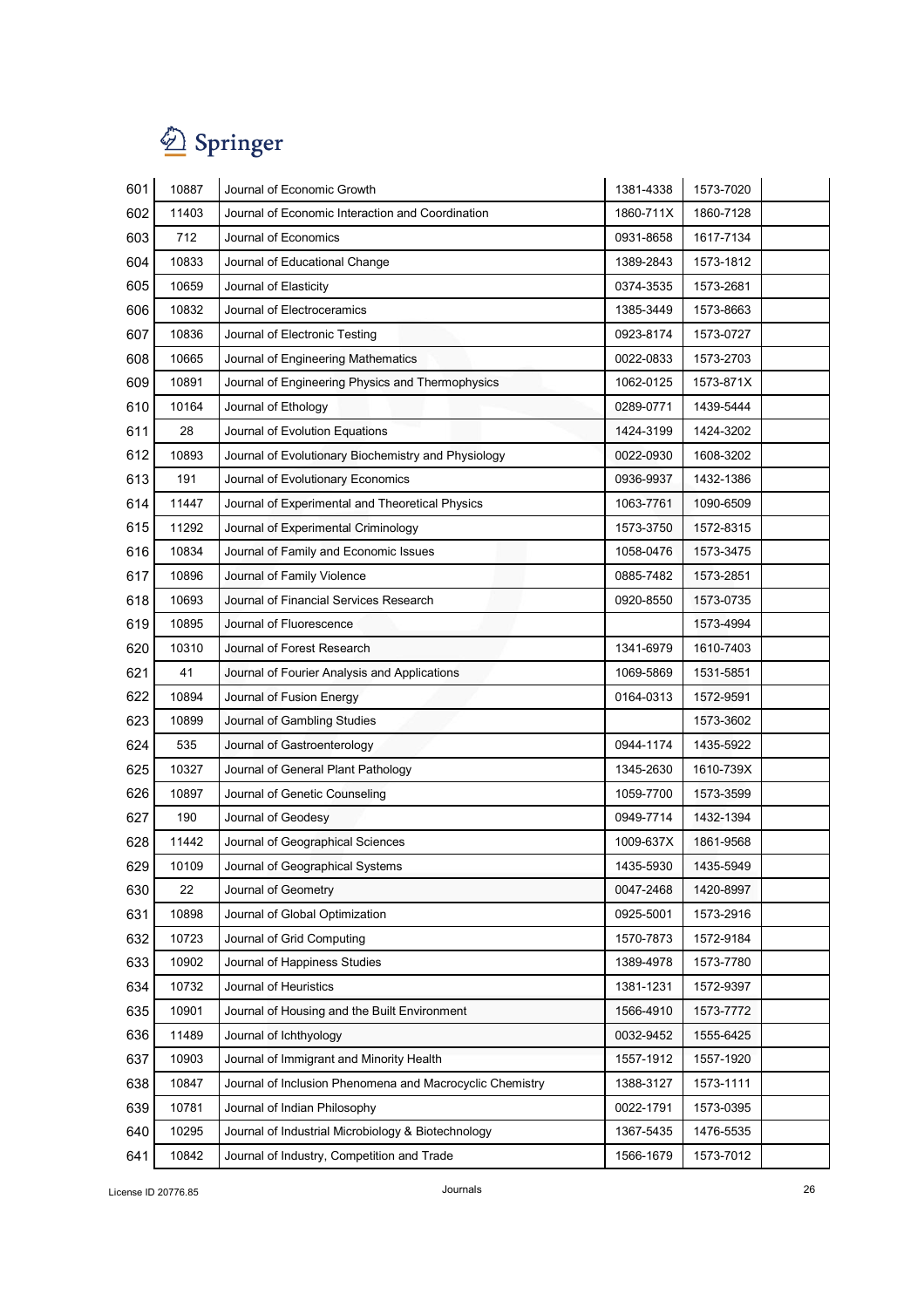| 642 | 10762 | Journal of Infrared, Millimeter, and Terahertz Waves           | 1866-6892 | 1866-6906 |  |
|-----|-------|----------------------------------------------------------------|-----------|-----------|--|
| 643 | 10545 | Journal of Inherited Metabolic Disease                         | 0141-8955 | 1573-2665 |  |
| 644 | 10904 | Journal of Inorganic and Organometallic Polymers and Materials | 1574-1443 | 1574-1451 |  |
| 645 | 10905 | Journal of Insect Behavior                                     | 0892-7553 | 1572-8889 |  |
| 646 | 10841 | Journal of Insect Conservation                                 | 1366-638X | 1572-9753 |  |
| 647 | 10846 | Journal of Intelligent & Robotic Systems                       | 0921-0296 | 1573-0409 |  |
| 648 | 10844 | Journal of Intelligent Information Systems                     | 0925-9902 | 1573-7675 |  |
| 649 | 10845 | Journal of Intelligent Manufacturing                           | 0956-5515 | 1572-8145 |  |
| 650 | 10843 | Journal of International Entrepreneurship                      | 1570-7385 | 1573-7349 |  |
| 651 | 10840 | Journal of Interventional Cardiac Electrophysiology            | 1383-875X | 1572-8595 |  |
| 652 | 10849 | Journal of Logic, Language and Information                     | 0925-8531 | 1572-9583 |  |
| 653 | 10909 | Journal of Low Temperature Physics                             | 0022-2291 | 1573-7357 |  |
| 654 | 10914 | Journal of Mammalian Evolution                                 | 1064-7554 | 1573-7055 |  |
| 655 | 10911 | Journal of Mammary Gland Biology and Neoplasia                 | 1083-3021 | 1573-7039 |  |
| 656 | 10997 | Journal of Management & Governance                             | 1385-3457 | 1572-963X |  |
| 657 | 187   | Journal of Management Control                                  | 2191-4761 | 2191-477X |  |
| 658 | 773   | Journal of Marine Science and Technology                       | 0948-4280 | 1437-8213 |  |
| 659 | 11457 | Journal of Maritime Archaeology                                | 1557-2285 | 1557-2293 |  |
| 660 | 10163 | Journal of Material Cycles and Waste Management                | 1438-4957 | 1611-8227 |  |
| 661 | 10853 | Journal of Materials Science                                   | 0022-2461 | 1573-4803 |  |
| 662 | 10854 | Journal of Materials Science: Materials in Electronics         | 0957-4522 | 1573-482X |  |
| 663 | 10856 | Journal of Materials Science: Materials in Medicine            | 0957-4530 | 1573-4838 |  |
| 664 | 285   | Journal of Mathematical Biology                                | 0303-6812 | 1432-1416 |  |
| 665 | 10910 | Journal of Mathematical Chemistry                              | 0259-9791 | 1572-8897 |  |
| 666 | 21    | Journal of Mathematical Fluid Mechanics                        | 1422-6928 | 1422-6952 |  |
| 667 | 10851 | Journal of Mathematical Imaging and Vision                     | 0924-9907 | 1573-7683 |  |
| 668 | 10958 | Journal of Mathematical Sciences                               | 1072-3374 | 1573-8795 |  |
| 669 | 10857 | Journal of Mathematics Teacher Education                       | 1386-4416 | 1573-1820 |  |
| 670 | 10912 | Journal of Medical Humanities                                  | 1041-3545 | 1573-3645 |  |
| 671 | 10916 | Journal of Medical Systems                                     |           | 1573-689X |  |
| 672 | 10396 | Journal of Medical Ultrasonics                                 | 1346-4523 | 1613-2254 |  |
| 673 | 10913 | Journal of Mining Science                                      | 1062-7391 | 1573-8736 |  |
| 674 | 239   | Journal of Molecular Evolution                                 | 0022-2844 | 1432-1432 |  |
| 675 | 10735 | Journal of Molecular Histology                                 | 1567-2379 | 1567-2387 |  |
| 676 | 109   | Journal of Molecular Medicine                                  | 0946-2716 | 1432-1440 |  |
| 677 | 894   | Journal of Molecular Modeling                                  | 1610-2940 | 0948-5023 |  |
| 678 | 10974 | Journal of Muscle Research and Cell Motility                   | 0142-4319 | 1573-2657 |  |
| 679 | 11051 | Journal of Nanoparticle Research                               | 1388-0764 | 1572-896X |  |
| 680 | 11418 | Journal of Natural Medicines                                   | 1340-3443 | 1861-0293 |  |
| 681 | 10922 | Journal of Network and Systems Management                      | 1064-7570 | 1573-7705 |  |
| 682 | 702   | Journal of Neural Transmission                                 | 0300-9564 | 1435-1463 |  |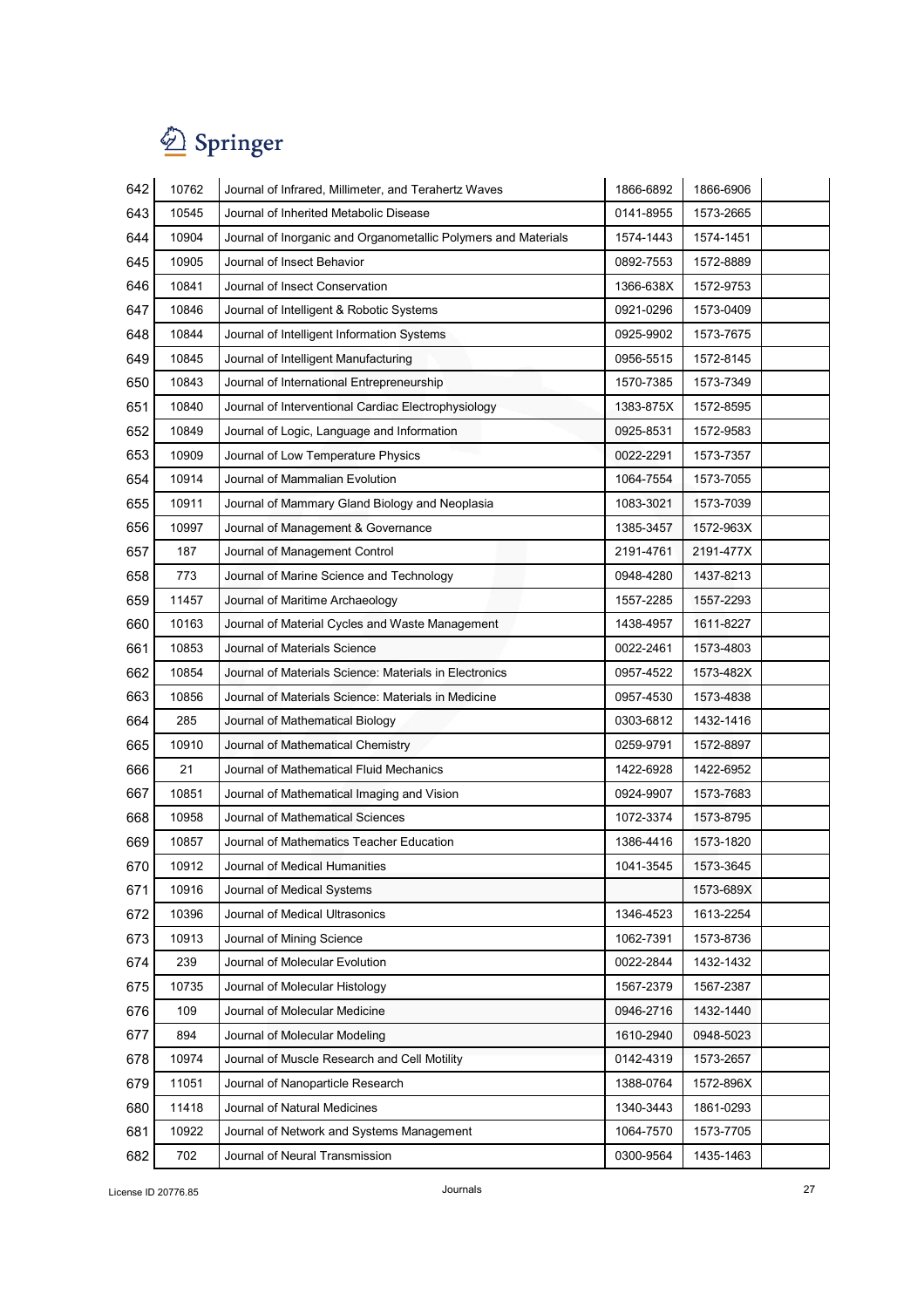| 683 | 11481 | Journal of Neuroimmune Pharmacology                                  | 1557-1890 | 1557-1904 |  |
|-----|-------|----------------------------------------------------------------------|-----------|-----------|--|
| 684 | 415   | Journal of Neurology                                                 | 0340-5354 | 1432-1459 |  |
| 685 | 11060 | Journal of Neuro-Oncology                                            | 0167-594X | 1573-7373 |  |
| 686 | 10921 | Journal of Nondestructive Evaluation                                 | 0195-9298 | 1573-4862 |  |
| 687 | 332   | Journal of Nonlinear Science                                         | 0938-8974 | 1432-1467 |  |
| 688 | 10919 | Journal of Nonverbal Behavior                                        | 0191-5886 | 1573-3653 |  |
| 689 | 10926 | Journal of Occupational Rehabilitation                               | 1053-0487 | 1573-3688 |  |
| 690 | 10872 | Journal of Oceanography                                              | 0916-8370 | 1573-868X |  |
| 691 | 10957 | Journal of Optimization Theory and Applications                      | 0022-3239 | 1573-2878 |  |
| 692 | 10336 | Journal of Ornithology                                               | 2193-7192 | 2193-7206 |  |
| 693 | 56    | Journal of Orofacial Orthopedics / Fortschritte der Kieferorthopädie | 1434-5293 | 1615-6714 |  |
| 694 | 10933 | Journal of Paleolimnology                                            | 0921-2728 | 1573-0417 |  |
| 695 | 10340 | Journal of Pest Science                                              | 1612-4758 | 1612-4766 |  |
| 696 | 10928 | Journal of Pharmacokinetics and Pharmacodynamics                     | 1567-567X | 1573-8744 |  |
| 697 | 10992 | Journal of Philosophical Logic                                       | 0022-3611 | 1573-0433 |  |
| 698 | 344   | Journal of Plant Growth Regulation                                   | 0721-7595 | 1435-8107 |  |
| 699 | 10265 | Journal of Plant Research                                            | 0918-9440 | 1618-0860 |  |
| 700 | 10965 | Journal of Polymer Research                                          | 1022-9760 | 1572-8935 |  |
| 701 | 10924 | Journal of Polymers and the Environment                              | 1566-2543 | 1572-8900 |  |
| 702 | 148   | Journal of Population Economics                                      | 0933-1433 | 1432-1475 |  |
| 703 | 10934 | Journal of Porous Materials                                          | 1380-2224 | 1573-4854 |  |
| 704 | 11123 | Journal of Productivity Analysis                                     | 0895-562X | 1573-0441 |  |
| 705 | 10936 | Journal of Psycholinguistic Research                                 | 0090-6905 | 1573-6555 |  |
| 706 | 10862 | Journal of Psychopathology and Behavioral Assessment                 | 0882-2689 | 1573-3505 |  |
| 707 | 10389 | Journal of Public Health                                             | 2198-1833 | 1613-2238 |  |
| 708 | 10940 | Journal of Quantitative Criminology                                  | 0748-4518 | 1573-7799 |  |
| 709 | 10967 | Journal of Radioanalytical and Nuclear Chemistry                     | 0236-5731 | 1588-2780 |  |
| 710 | 10942 | Journal of Rational-Emotive & Cognitive-Behavior Therapy             | 0894-9085 | 1573-6563 |  |
| 711 | 11554 | Journal of Real-Time Image Processing                                | 1861-8200 | 1861-8219 |  |
| 712 | 11149 | Journal of Regulatory Economics                                      | 0922-680X | 1573-0468 |  |
| 713 | 10943 | Journal of Religion and Health                                       | 0022-4197 | 1573-6571 |  |
| 714 | 11166 | Journal of Risk and Uncertainty                                      | 0895-5646 | 1573-0476 |  |
| 715 | 10946 | Journal of Russian Laser Research                                    | 1071-2836 | 1573-8760 |  |
| 716 | 10951 | Journal of Scheduling                                                | 1094-6136 | 1099-1425 |  |
| 717 | 10956 | Journal of Science Education and Technology                          | 1059-0145 | 1573-1839 |  |
| 718 | 10972 | Journal of Science Teacher Education                                 | 1046-560X | 1573-1847 |  |
| 719 | 10915 | Journal of Scientific Computing                                      | 0885-7474 | 1573-7691 |  |
| 720 | 10950 | Journal of Seismology                                                | 1383-4649 | 1573-157X |  |
| 721 | 11265 | Journal of Signal Processing Systems                                 | 1939-8018 | 1939-8115 |  |
| 722 | 11368 | Journal of Soils and Sediments                                       | 1439-0108 | 1614-7480 |  |
| 723 | 10971 | Journal of Sol-Gel Science and Technology                            | 0928-0707 | 1573-4846 |  |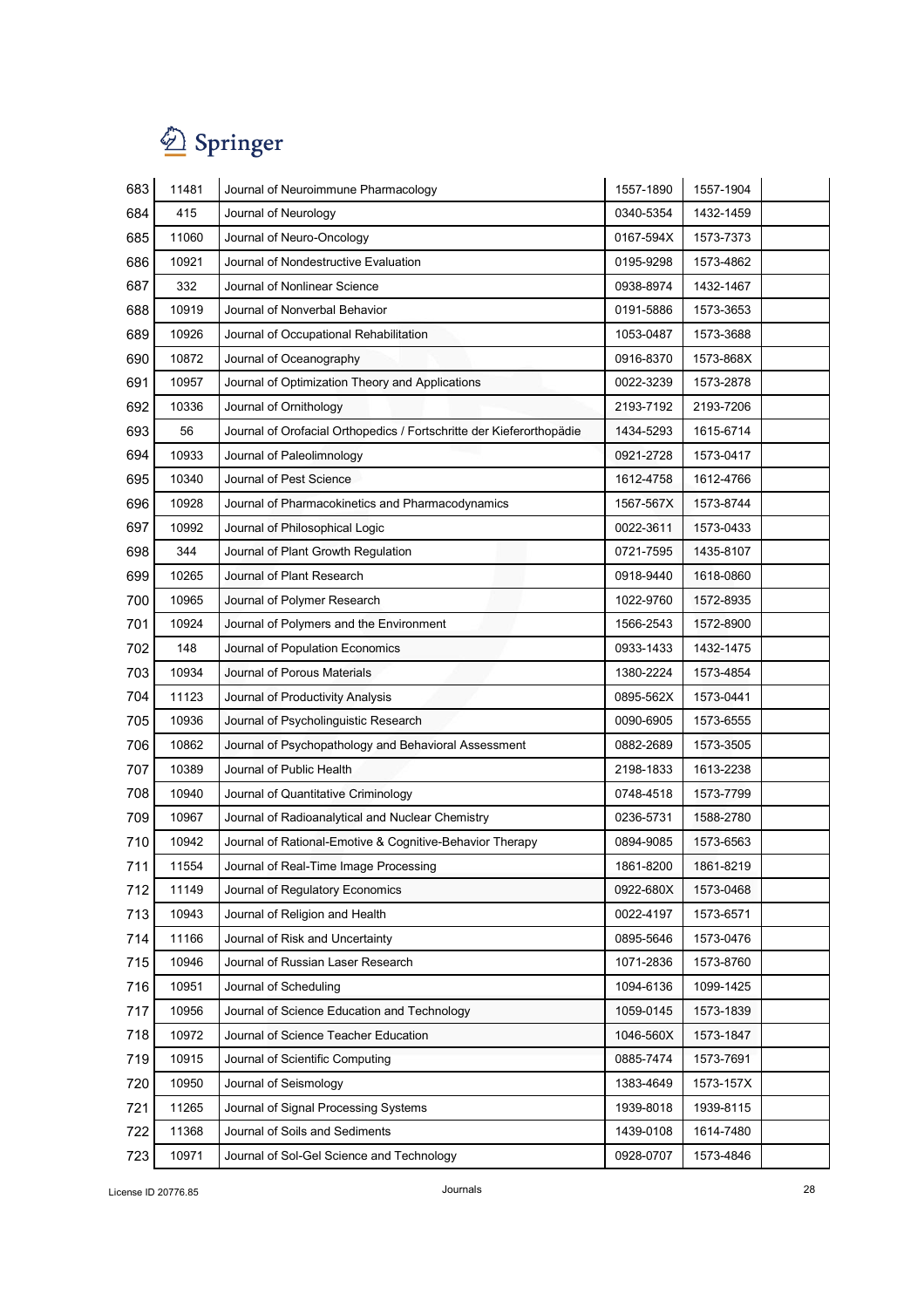| 724 | 10008 | Journal of Solid State Electrochemistry                   | 1432-8488 | 1433-0768 |
|-----|-------|-----------------------------------------------------------|-----------|-----------|
| 725 | 10953 | Journal of Solution Chemistry                             | 0095-9782 | 1572-8927 |
| 726 | 10955 | Journal of Statistical Physics                            | 0022-4715 | 1572-9613 |
| 727 | 10969 | Journal of Structural and Functional Genomics             | 1345-711X | 1570-0267 |
| 728 | 10947 | Journal of Structural Chemistry                           | 0022-4766 | 1573-8779 |
| 729 | 10948 | Journal of Superconductivity and Novel Magnetism          | 1557-1939 | 1557-1947 |
| 730 | 11424 | Journal of Systems Science and Complexity                 | 1009-6124 | 1559-7067 |
| 731 | 11518 | Journal of Systems Science and Systems Engineering        | 1004-3756 | 1861-9576 |
| 732 | 10162 | Journal of the Association for Research in Otolaryngology | 1525-3961 | 1438-7573 |
| 733 | 10739 | Journal of the History of Biology                         | 0022-5010 | 1573-0387 |
| 734 | 10959 | Journal of Theoretical Probability                        | 0894-9840 | 1572-9230 |
| 735 | 10973 | Journal of Thermal Analysis and Calorimetry               | 1388-6150 | 1588-2926 |
| 736 | 11239 | Journal of Thrombosis and Thrombolysis                    | 0929-5305 | 1573-742X |
| 737 | 11524 | Journal of Urban Health                                   | 1099-3460 | 1468-2869 |
| 738 | 10086 | Journal of Wood Science                                   | 1435-0211 | 1611-4663 |
| 739 | 10963 | Journal of World Prehistory                               | 0892-7537 | 1573-7802 |
| 740 | 10964 | Journal of Youth and Adolescence                          | 0047-2891 | 1573-6601 |
| 741 | 11582 | Journal of Zhejiang University SCIENCE A                  | 1673-565X | 1862-1775 |
| 742 | 11585 | Journal of Zhejiang University SCIENCE B                  | 1673-1581 | 1862-1783 |
| 743 | 10975 | Kinetics and Catalysis                                    | 0023-1584 | 1608-3210 |
| 744 | 167   | Knee Surgery, Sports Traumatology, Arthroscopy            | 0942-2056 | 1433-7347 |
| 745 | 10115 | Knowledge and Information Systems                         | 0219-1377 | 0219-3116 |
| 746 | 11547 | La radiologia medica                                      |           | 1826-6983 |
| 747 | 11355 | Landscape and Ecological Engineering                      | 1860-1871 | 1860-188X |
| 748 | 10980 | Landscape Ecology                                         | 0921-2973 | 1572-9761 |
| 749 | 10346 | Landslides                                                | 1612-510X | 1612-5118 |
| 750 | 423   | Langenbeck's Archives of Surgery                          | 1435-2443 | 1435-2451 |
| 751 | 10993 | Language Policy                                           | 1568-4555 | 1573-1863 |
| 752 | 10579 | Language Resources and Evaluation                         | 1574-020X | 1574-0218 |
| 753 | 10103 | Lasers in Medical Science                                 | 0268-8921 | 1435-604X |
| 754 | 10978 | Law and Critique                                          | 0957-8536 | 1572-8617 |
| 755 | 10982 | Law and Philosophy                                        | 0167-5249 | 1573-0522 |
| 756 | 10984 | Learning Environments Research                            | 1387-1579 | 1573-1855 |
| 757 | 11005 | Letters in Mathematical Physics                           | 0377-9017 | 1573-0530 |
| 758 | 10985 | Lifetime Data Analysis                                    | 1380-7870 | 1572-9249 |
| 759 | 10201 | Limnology                                                 | 1439-8621 | 1439-863X |
| 760 | 10988 | Linguistics and Philosophy                                | 0165-0157 | 1573-0549 |
| 761 | 10987 | Lithology and Mineral Resources                           | 0024-4902 | 1608-3229 |
| 762 | 10986 | Lithuanian Mathematical Journal                           | 0363-1672 | 1573-8825 |
| 763 | 10991 | Liverpool Law Review                                      | 0144-932X | 1572-8625 |
| 764 | 408   | Lung                                                      | 0341-2040 | 1432-1750 |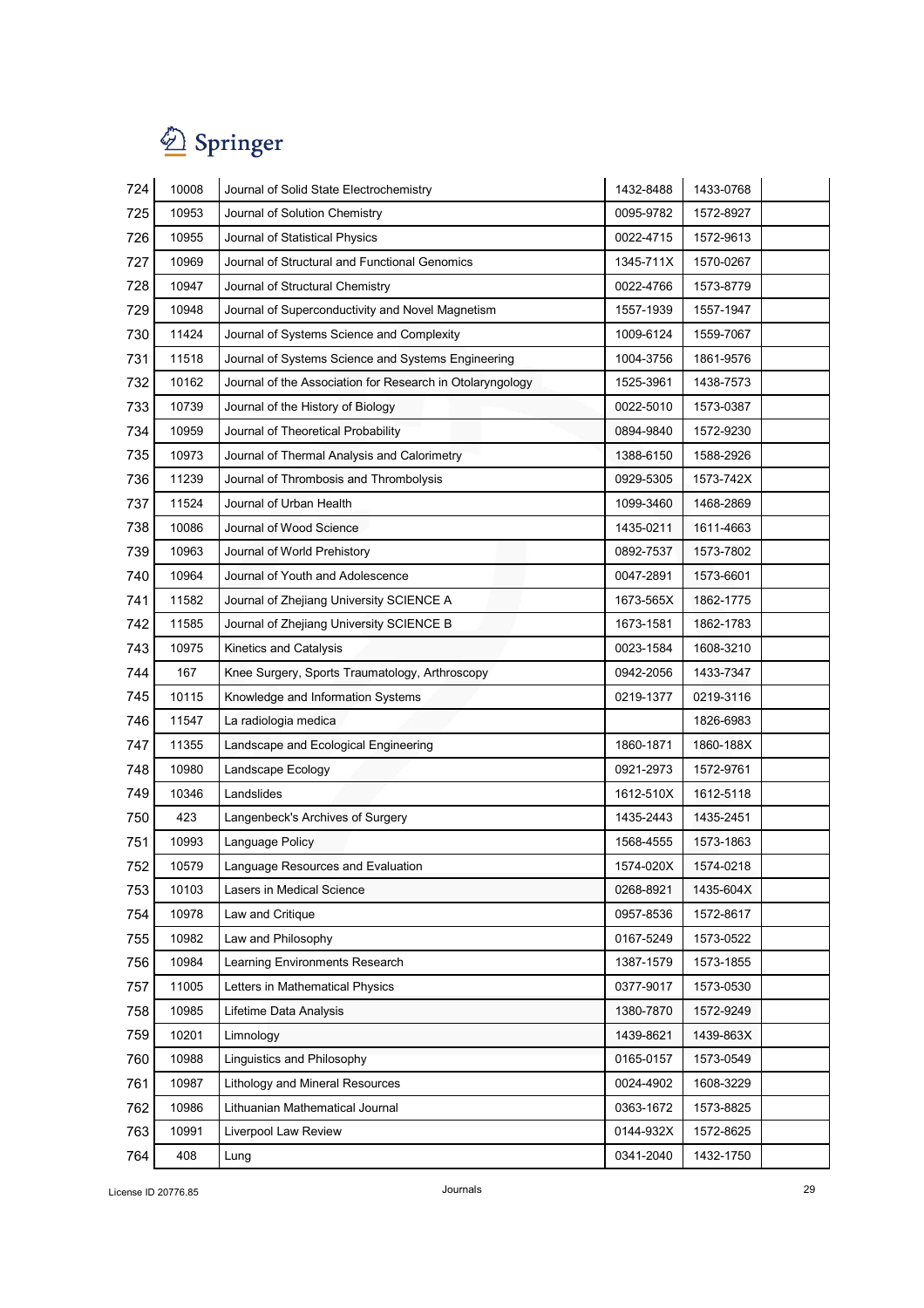

| 765 | 10994 | <b>Machine Learning</b>                                       | 0885-6125 | 1573-0565 |                                 |
|-----|-------|---------------------------------------------------------------|-----------|-----------|---------------------------------|
| 766 | 10590 | <b>Machine Translation</b>                                    | 0922-6567 | 1573-0573 |                                 |
| 767 | 138   | Machine Vision and Applications                               | 0932-8092 | 1432-1769 |                                 |
| 768 | 10334 | Magnetic Resonance Materials in Physics, Biology and Medicine | 0968-5243 | 1352-8661 |                                 |
| 769 | 335   | <b>Mammalian Genome</b>                                       | 0938-8990 | 1432-1777 |                                 |
| 770 | 11301 | <b>Management Review Quarterly</b>                            | 2198-1620 | 2198-1639 |                                 |
| 771 | 337   | Manuelle Medizin                                              | 0025-2514 | 1433-0466 |                                 |
| 772 | 229   | Manuscripta Mathematica                                       | 0025-2611 | 1432-1785 |                                 |
| 773 | 10126 | Marine Biotechnology                                          | 1436-2228 | 1436-2236 |                                 |
| 774 | 11001 | Marine Geophysical Research                                   | 0025-3235 | 1573-0581 |                                 |
| 775 | 11002 | <b>Marketing Letters</b>                                      | 0923-0645 | 1573-059X |                                 |
| 776 | 11527 | <b>Materials and Structures</b>                               | 1359-5997 | 1871-6873 |                                 |
| 777 | 11003 | <b>Materials Science</b>                                      | 1068-820X | 1573-885X |                                 |
| 778 | 10995 | Maternal and Child Health Journal                             | 1092-7875 | 1573-6628 |                                 |
| 779 | 11004 | <b>Mathematical Geosciences</b>                               | 1874-8961 | 1874-8953 |                                 |
| 780 | 186   | Mathematical Methods of Operations Research                   | 1432-2994 | 1432-5217 |                                 |
| 781 | 11006 | <b>Mathematical Notes</b>                                     | 0001-4346 | 1573-8876 |                                 |
| 782 | 11040 | Mathematical Physics, Analysis and Geometry                   |           | 1572-9656 |                                 |
| 783 | 10107 | <b>Mathematical Programming</b>                               | 0025-5610 | 1436-4646 |                                 |
| 784 | 498   | Mathematics of Control, Signals, and Systems                  | 0932-4194 | 1435-568X |                                 |
| 785 | 208   | Mathematische Annalen                                         | 0025-5831 | 1432-1807 |                                 |
| 786 | 591   | Mathematische Semesterberichte                                | 0720-728X | 1432-1815 |                                 |
| 787 | 209   | Mathematische Zeitschrift                                     | 0025-5874 | 1432-1823 |                                 |
| 788 | 11018 | <b>Measurement Techniques</b>                                 | 0543-1972 | 1573-8906 |                                 |
| 789 | 11012 | Meccanica                                                     | 0025-6455 | 1572-9648 |                                 |
| 790 | 11029 | Mechanics of Composite Materials                              | 0191-5665 | 1573-8922 |                                 |
| 791 | 11043 | Mechanics of Time-Dependent Materials                         | 1385-2000 | 1573-2738 |                                 |
| 792 | 10243 | Médecine et Chirurgie du Pied                                 |           | 1765-2855 | Lavoisier:<br>only year<br>2016 |
| 793 | 11517 | Medical & Biological Engineering & Computing                  | 0140-0118 | 1741-0444 |                                 |
| 794 | 430   | Medical Microbiology and Immunology                           | 0300-8584 | 1432-1831 |                                 |
| 795 | 795   | Medical Molecular Morphology                                  | 1860-1480 | 1860-1499 |                                 |
| 796 | 44    | Medicinal Chemistry Research                                  | 1054-2523 | 1554-8120 |                                 |
| 797 | 11019 | Medicine, Health Care and Philosophy                          | 1386-7423 | 1572-8633 |                                 |
| 798 | 9     | Mediterranean Journal of Mathematics                          | 1660-5446 | 1660-5454 |                                 |
| 799 | 350   | Medizinrecht                                                  | 0723-8886 | 1433-8629 |                                 |
| 800 | 11011 | Metabolic Brain Disease                                       | 0885-7490 | 1573-7365 |                                 |
| 801 | 11306 | Metabolomics                                                  | 1573-3882 | 1573-3890 |                                 |
| 802 | 11409 | Metacognition and Learning                                    | 1556-1623 | 1556-1631 |                                 |
| 803 | 11041 | Metal Science and Heat Treatment                              | 0026-0673 | 1573-8973 |                                 |
| 804 | 11015 | Metallurgist                                                  | 0026-0894 | 1573-8892 |                                 |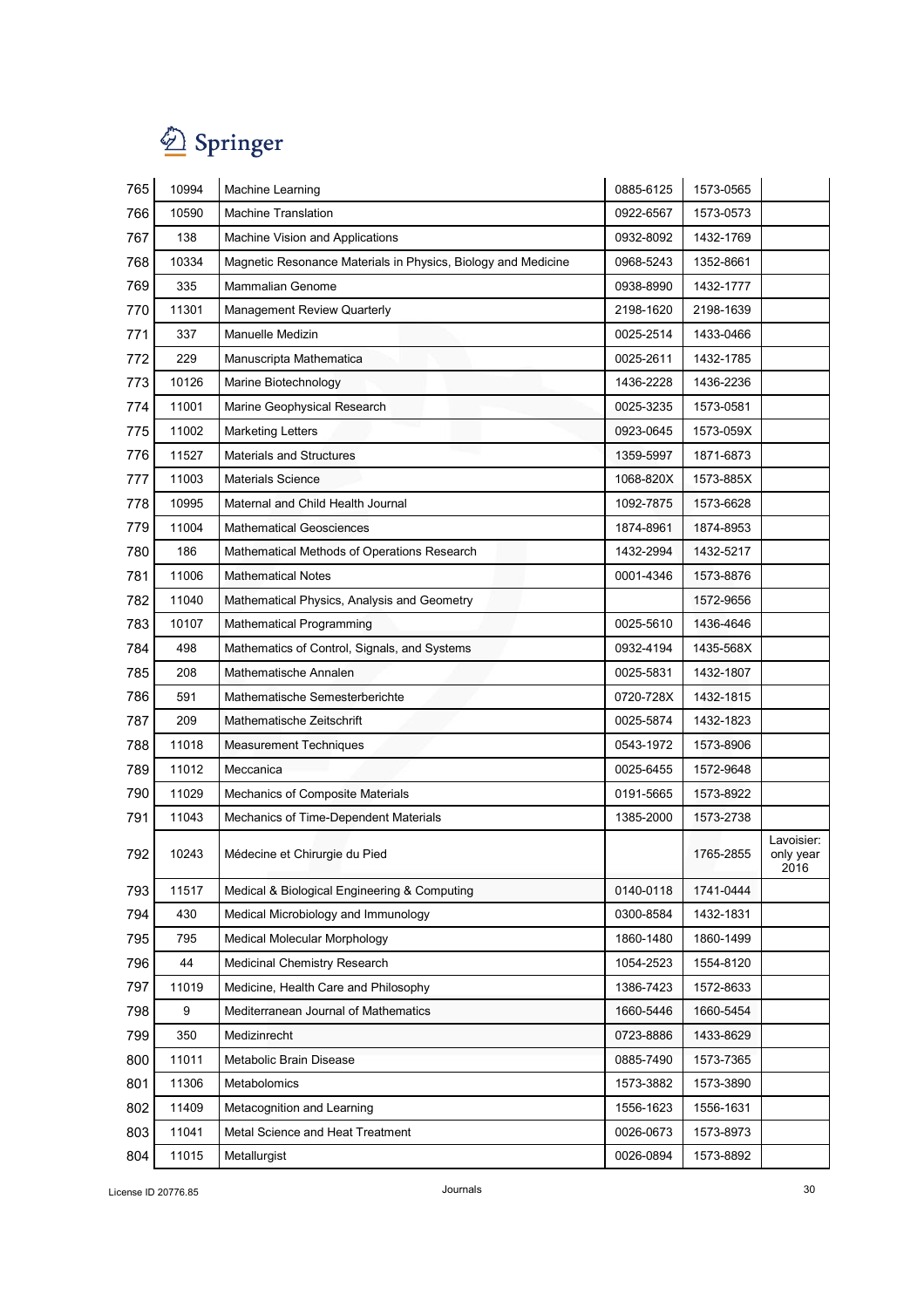

| 805 | 11016 | Metascience                                            | 0815-0796 | 1467-9981 |
|-----|-------|--------------------------------------------------------|-----------|-----------|
| 806 | 703   | Meteorology and Atmospheric Physics                    | 0177-7971 | 1436-5065 |
| 807 | 11009 | Methodology and Computing in Applied Probability       | 1387-5841 | 1573-7713 |
| 808 | 184   | Metrika                                                | 0026-1335 | 1435-926X |
| 809 | 248   | Microbial Ecology                                      | 0095-3628 | 1432-184X |
| 810 | 11021 | Microbiology                                           | 0026-2617 | 1608-3237 |
| 811 | 604   | Microchimica Acta                                      | 0026-3672 | 1436-5073 |
| 812 | 10404 | Microfluidics and Nanofluidics                         | 1613-4982 | 1613-4990 |
| 813 | 542   | Microsystem Technologies                               | 0946-7076 | 1432-1858 |
| 814 | 32    | Milan Journal of Mathematics                           | 1424-9286 | 1424-9294 |
| 815 | 11299 | Mind & Society                                         | 1593-7879 | 1860-1839 |
| 816 | 11023 | <b>Minds and Machines</b>                              | 0924-6495 | 1572-8641 |
| 817 | 10230 | Mine Water and the Environment                         | 1025-9112 | 1616-1068 |
| 818 | 126   | Mineralium Deposita                                    | 0026-4598 | 1432-1866 |
| 819 | 710   | Mineralogy and Petrology                               | 0930-0708 | 1438-1168 |
| 820 | 11024 | Minerva                                                | 0026-4695 | 1573-1871 |
| 821 | 11027 | Mitigation and Adaptation Strategies for Global Change | 1381-2386 | 1573-1596 |
| 822 | 11036 | Mobile Networks and Applications                       | 1383-469X | 1572-8153 |
| 823 | 11010 | Molecular and Cellular Biochemistry                    | 0300-8177 | 1573-4919 |
| 824 | 11008 | Molecular Biology                                      | 0026-8933 | 1608-3245 |
| 825 | 11033 | <b>Molecular Biology Reports</b>                       |           | 1573-4978 |
| 826 | 11032 | <b>Molecular Breeding</b>                              | 1380-3743 | 1572-9788 |
| 827 | 11030 | <b>Molecular Diversity</b>                             |           | 1573-501X |
| 828 | 438   | <b>Molecular Genetics and Genomics</b>                 | 1617-4615 | 1617-4623 |
| 829 | 11307 | Molecular Imaging and Biology                          | 1536-1632 | 1860-2002 |
| 830 | 706   | Monatshefte für Chemie - Chemical Monthly              | 0026-9247 | 1434-4475 |
| 831 | 605   | Monatshefte für Mathematik                             | 0026-9255 | 1436-5081 |
| 832 | 112   | Monatsschrift Kinderheilkunde                          | 0026-9298 | 1433-0474 |
| 833 | 11525 | Morphology                                             | 1871-5621 | 1871-5656 |
| 834 | 11031 | Motivation and Emotion                                 | 0146-7239 | 1573-6644 |
| 835 | 11044 | Multibody System Dynamics                              | 1384-5640 | 1573-272X |
| 836 | 11045 | Multidimensional Systems and Signal Processing         | 0923-6082 | 1573-0824 |
| 837 | 530   | Multimedia Systems                                     | 0942-4962 | 1432-1882 |
| 838 | 11042 | Multimedia Tools and Applications                      | 1380-7501 | 1573-7721 |
| 839 | 11046 | Mycopathologia                                         | 0301-486X | 1573-0832 |
| 840 | 572   | Mycorrhiza                                             | 0940-6360 | 1432-1890 |
| 841 | 12274 | Nano Research                                          | 1998-0124 | 1998-0000 |
| 842 | 10357 | Natur und Recht                                        | 0172-1631 | 1439-0515 |
| 843 | 11047 | Natural Computing                                      |           | 1572-9796 |
| 844 | 11069 | Natural Hazards                                        | 0921-030X | 1573-0840 |
| 845 | 11049 | Natural Language & Linguistic Theory                   | 0167-806X | 1573-0859 |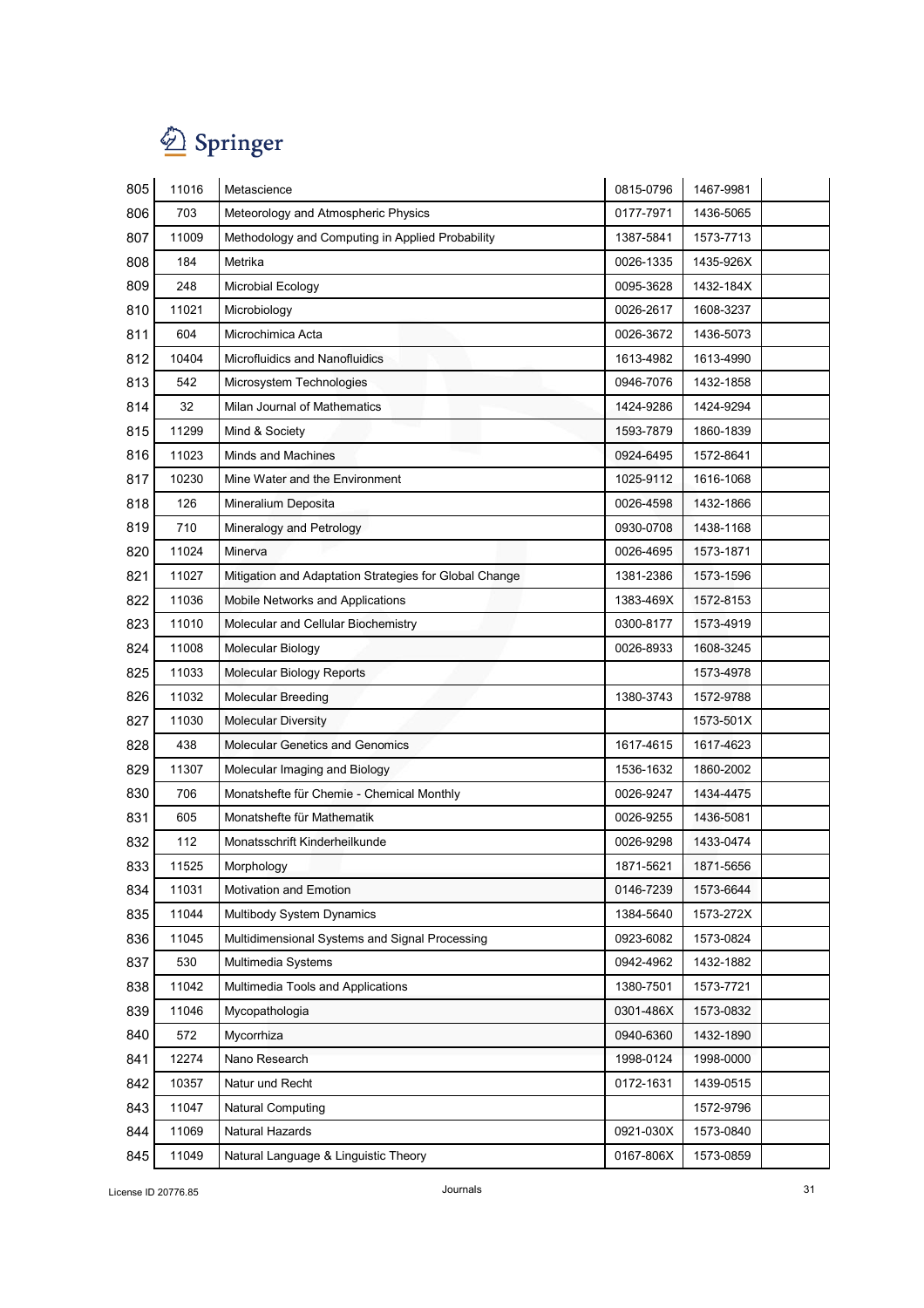# $\bigotimes$  Springer

| 846 | 11050 | Natural Language Semantics                                                | 0925-854X | 1572-865X |                                 |
|-----|-------|---------------------------------------------------------------------------|-----------|-----------|---------------------------------|
| 847 | 11053 | Natural Resources Research                                                | 1520-7439 | 1573-8981 |                                 |
| 848 | 210   | Naunyn-Schmiedeberg's Archives of Pharmacology                            | 0028-1298 | 1432-1912 |                                 |
| 849 | 11059 | Neohelicon                                                                | 0324-4652 | 1588-2810 |                                 |
| 850 | 11061 | Neophilologus                                                             | 0028-2677 | 1572-8668 |                                 |
| 851 | 11066 | NETNOMICS: Economic Research and Electronic Networking                    | 1385-9587 | 1573-7071 |                                 |
| 852 | 11067 | Networks and Spatial Economics                                            | 1566-113X | 1572-9427 |                                 |
| 853 | 521   | Neural Computing and Applications                                         | 0941-0643 | 1433-3058 |                                 |
| 854 | 11063 | Neural Processing Letters                                                 | 1370-4621 | 1573-773X |                                 |
| 855 | 11064 | Neurochemical Research                                                    | 0364-3190 | 1573-6903 |                                 |
| 856 | 10048 | neurogenetics                                                             | 1364-6745 | 1364-6753 |                                 |
| 857 | 10072 | Neurological Sciences                                                     |           | 1590-3478 |                                 |
| 858 | 11062 | Neurophysiology                                                           | 0090-2977 | 1573-9007 |                                 |
| 859 | 11065 | Neuropsychology Review                                                    | 1040-7308 | 1573-6660 |                                 |
| 860 | 234   | Neuroradiology                                                            | 0028-3940 | 1432-1920 |                                 |
| 861 | 11055 | Neuroscience and Behavioral Physiology                                    | 0097-0549 | 1573-899X |                                 |
| 862 | 10143 | Neurosurgical Review                                                      |           | 1437-2320 |                                 |
| 863 | 11056 | <b>New Forests</b>                                                        | 0169-4286 | 1573-5095 |                                 |
| 864 | 354   | New Generation Computing                                                  | 0288-3635 | 1882-7055 |                                 |
| 865 | 4     | <b>Nexus Network Journal</b>                                              | 1590-5896 | 1522-4600 |                                 |
| 866 | 30    | Nonlinear Differential Equations and Applications NoDEA                   | 1021-9722 | 1420-9004 |                                 |
| 867 | 11071 | Nonlinear Dynamics                                                        | 0924-090X | 1573-269X |                                 |
| 868 | 10049 | Notfall + Rettungsmedizin                                                 | 1434-6222 | 1436-0578 |                                 |
| 869 | 48    | NTM Zeitschrift für Geschichte der Wissenschaften, Technik und<br>Medizin | 0036-6978 | 1420-9144 |                                 |
| 870 | 11075 | <b>Numerical Algorithms</b>                                               | 1017-1398 | 1572-9265 |                                 |
| 871 | 211   | Numerische Mathematik                                                     | 0029-599X | 0945-3245 |                                 |
| 872 | 10705 | Nutrient Cycling in Agroecosystems                                        | 1385-1314 | 1573-0867 |                                 |
| 873 | 10236 | Ocean Dynamics                                                            | 1616-7341 | 1616-7228 |                                 |
| 874 | 11491 | Oceanology                                                                | 0001-4370 | 1531-8508 |                                 |
| 875 | 10266 | Odontology                                                                | 1618-1247 | 1618-1255 |                                 |
| 876 | 442   | Oecologia                                                                 | 0029-8549 | 1432-1939 |                                 |
| 877 | 10269 | Oncologie                                                                 |           | 1765-2839 | Lavoisier:<br>only year<br>2016 |
| 878 | 11079 | Open Economies Review                                                     | 0923-7992 | 1573-708X |                                 |
| 879 | 64    | Operative Orthopädie und Traumatologie                                    | 0934-6694 | 1439-0981 |                                 |
| 880 | 11082 | <b>Optical and Quantum Electronics</b>                                    | 0306-8919 | 1572-817X |                                 |
| 881 | 10043 | <b>Optical Review</b>                                                     |           | 1349-9432 |                                 |
| 882 | 11449 | Optics and Spectroscopy                                                   | 0030-400X | 1562-6911 |                                 |
| 883 | 11081 | Optimization and Engineering                                              | 1389-4420 | 1573-2924 |                                 |
| 884 | 291   | OR Spectrum                                                               | 0171-6468 | 1436-6304 |                                 |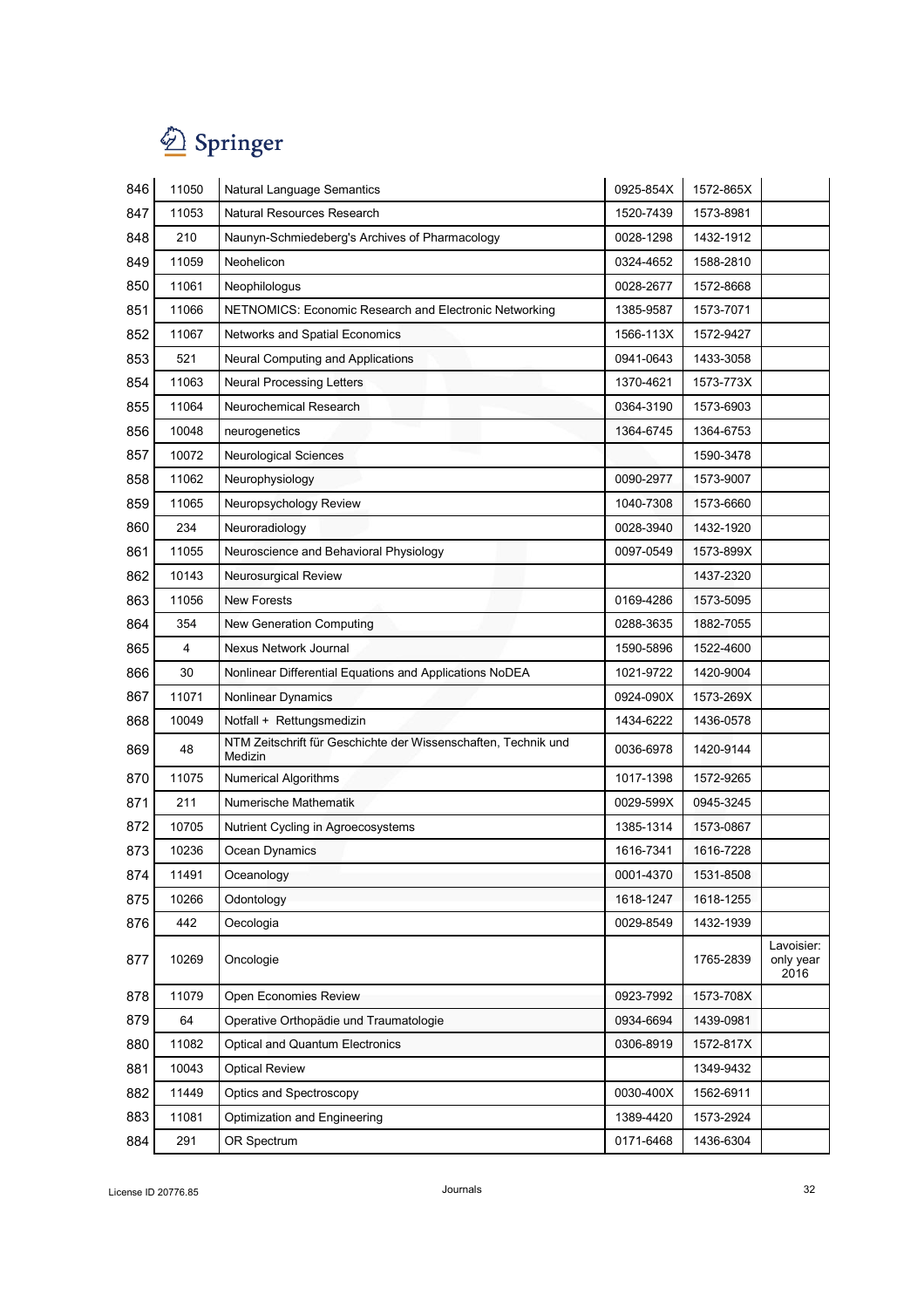

| 885 | 10006 | Oral and Maxillofacial Surgery                                              |           | 1865-1569 |                                 |
|-----|-------|-----------------------------------------------------------------------------|-----------|-----------|---------------------------------|
| 886 | 11282 | Oral Radiology                                                              | 0911-6028 | 1613-9674 |                                 |
| 887 | 11083 | Order                                                                       | 0167-8094 | 1572-9273 |                                 |
| 888 | 11084 | Origins of Life and Evolution of Biospheres                                 | 0169-6149 | 1573-0875 |                                 |
| 889 | 198   | Osteoporosis International                                                  | 0937-941X | 1433-2965 |                                 |
| 890 | 506   | Österreichische Wasser- und Abfallwirtschaft                                | 0945-358X | 1613-7566 |                                 |
| 891 | 11085 | <b>Oxidation of Metals</b>                                                  | 0030-770X | 1573-4889 |                                 |
| 892 | 10333 | Paddy and Water Environment                                                 | 1611-2490 | 1611-2504 |                                 |
| 893 | 608   | Pädiatrie & Pädologie                                                       | 0030-9338 | 1613-7558 |                                 |
| 894 | 11492 | Paleontological Journal                                                     | 0031-0301 | 1555-6174 |                                 |
| 895 | 436   | Parasitology Research                                                       | 0932-0113 | 1432-1955 |                                 |
| 896 | 11089 | Pastoral Psychology                                                         | 0031-2789 | 1573-6679 |                                 |
| 897 | 10044 | Pattern Analysis and Applications                                           | 1433-7541 | 1433-755X |                                 |
| 898 | 11493 | Pattern Recognition and Image Analysis                                      | 1054-6618 | 1555-6212 |                                 |
| 899 | 246   | Pediatric Cardiology                                                        | 0172-0643 | 1432-1971 |                                 |
| 900 | 467   | <b>Pediatric Nephrology</b>                                                 | 0931-041X | 1432-198X |                                 |
| 901 | 247   | Pediatric Radiology                                                         | 0301-0449 | 1432-1998 |                                 |
| 902 | 383   | Pediatric Surgery International                                             | 0179-0358 | 1437-9813 |                                 |
| 903 | 10998 | Periodica Mathematica Hungarica                                             | 0031-5303 | 1588-2829 |                                 |
| 904 | 779   | Personal and Ubiquitous Computing                                           | 1617-4909 | 1617-4917 |                                 |
| 905 | 11494 | Petroleum Chemistry                                                         | 0965-5441 | 1555-6239 |                                 |
| 906 | 11495 | Petrology                                                                   | 0869-5911 | 1556-2085 |                                 |
| 907 | 424   | Pflügers Archiv - European Journal of Physiology                            | 0031-6768 | 1432-2013 |                                 |
| 908 | 11094 | Pharmaceutical Chemistry Journal                                            | 0091-150X | 1573-9031 |                                 |
| 909 | 11095 | <b>Pharmaceutical Research</b>                                              | 0724-8741 | 1573-904X |                                 |
| 910 | 11097 | Phenomenology and the Cognitive Sciences                                    | 1568-7759 | 1572-8676 |                                 |
| 911 | 11406 | Philosophia                                                                 | 0048-3893 | 1574-9274 |                                 |
| 912 | 11098 | <b>Philosophical Studies</b>                                                | 0031-8116 | 1573-0883 |                                 |
| 913 | 13347 | Philosophy & Technology                                                     | 2210-5433 | 2210-5441 |                                 |
| 914 | 11107 | <b>Photonic Network Communications</b>                                      | 1387-974X | 1572-8188 |                                 |
| 915 | 11120 | Photosynthesis Research                                                     | 0166-8595 | 1573-5079 |                                 |
| 916 | 11099 | Photosynthetica                                                             | 0300-3604 | 1573-9058 |                                 |
| 917 | 269   | Physics and Chemistry of Minerals                                           | 0342-1791 | 1432-2021 |                                 |
| 918 | 16    | Physics in Perspective                                                      | 1422-6944 | 1422-6960 |                                 |
| 919 | 11450 | Physics of Atomic Nuclei                                                    | 1063-7788 | 1562-692X |                                 |
| 920 | 11567 | Physics of Particles and Nuclei/ Physics of Particles and Nuclei<br>Letters |           |           |                                 |
| 921 | 11451 | Physics of the Solid State                                                  | 1063-7834 | 1090-6460 |                                 |
| 922 | 11101 | Phytochemistry Reviews                                                      | 1568-7767 | 1572-980X |                                 |
| 923 | 10298 | Phytothérapie                                                               |           | 1765-2847 | Lavoisier:<br>only year<br>2016 |
| 924 | 11102 | Pituitary                                                                   | 1386-341X | 1573-7403 |                                 |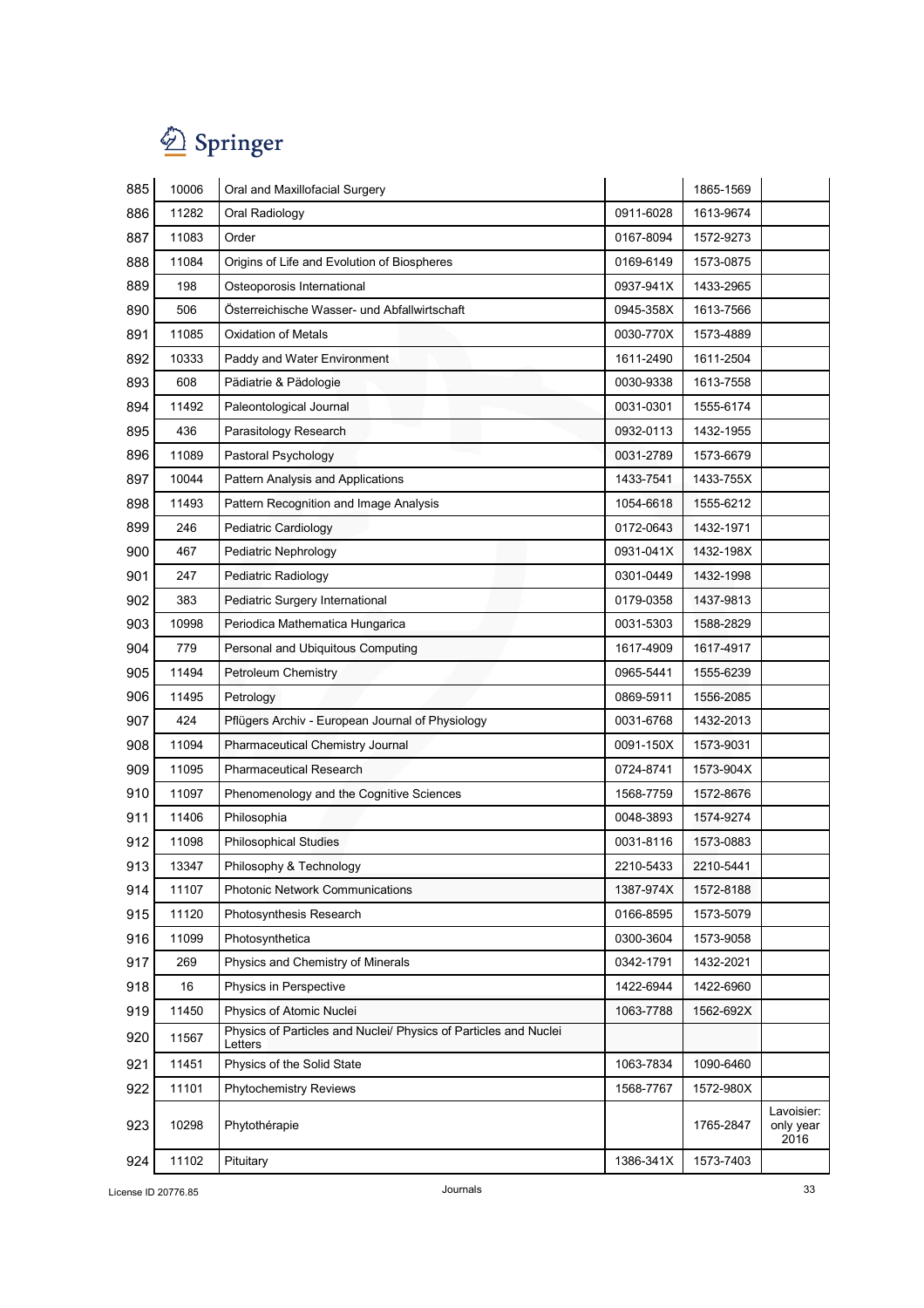

| 925 | 11104 | Plant and Soil                                          | 0032-079X | 1573-5036 |
|-----|-------|---------------------------------------------------------|-----------|-----------|
| 926 | 299   | Plant Cell Reports                                      | 0721-7714 | 1432-203X |
| 927 | 11240 | Plant Cell, Tissue and Organ Culture (PCTOC)            | 0167-6857 | 1573-5044 |
| 928 | 11258 | <b>Plant Ecology</b>                                    | 1385-0237 | 1573-5052 |
| 929 | 11130 | Plant Foods for Human Nutrition                         | 0921-9668 | 1573-9104 |
| 930 | 10725 | <b>Plant Growth Regulation</b>                          | 0167-6903 | 1573-5087 |
| 931 | 11103 | <b>Plant Molecular Biology</b>                          | 0167-4412 | 1573-5028 |
| 932 | 497   | <b>Plant Reproduction</b>                               | 2194-7953 | 2194-7961 |
| 933 | 606   | Plant Systematics and Evolution                         | 0378-2697 | 2199-6881 |
| 934 | 425   | Planta                                                  | 0032-0935 | 1432-2048 |
| 935 | 11090 | Plasma Chemistry and Plasma Processing                  | 0272-4324 | 1572-8986 |
| 936 | 11452 | Plasma Physics Reports                                  | 1063-780X | 1562-6938 |
| 937 | 11468 | Plasmonics                                              |           | 1557-1963 |
| 938 | 300   | Polar Biology                                           | 0722-4060 | 1432-2056 |
| 939 | 11077 | <b>Policy Sciences</b>                                  | 0032-2687 | 1573-0891 |
| 940 | 11109 | <b>Political Behavior</b>                               | 0190-9320 | 1573-6687 |
| 941 | 289   | Polymer Bulletin                                        | 0170-0839 | 1436-2449 |
| 942 | 11111 | Population and Environment                              | 0199-0039 | 1573-7810 |
| 943 | 10144 | <b>Population Ecology</b>                               | 1438-3896 | 1438-390X |
| 944 | 11113 | Population Research and Policy Review                   | 0167-5923 | 1573-7829 |
| 945 | 10258 | Portuguese Economic Journal                             | 1617-982X | 1617-9838 |
| 946 | 11117 | Positivity                                              | 1385-1292 | 1572-9281 |
| 947 | 11540 | Potato Research                                         | 0014-3065 | 1871-4528 |
| 948 | 11118 | <b>Potential Analysis</b>                               | 0926-2601 | 1572-929X |
| 949 | 11106 | Powder Metallurgy and Metal Ceramics                    | 1068-1302 | 1573-9066 |
| 950 | 10749 | Power Technology and Engineering                        | 1570-145X | 1570-1468 |
| 951 | 11553 | Prävention und Gesundheitsförderung                     | 1861-6755 | 1861-6763 |
| 952 | 11119 | <b>Precision Agriculture</b>                            | 1385-2256 | 1573-1618 |
| 953 | 11121 | <b>Prevention Science</b>                               | 1389-4986 | 1573-6695 |
| 954 | 10329 | Primates                                                | 0032-8332 | 1610-7365 |
| 955 | 440   | Probability Theory and Related Fields                   | 0178-8051 | 1432-2064 |
| 956 | 11122 | Problems of Information Transmission                    | 0032-9460 | 1608-3253 |
| 957 | 735   | ProCare                                                 | 0949-7323 | 1613-7574 |
| 958 | 11501 | Proceedings of the Steklov Institute of Mathematics     | 0081-5438 | 1531-8605 |
| 959 | 11086 | Programming and Computer Software                       | 0361-7688 | 1608-3261 |
| 960 | 11125 | <b>PROSPECTS</b>                                        | 0033-1538 | 1573-9090 |
| 961 | 11124 | Protection of Metals and Physical Chemistry of Surfaces | 2070-2051 | 2070-206X |
| 962 | 709   | Protoplasma                                             | 0033-183X | 1615-6102 |
| 963 | 11126 | Psychiatric Quarterly                                   | 0033-2720 | 1573-6709 |
| 964 | 426   | Psychological Research                                  | 0340-0727 | 1430-2772 |
| 965 | 11336 | Psychometrika                                           | 0033-3123 | 1860-0980 |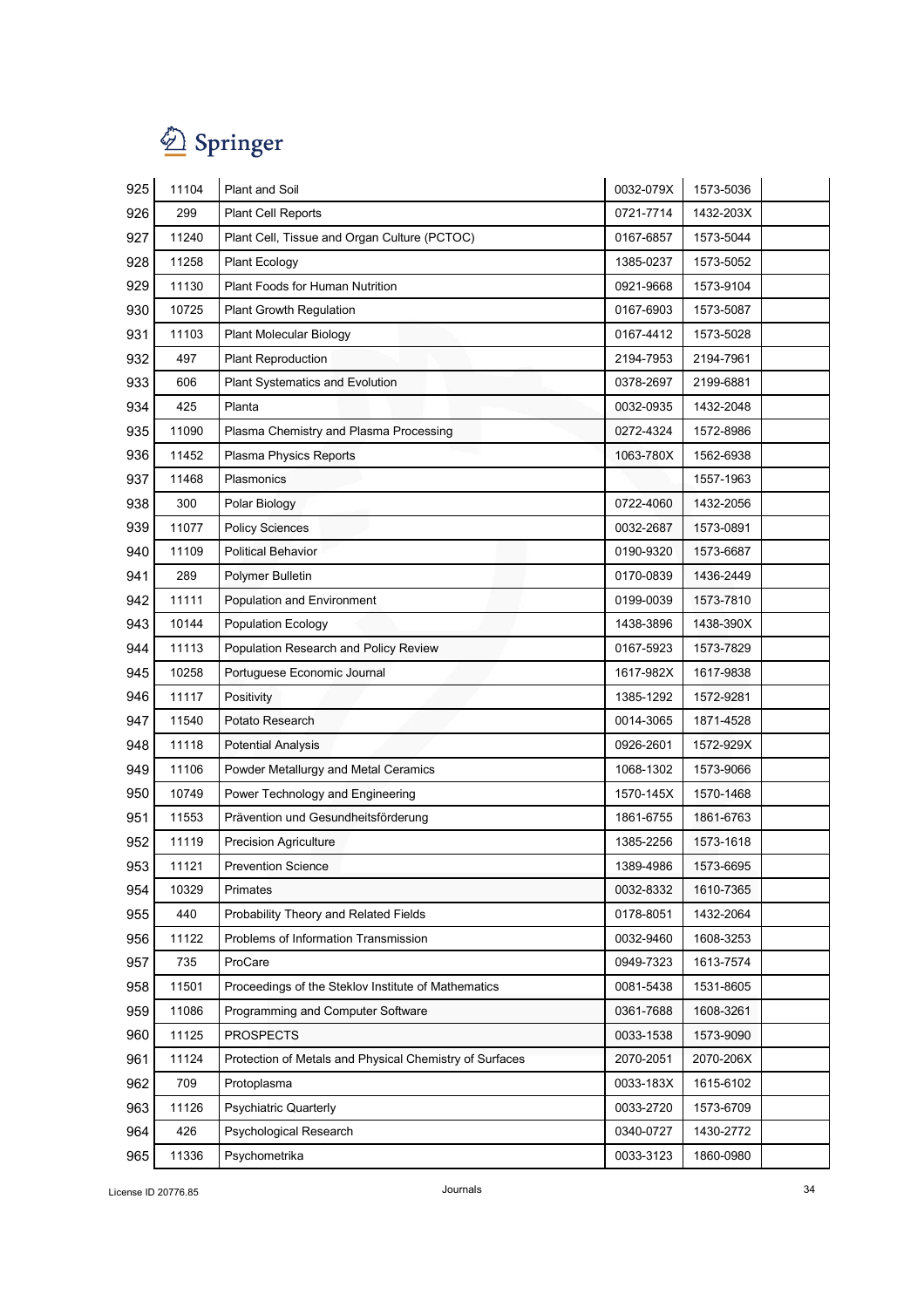

| 966  | 213   | Psychopharmacology                                  | 0033-3158 | 1432-2072 |
|------|-------|-----------------------------------------------------|-----------|-----------|
| 967  | 739   | psychopraxis. neuropraxis                           | 2197-9707 | 2197-9715 |
| 968  | 278   | Psychotherapeut                                     | 0935-6185 | 1432-2080 |
| 969  | 11127 | <b>Public Choice</b>                                | 0048-5829 | 1573-7101 |
| 970  | 11115 | Public Organization Review                          | 1566-7170 | 1573-7098 |
| 971  | 10240 | Publications mathématiques de l'IHÉS                | 0073-8301 | 1618-1913 |
| 972  | 24    | Pure and Applied Geophysics                         | 0033-4553 | 1420-9136 |
| 973  | 11302 | Purinergic Signalling                               |           | 1573-9546 |
| 974  | 11133 | <b>Qualitative Sociology</b>                        | 0162-0436 | 1573-7837 |
| 975  | 11135 | Quality & Quantity                                  | 0033-5177 | 1573-7845 |
| 976  | 11136 | Quality of Life Research                            | 0962-9343 | 1573-2649 |
| 977  | 11129 | Quantitative Marketing and Economics                | 1570-7156 | 1573-711X |
| 978  | 11128 | <b>Quantum Information Processing</b>               | 1570-0755 | 1573-1332 |
| 979  | 11134 | Queueing Systems                                    | 0257-0130 | 1572-9443 |
| 980  | 411   | Radiation and Environmental Biophysics              | 0301-634X | 1432-2099 |
| 981  | 11137 | Radiochemistry                                      | 1066-3622 | 1608-3288 |
| 982  | 11141 | Radiophysics and Quantum Electronics                | 0033-8443 | 1573-9120 |
| 983  | 11144 | Reaction Kinetics, Mechanisms and Catalysis         | 1878-5190 | 1878-5204 |
| 984  | 11145 | Reading and Writing                                 | 0922-4777 | 1573-0905 |
| 985  | 11241 | Real-Time Systems                                   | 0922-6443 | 1573-1383 |
| 986  | 194   | Rechtsmedizin                                       | 0937-9819 | 1434-5196 |
| 987  | 11148 | Refractories and Industrial Ceramics                | 1083-4877 | 1573-9139 |
| 988  | 10113 | Regional Environmental Change                       | 1436-3798 | 1436-378X |
| 989  | 766   | Requirements Engineering                            | 0947-3602 | 1432-010X |
| 990  | 11158 | <b>Res Publica</b>                                  | 1356-4765 | 1572-8692 |
| 991  | 163   | Research in Engineering Design                      | 0934-9839 | 1435-6066 |
| 992  | 11162 | Research in Higher Education                        | 0361-0365 | 1573-188X |
| 993  | 11165 | Research in Science Education                       | 0157-244X | 1573-1898 |
| 994  | 25    | Results in Mathematics                              | 1422-6383 | 1420-9012 |
| 995  | 11142 | Review of Accounting Studies                        | 1380-6653 | 1573-7136 |
| 996  | 11147 | Review of Derivatives Research                      | 1380-6645 | 1573-7144 |
| 997  | 10058 | Review of Economic Design                           | 1434-4742 | 1434-4750 |
| 998  | 11150 | Review of Economics of the Household                | 1569-5239 | 1573-7152 |
| 999  | 11151 | Review of Industrial Organization                   | 0889-938X | 1573-7160 |
| 1000 | 11156 | Review of Quantitative Finance and Accounting       | 0924-865X | 1573-7179 |
| 1001 | 10037 | Review of Regional Research                         | 0173-7600 | 1613-9836 |
| 1002 | 10290 | Review of World Economics                           | 1610-2878 | 1610-2886 |
| 1003 | 11154 | Reviews in Endocrine and Metabolic Disorders        | 1389-9155 | 1573-2606 |
| 1004 | 11157 | Reviews in Environmental Science and Bio/Technology | 1569-1705 | 1572-9826 |
| 1005 | 11160 | Reviews in Fish Biology and Fisheries               | 0960-3166 | 1573-5184 |
| 1006 | 397   | Rheologica Acta                                     | 0035-4511 | 1435-1528 |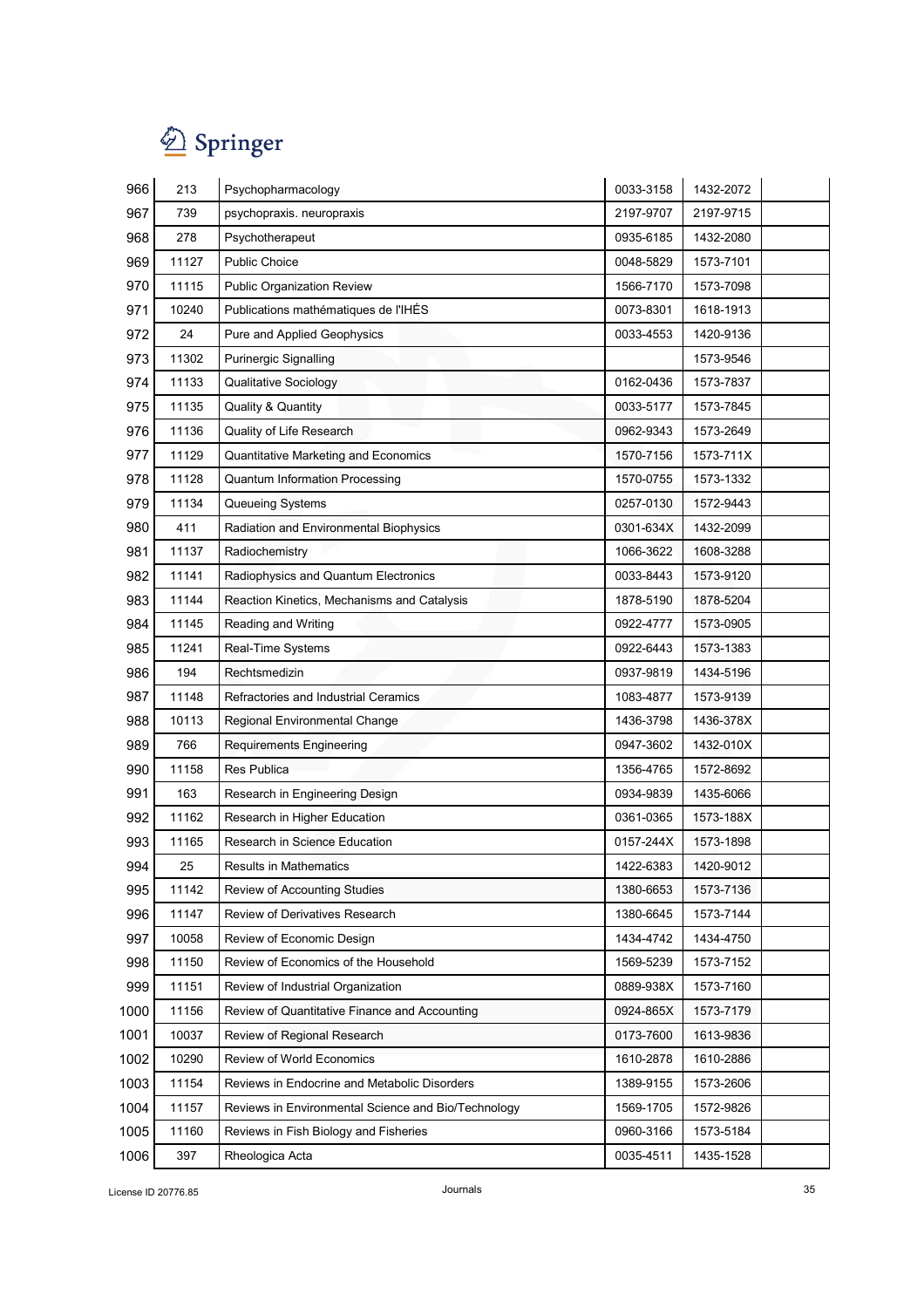

| 1007 | 12688 | rheuma plus                                  | 1868-260X | 2191-2610 |
|------|-------|----------------------------------------------|-----------|-----------|
| 1008 | 296   | Rheumatology International                   | 0172-8172 | 1437-160X |
| 1009 | 603   | Rock Mechanics and Rock Engineering          | 0723-2632 | 1434-453X |
| 1010 | 11172 | Russian Chemical Bulletin                    | 1066-5285 | 1573-9171 |
| 1011 | 11167 | Russian Journal of Applied Chemistry         | 1070-4272 | 1608-3296 |
| 1012 | 11171 | Russian Journal of Bioorganic Chemistry      | 1068-1620 | 1608-330X |
| 1013 | 11173 | Russian Journal of Coordination Chemistry    | 1070-3284 | 1608-3318 |
| 1014 | 11174 | Russian Journal of Developmental Biology     | 1062-3604 | 1608-3326 |
| 1015 | 11184 | Russian Journal of Ecology                   | 1067-4136 | 1608-3334 |
| 1016 | 11175 | Russian Journal of Electrochemistry          | 1023-1935 | 1608-3342 |
| 1017 | 11176 | Russian Journal of General Chemistry         | 1070-3632 | 1608-3350 |
| 1018 | 11177 | Russian Journal of Genetics                  | 1022-7954 | 1608-3369 |
| 1019 | 11502 | Russian Journal of Inorganic Chemistry       | 0036-0236 | 1531-8613 |
| 1020 | 11179 | Russian Journal of Marine Biology            | 1063-0740 | 1608-3377 |
| 1021 | 11503 | Russian Journal of Mathematical Physics      | 1061-9208 | 1555-6638 |
| 1022 | 11181 | Russian Journal of Nondestructive Testing    | 1061-8309 | 1608-3385 |
| 1023 | 11178 | Russian Journal of Organic Chemistry         | 1070-4280 | 1608-3393 |
| 1024 | 11504 | Russian Journal of Physical Chemistry A      | 0036-0244 | 1531-863X |
| 1025 | 11183 | Russian Journal of Plant Physiology          | 1021-4437 | 1608-3407 |
| 1026 | 11185 | <b>Russian Linguistics</b>                   | 0304-3487 | 1572-8714 |
| 1027 | 11505 | Russian Metallurgy (Metally)                 | 0036-0295 | 1555-6255 |
| 1028 | 11180 | Russian Microelectronics                     | 1063-7397 | 1608-3415 |
| 1029 | 11182 | Russian Physics Journal                      | 1064-8887 | 1573-9228 |
| 1030 | 11191 | Science & Education                          | 0926-7220 | 1573-1901 |
| 1031 | 11434 | Science Bulletin                             | 2095-9273 | 2095-9281 |
| 1032 | 11426 | Science China Chemistry                      | 1674-7291 | 1869-1870 |
| 1033 | 11430 | Science China Earth Sciences                 | 1674-7313 | 1869-1897 |
| 1034 | 11432 | Science China Information Sciences           | 1674-733X | 1869-1919 |
| 1035 | 11425 | Science China Mathematics                    | 1674-7283 | 1869-1862 |
| 1036 | 11433 | Science China Physics, Mechanics & Astronomy | 1674-7348 | 1869-1927 |
| 1037 | 11431 | Science China Technological Sciences         | 1674-7321 | 1869-1900 |
| 1038 | 11192 | Scientometrics                               | 0138-9130 | 1588-2861 |
| 1039 | 29    | Selecta Mathematica                          | 1022-1824 | 1420-9020 |
| 1040 | 11453 | Semiconductors                               | 1063-7826 | 1090-6479 |
| 1041 | 233   | Semigroup Forum                              | 0037-1912 | 1432-2137 |
| 1042 | 281   | Seminars in Immunopathology                  | 1863-2297 | 1863-2300 |
| 1043 | 11220 | Sensing and Imaging                          | $\pmb{0}$ | 1557-2072 |
| 1044 | 11228 | Set-Valued and Variational Analysis          | 1877-0533 | 1877-0541 |
| 1045 | 11199 | Sex Roles                                    | 0360-0025 | 1573-2762 |
| 1046 | 11195 | Sexuality and Disability                     | 0146-1044 | 1573-6717 |
| 1047 | 193   | <b>Shock Waves</b>                           | 0938-1287 | 1432-2153 |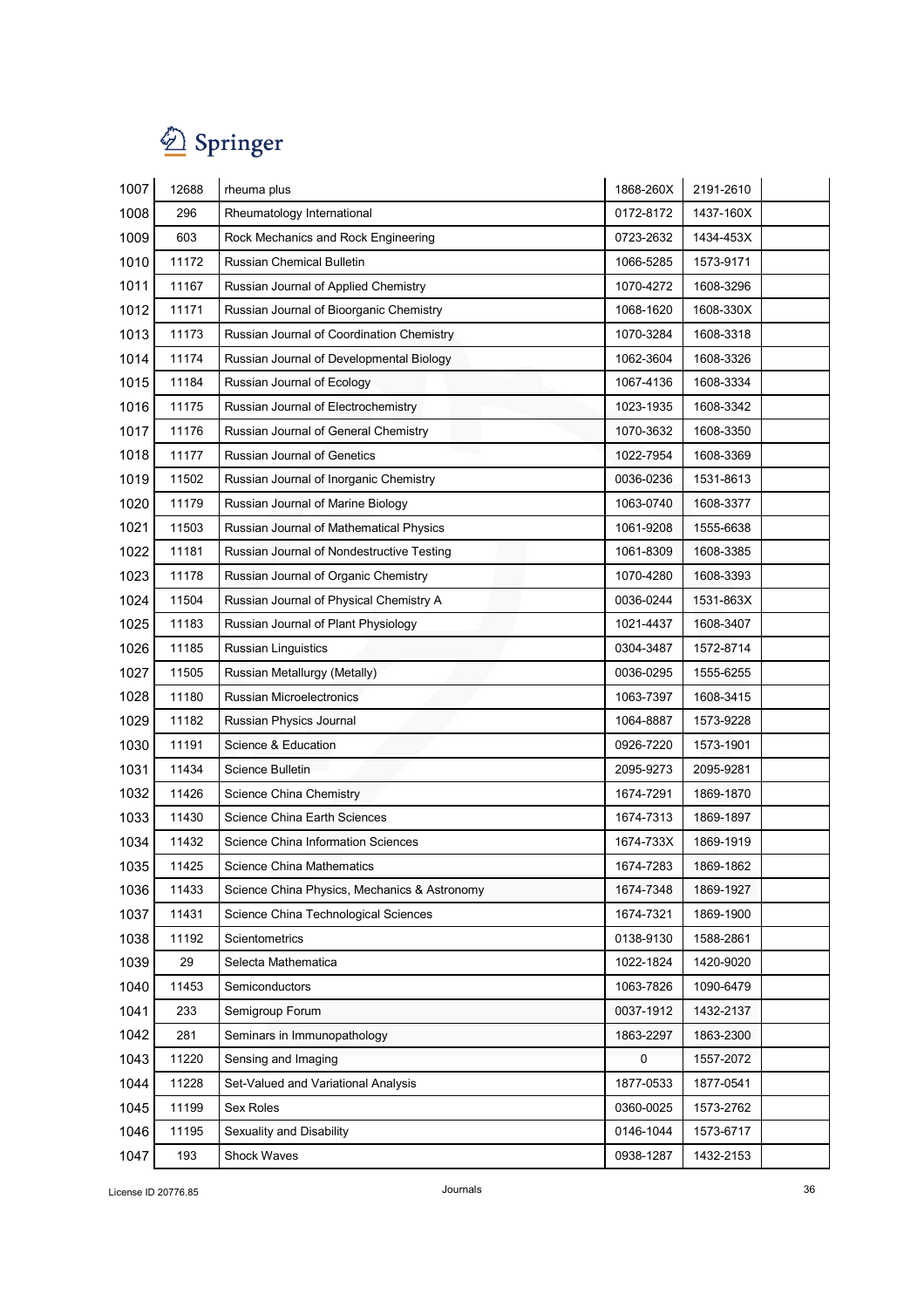

| 1048 | 11202 | Siberian Mathematical Journal                         | 0037-4466 | 1573-9260 |
|------|-------|-------------------------------------------------------|-----------|-----------|
| 1049 | 12633 | Silicon                                               |           | 1876-9918 |
| 1050 | 256   | Skeletal Radiology                                    | 0364-2348 | 1432-2161 |
| 1051 | 11325 | Sleep and Breathing                                   | 1520-9512 | 1522-1709 |
| 1052 | 11187 | <b>Small Business Economics</b>                       | 0921-898X | 1573-0913 |
| 1053 | 355   | Social Choice and Welfare                             | 0176-1714 | 1432-217X |
| 1054 | 11205 | Social Indicators Research                            | 0303-8300 | 1573-0921 |
| 1055 | 11211 | Social Justice Research                               | 0885-7466 | 1573-6725 |
| 1056 | 127   | Social Psychiatry and Psychiatric Epidemiology        | 0933-7954 | 1433-9285 |
| 1057 | 11218 | Social Psychology of Education                        | 1381-2890 | 1573-1928 |
| 1058 | 500   | Soft Computing                                        | 1432-7643 | 1433-7479 |
| 1059 | 10270 | Software & Systems Modeling                           | 1619-1366 | 1619-1374 |
| 1060 | 11219 | Software Quality Journal                              | 0963-9314 | 1573-1367 |
| 1061 | 11204 | Soil Mechanics and Foundation Engineering             | 0038-0741 | 1573-9279 |
| 1062 | 11207 | <b>Solar Physics</b>                                  | 0038-0938 | 1573-093X |
| 1063 | 11208 | Solar System Research                                 | 0038-0946 | 1608-3423 |
| 1064 | 11214 | <b>Space Science Reviews</b>                          | 0038-6308 | 1572-9672 |
| 1065 | 717   | Spektrum der Augenheilkunde                           | 0930-4282 | 1613-7523 |
| 1066 | 11332 | Sport Sciences for Health                             |           | 1825-1234 |
| 1067 | 548   | Standort                                              | 0174-3635 | 1432-220X |
| 1068 | 11203 | Statistical Inference for Stochastic Processes        | 1387-0874 | 1572-9311 |
| 1069 | 10260 | <b>Statistical Methods &amp; Applications</b>         | 1618-2510 | 1613-981X |
| 1070 | 362   | <b>Statistical Papers</b>                             | 0932-5026 | 1613-9798 |
| 1071 | 11222 | <b>Statistics and Computing</b>                       | 0960-3174 | 1573-1375 |
| 1072 | 477   | Stochastic Environmental Research and Risk Assessment | 1436-3240 | 1436-3259 |
| 1073 | 66    | Strahlentherapie und Onkologie                        | 0179-7158 | 1439-099X |
| 1074 | 11506 | Stratigraphy and Geological Correlation               | 0869-5938 | 1555-6263 |
| 1075 | 11223 | <b>Strength of Materials</b>                          | 0039-2316 | 1573-9325 |
| 1076 | 158   | Structural and Multidisciplinary Optimization         | 1615-147X | 1615-1488 |
| 1077 | 11224 | <b>Structural Chemistry</b>                           | 1040-0400 | 1572-9001 |
| 1078 | 11200 | Studia Geophysica et Geodaetica                       | 0039-3169 | 1573-1626 |
| 1079 | 11225 | Studia Logica                                         | 0039-3215 | 1572-8730 |
| 1080 | 11212 | Studies in East European Thought                      | 0925-9392 | 1573-0948 |
| 1081 | 11217 | Studies in Philosophy and Education                   | 0039-3746 | 1573-191X |
| 1082 | 11507 | Studies on Russian Economic Development               | 1075-7007 | 1531-8664 |
| 1083 | 520   | Supportive Care in Cancer                             | 0941-4355 | 1433-7339 |
| 1084 | 595   | <b>Surgery Today</b>                                  | 0941-1291 | 1436-2813 |
| 1085 | 276   | Surgical and Radiologic Anatomy                       |           | 1279-8517 |
| 1086 | 464   | Surgical Endoscopy                                    | 0930-2794 | 1432-2218 |
| 1087 | 10712 | Surveys in Geophysics                                 | 0169-3298 | 1573-0956 |
| 1088 | 15    | Swiss Journal of Geosciences                          | 1661-8726 | 1661-8734 |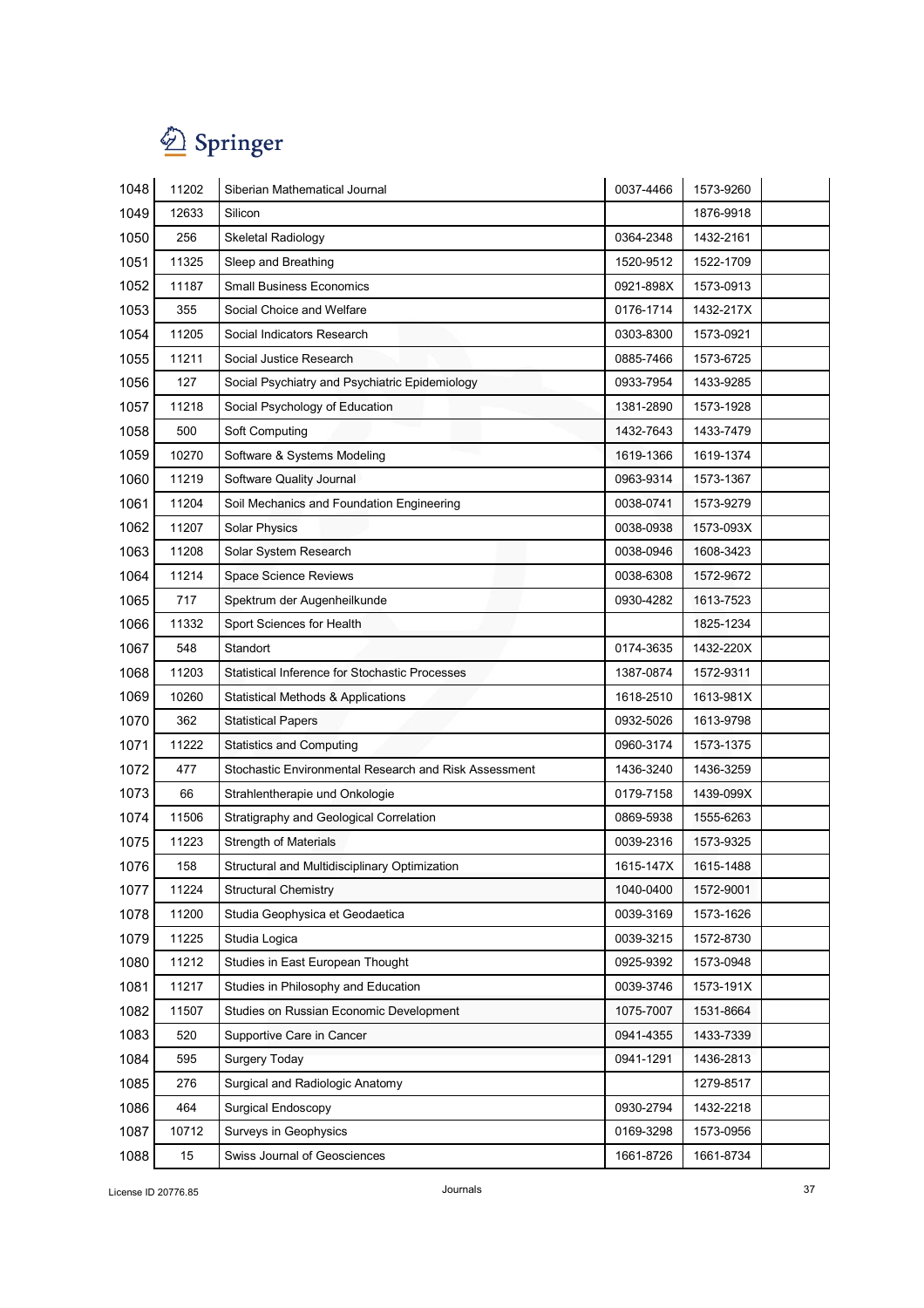

| 1089 | 11229 | Synthese                                                       | 0039-7857 | 1573-0964 |
|------|-------|----------------------------------------------------------------|-----------|-----------|
| 1090 | 11230 | Systematic Parasitology                                        | 0165-5752 | 1573-5192 |
| 1091 | 11213 | Systemic Practice and Action Research                          | 1094-429X | 1573-9295 |
| 1092 | 11523 | <b>Targeted Oncology</b>                                       | 1776-2596 | 1776-260X |
| 1093 | 11454 | <b>Technical Physics</b>                                       | 1063-7842 | 1090-6525 |
| 1094 | 11455 | <b>Technical Physics Letters</b>                               | 1063-7850 | 1090-6533 |
| 1095 | 10151 | Techniques in Coloproctology                                   |           | 1128-045X |
| 1096 | 10758 | Technology, Knowledge and Learning                             | 2211-1662 | 2211-1670 |
| 1097 | 11528 | TechTrends                                                     | 8756-3894 | 1559-7075 |
| 1098 | 11235 | <b>Telecommunication Systems</b>                               | 1018-4864 | 1572-9451 |
| 1099 | 168   | The Annals of Regional Science                                 | 0570-1864 | 1432-0592 |
| 1100 | 159   | The Astronomy and Astrophysics Review                          | 0935-4956 | 1432-0754 |
| 1101 | 10198 | The European Journal of Health Economics                       | 1618-7598 | 1618-7601 |
| 1102 | 10050 | The European Physical Journal A                                | 1434-6001 | 1434-601X |
| 1103 | 10051 | The European Physical Journal B                                | 1434-6028 | 1434-6036 |
| 1104 | 10053 | The European Physical Journal D                                | 1434-6060 | 1434-6079 |
| 1105 | 10189 | The European Physical Journal E                                | 1292-8941 | 1292-895X |
| 1106 | 170   | The International Journal of Advanced Manufacturing Technology | 0268-3768 | 1433-3015 |
| 1107 | 10554 | The International Journal of Cardiovascular Imaging            | 1569-5794 | 1573-0743 |
| 1108 | 11367 | The International Journal of Life Cycle Assessment             | 0948-3349 | 1614-7502 |
| 1109 | 11414 | The Journal of Behavioral Health Services & Research           | 1094-3412 | 1556-3308 |
| 1110 | 10828 | The Journal of Comparative Germanic Linguistics                | 1383-4924 | 1572-8552 |
| 1111 | 10888 | The Journal of Economic Inequality                             | 1569-1721 | 1573-8701 |
| 1112 | 10892 | The Journal of Ethics                                          | 1382-4554 | 1572-8609 |
| 1113 | 232   | The Journal of Membrane Biology                                |           | 1432-1424 |
| 1114 | 10935 | The Journal of Primary Prevention                              | 0278-095X | 1573-6547 |
| 1115 | 11146 | The Journal of Real Estate Finance and Economics               | 0895-5638 | 1573-045X |
| 1116 | 11227 | The Journal of Supercomputing                                  | 0920-8542 | 1573-0484 |
| 1117 | 10961 | The Journal of Technology Transfer                             | 0892-9912 | 1573-7047 |
| 1118 | 10790 | The Journal of Value Inquiry                                   | 0022-5363 | 1573-0492 |
| 1119 | 283   | The Mathematical Intelligencer                                 | 0343-6993 | 1866-7414 |
| 1120 | 11508 | The Physics of Metals and Metallography                        | 0031-918X | 1555-6190 |
| 1121 | 10930 | The Protein Journal                                            | 1572-3887 | 1573-4943 |
| 1122 | 11139 | The Ramanujan Journal                                          | 1382-4090 | 1572-9303 |
| 1123 | 11138 | The Review of Austrian Economics                               | 0889-3047 | 1573-7128 |
| 1124 | 11558 | The Review of International Organizations                      | 1559-7431 | 1559-744X |
| 1125 | 114   | The Science of Nature                                          | 0028-1042 | 1432-1904 |
| 1126 | 11256 | The Urban Review                                               | 0042-0972 | 1573-1960 |
| 1127 | 371   | The Visual Computer                                            | 0178-2789 | 1432-2315 |
| 1128 | 778   | The VLDB Journal                                               | 1066-8888 | 0949-877X |
| 1129 | 704   | Theoretical and Applied Climatology                            | 0177-798X | 1434-4483 |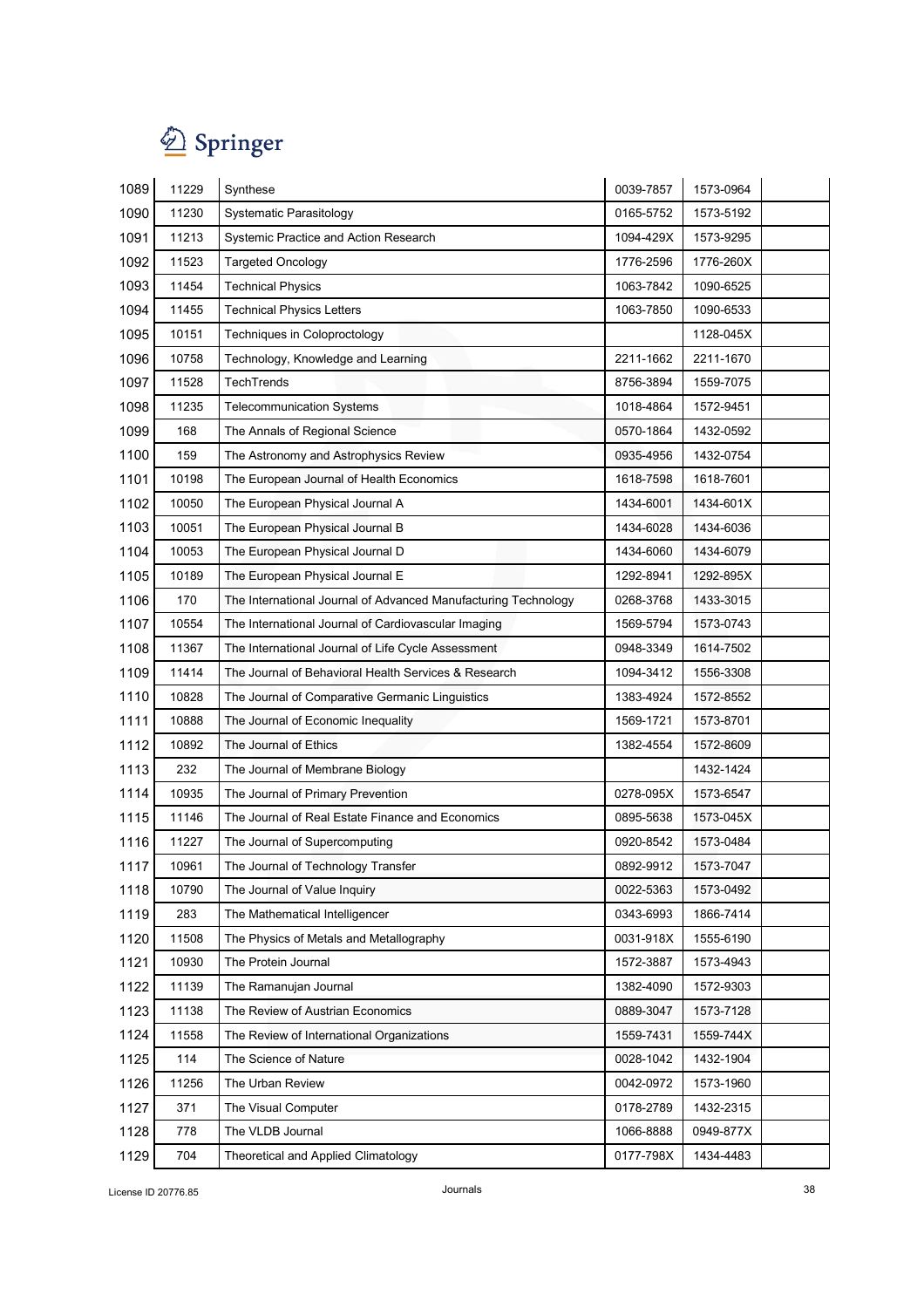| 1130 | 122   | <b>Theoretical and Applied Genetics</b>                                            | 0040-5752 | 1432-2242 |
|------|-------|------------------------------------------------------------------------------------|-----------|-----------|
| 1131 | 162   | Theoretical and Computational Fluid Dynamics                                       | 0935-4964 | 1432-2250 |
| 1132 | 11237 | Theoretical and Experimental Chemistry                                             | 0040-5760 | 1573-935X |
| 1133 | 11232 | <b>Theoretical and Mathematical Physics</b>                                        | 0040-5779 | 1573-9333 |
| 1134 | 214   | <b>Theoretical Chemistry Accounts</b>                                              | 1432-881X | 1432-2234 |
| 1135 | 11236 | Theoretical Foundations of Chemical Engineering                                    | 0040-5795 | 1608-3431 |
| 1136 | 11017 | <b>Theoretical Medicine and Bioethics</b>                                          | 1386-7415 | 1573-1200 |
| 1137 | 11238 | Theory and Decision                                                                | 0040-5833 | 1573-7187 |
| 1138 | 11186 | Theory and Society                                                                 | 0304-2421 | 1573-7853 |
| 1139 | 224   | Theory of Computing Systems                                                        | 1432-4350 | 1433-0490 |
| 1140 | 11509 | <b>Thermal Engineering</b>                                                         | 0040-6015 | 1555-6301 |
| 1141 | 11510 | Thermophysics and Aeromechanics                                                    | 0869-8643 | 1531-8699 |
| 1142 | 11244 | Topics in Catalysis                                                                | 1022-5528 | 1572-9028 |
| 1143 | 11245 | Topoi                                                                              | 0167-7411 | 1572-8749 |
| 1144 | 31    | <b>Transformation Groups</b>                                                       | 1083-4362 | 1531-586X |
| 1145 | 11248 | <b>Transgenic Research</b>                                                         | 0962-8819 | 1573-9368 |
| 1146 | 11243 | <b>Transition Metal Chemistry</b>                                                  | 0340-4285 | 1572-901X |
| 1147 | 11242 | Transport in Porous Media                                                          | 0169-3913 | 1573-1634 |
| 1148 | 11116 | Transportation                                                                     | 0049-4488 | 1572-9435 |
| 1149 | 10039 | Trauma und Berufskrankheit                                                         | 1436-6274 | 1436-6282 |
| 1150 | 11295 | Tree Genetics & Genomes                                                            |           | 1614-2950 |
| 1151 | 468   | <b>Trees</b>                                                                       | 0931-1890 | 1432-2285 |
| 1152 | 11249 | <b>Tribology Letters</b>                                                           | 1023-8883 | 1573-2711 |
| 1153 | 11250 | <b>Tropical Animal Health and Production</b>                                       | 0049-4747 | 1573-7438 |
| 1154 | 11253 | Ukrainian Mathematical Journal                                                     | 0041-5995 | 1573-9376 |
| 1155 | 10209 | Universal Access in the Information Society                                        | 1615-5289 | 1615-5297 |
| 1156 | 11252 | <b>Urban Ecosystems</b>                                                            | 1083-8155 | 1573-1642 |
| 1157 | 240   | Urolithiasis                                                                       | 2194-7228 | 2194-7236 |
| 1158 | 11257 | User Modeling and User-Adapted Interaction                                         | 0924-1868 | 1573-1391 |
| 1159 | 550   | uwf UmweltWirtschaftsForum                                                         | 0943-3481 | 1432-2293 |
| 1160 | 334   | Vegetation History and Archaeobotany                                               | 0939-6314 | 1617-6278 |
| 1161 | 11259 | Veterinary Research Communications                                                 | 0165-7380 | 1573-7446 |
| 1162 | 428   | Virchows Archiv                                                                    | 0945-6317 | 1432-2307 |
| 1163 | 10055 | <b>Virtual Reality</b>                                                             | 1359-4338 | 1434-9957 |
| 1164 | 11262 | <b>Virus Genes</b>                                                                 | 0920-8569 | 1572-994X |
| 1165 | 11266 | <b>VOLUNTAS: International Journal of Voluntary and Nonprofit</b><br>Organizations | 0957-8765 | 1573-7888 |
| 1166 | 11268 | <b>Water Resources</b>                                                             | 0097-8078 | 1608-344X |
| 1167 | 11269 | Water Resources Management                                                         | 0920-4741 | 1573-1650 |
| 1168 | 11270 | Water, Air, & Soil Pollution                                                       | 0049-6979 | 1573-2932 |
| 1169 | 11273 | Wetlands Ecology and Management                                                    | 0923-4861 | 1572-9834 |